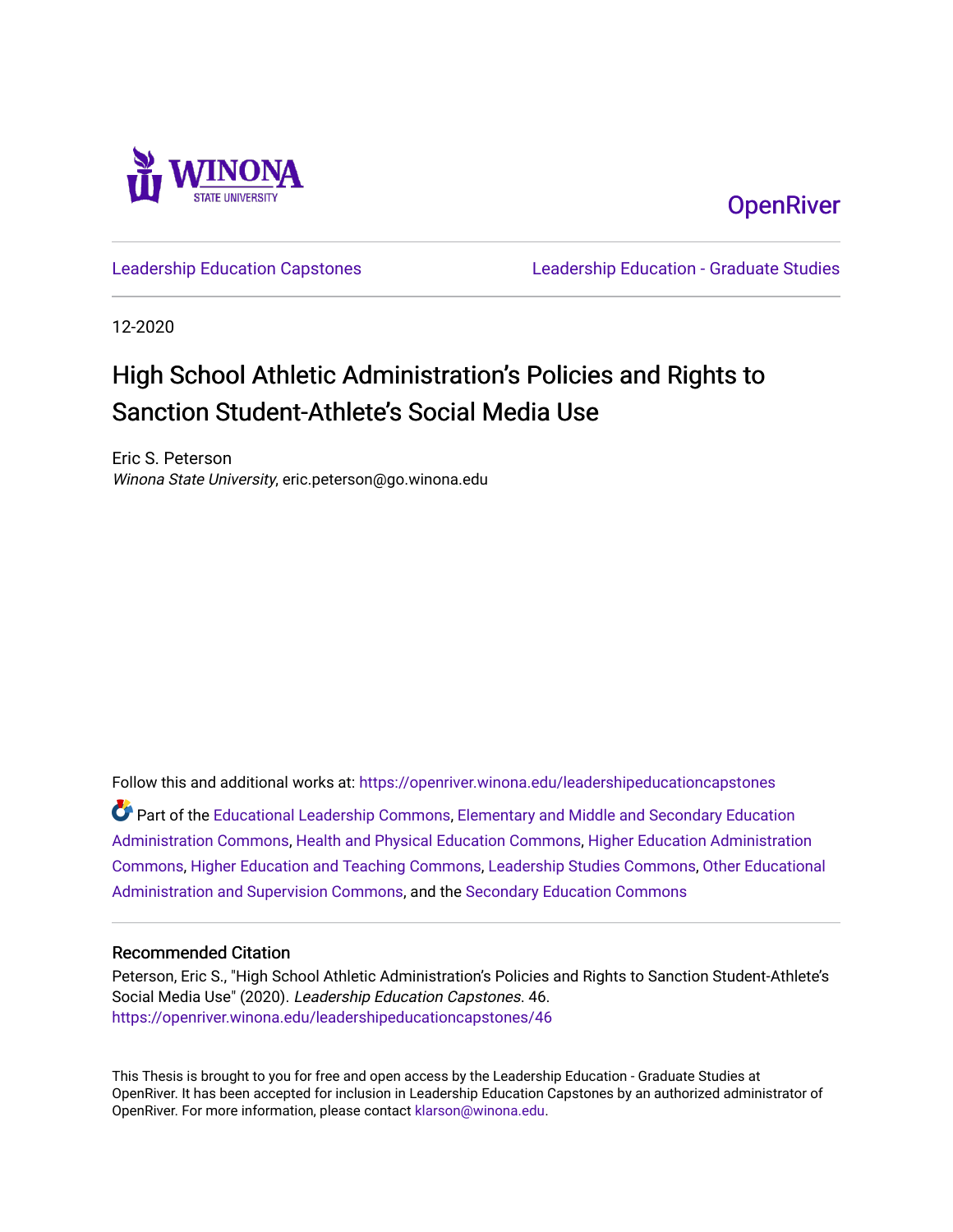# High School Athletic Administration's Policies and Rights to Sanction Student-Athlete's Social Media Use

A Thesis

Submitted to the Faculty

of the Department of Leadership Education

College of Education

of Winona State University

by

Eric S. Peterson

In Partial Fulfillment of the Requirements

for the Degree of

Master of Science

Date: December 9, 2020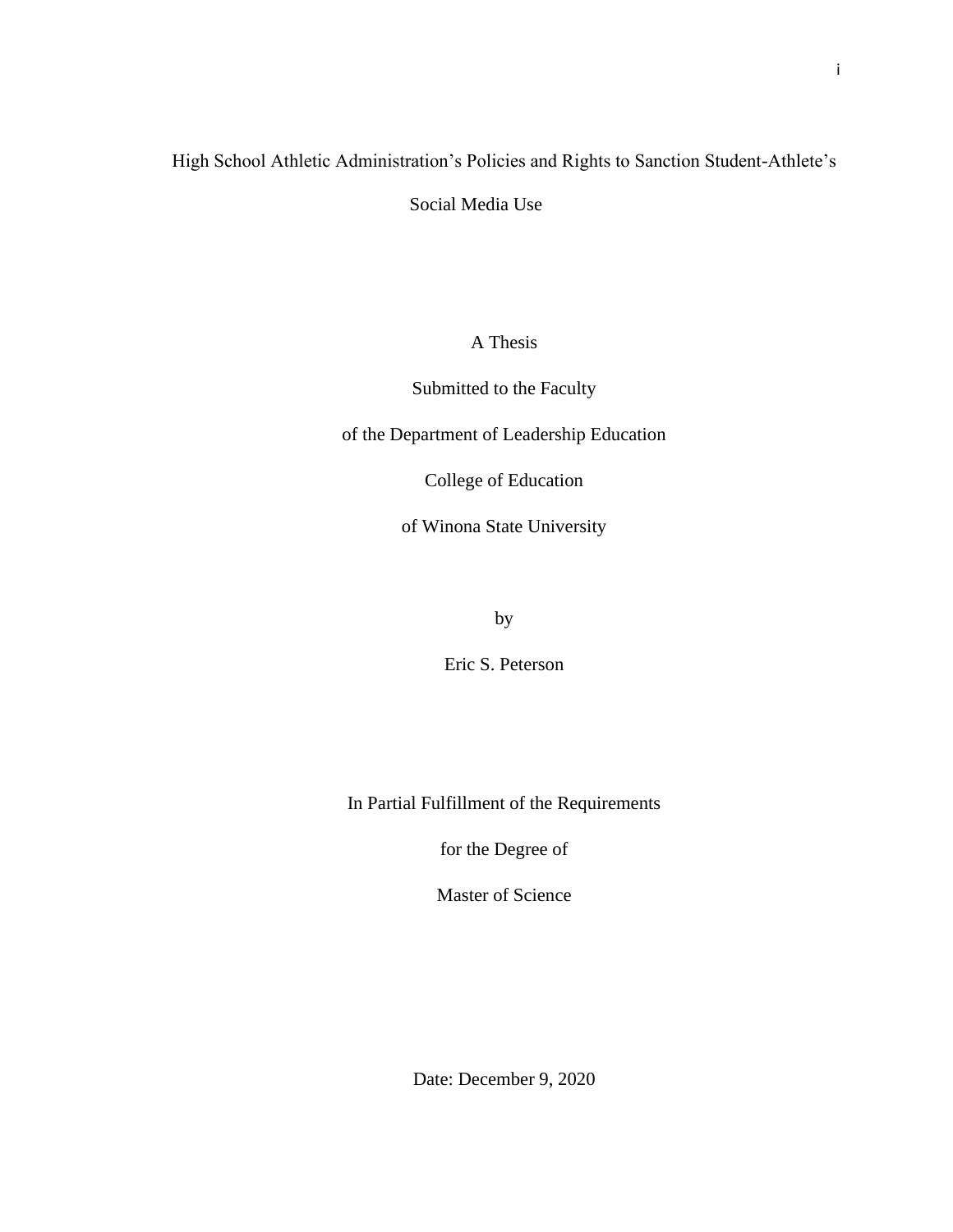## **Contents**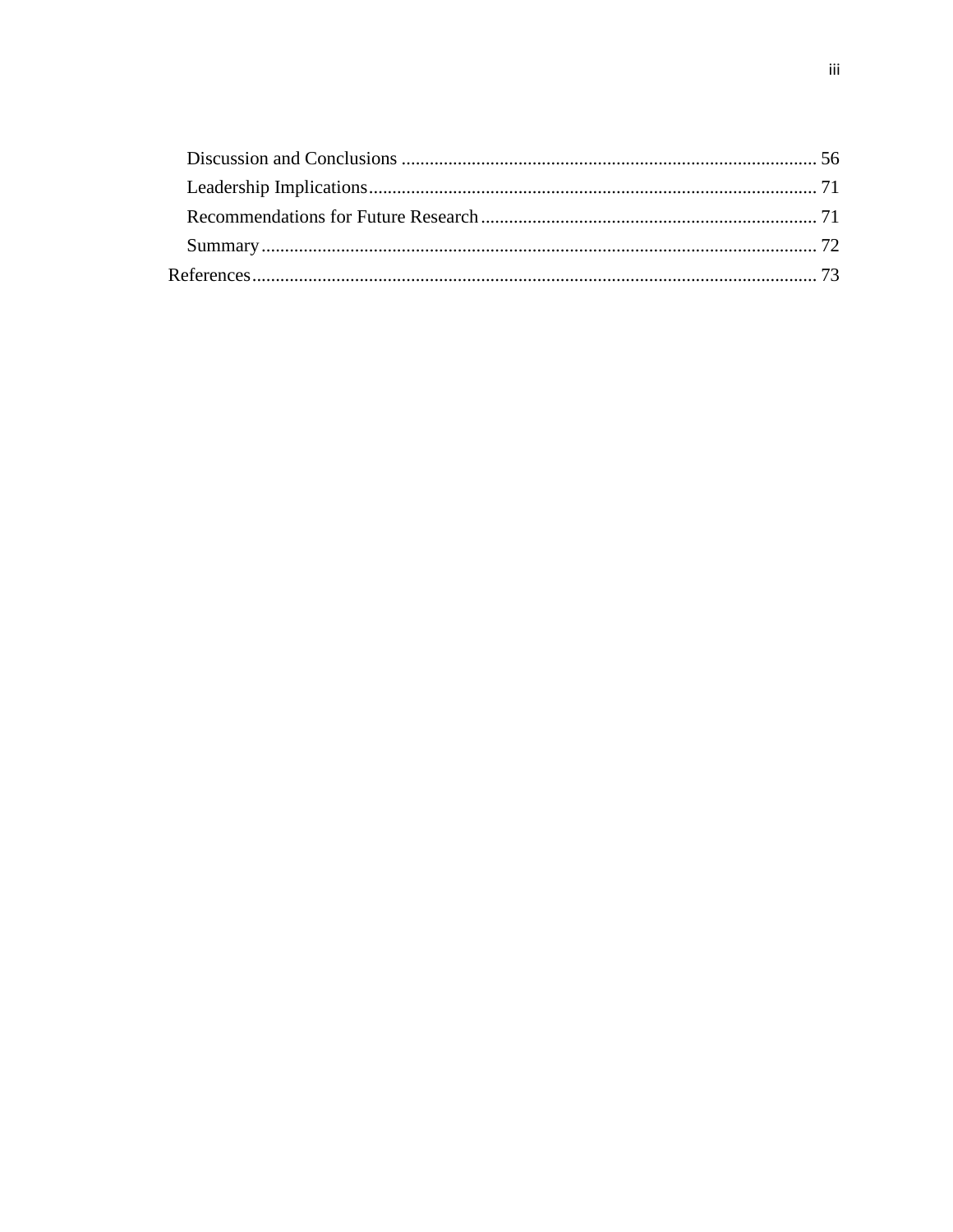## **Table of Figures**

| 3. "What Is the Highest Degree, or Level of Education You Have Completed?" 38                                                                                      |
|--------------------------------------------------------------------------------------------------------------------------------------------------------------------|
|                                                                                                                                                                    |
|                                                                                                                                                                    |
|                                                                                                                                                                    |
| 7. "What Social Media Platforms Do Your Athletic Programs Use?"  40                                                                                                |
|                                                                                                                                                                    |
| 9. "Does Your School/District Have Any Policies in Place for Social Media Use by Your                                                                              |
| 10. "If Yes to Policies in Place, are Your Student-Athletes Informed as to if They are                                                                             |
| 11. "If Yes to Policies in Place, What Content is Restricted for the Student-Athletes?". 44                                                                        |
| 12. "Do you believe having policies in place for student-athlete social media use is                                                                               |
| 13. "Do You Believe Social Media can be a Benefit to Student-Athletes?" 49                                                                                         |
| 14. "Do You Believe Policies for Social Media Use Deter Student-Athletes from Using                                                                                |
| 15. "Do You Believe Social Media Use by Student-Athletes Should be Monitored in<br>Some Sort of Capacity by School Administration and/or Athletic Departments?" 51 |
|                                                                                                                                                                    |
| 17. "Do You Believe Restricting and/or Monitoring Student-Athletes' Social Media                                                                                   |
| 18. "Do You Believe Restricting and/or Monitoring Student-Athletes' Social Media                                                                                   |

### <span id="page-4-0"></span>**Abstract**

This qualitative survey investigated how much authority high school athletic directors have when monitoring student-athletes' social media accounts while also determining whether athletic directors believe it is necessary to implement social media policies for student-athletes.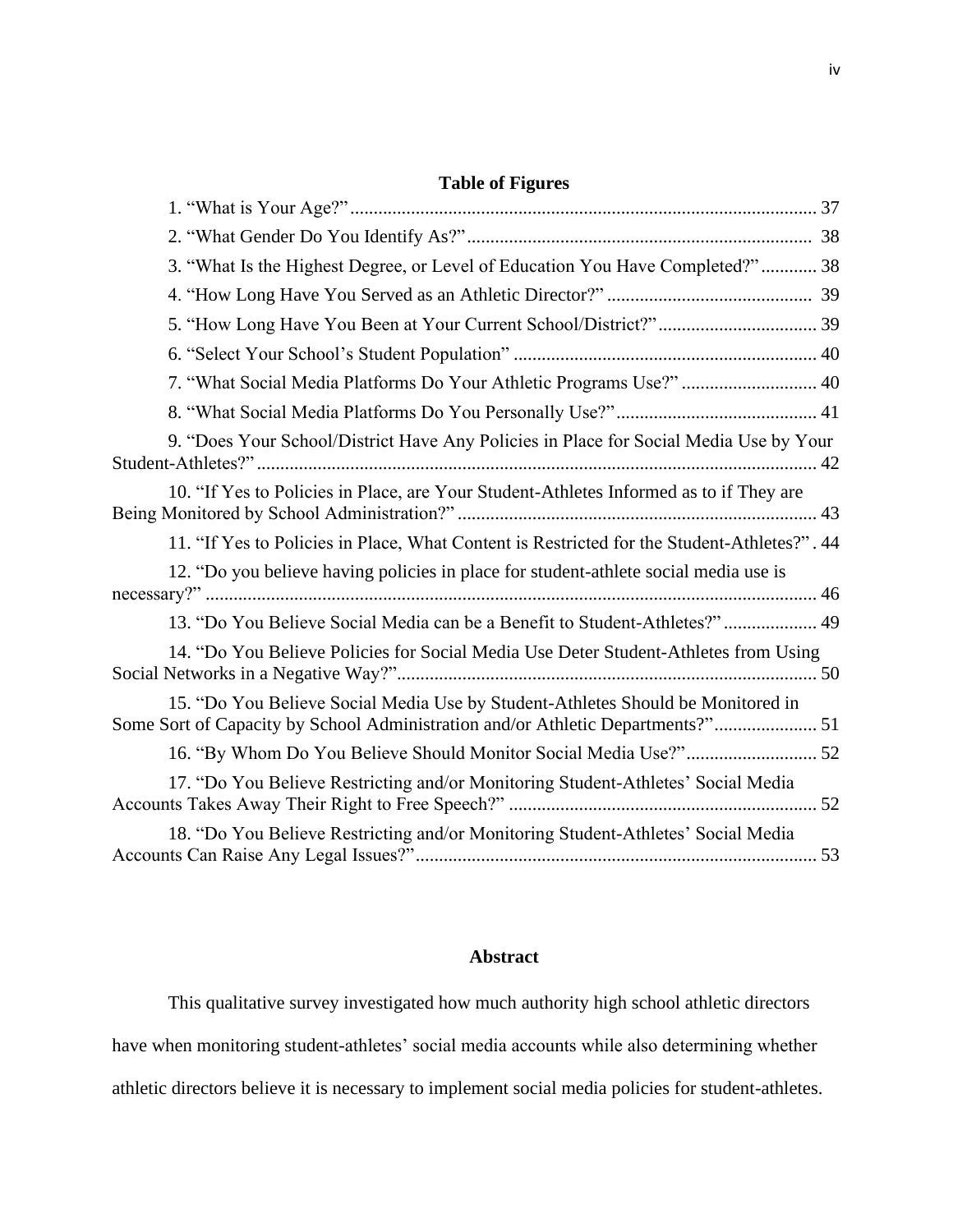An in-depth literature review supports evidence of the legality of athletic code of conducts based on previous court cases and a theoretical framework. Twenty-five athletic directors from the state of North Dakota participated in the study via an online survey. The study obtained basic demographics and determined how the administrators have implemented current social media policies, along with understand their views on policies for student-athletes' social media accounts. Analysis of the study showed that student-athletes' social media usage may be regulated by school administrators if the post contains speech that causes or creates a reasonably, foreseeable, and substantial disruption to the school environment. The researcher determined that policies include the sanctions that are implemented when a student-athlete violates the athletic code of conduct. However, there was a decisive number of athletic directors who do not see the necessity of implementing a social media code of conducts as they believe the challenges of creating guidelines outweigh the benefits of providing policies. The researcher determined that in order for athletic directors to feel inclined to create a code of conduct one must create explicit details pertaining to the legality of social media policies. While social media policies may not be the preferred method for athletic directors it provides efficient and legal guidance on how to handle any problems that may arise.

*Keywords:* Social media, policies, high school, athletic directors, code of conducts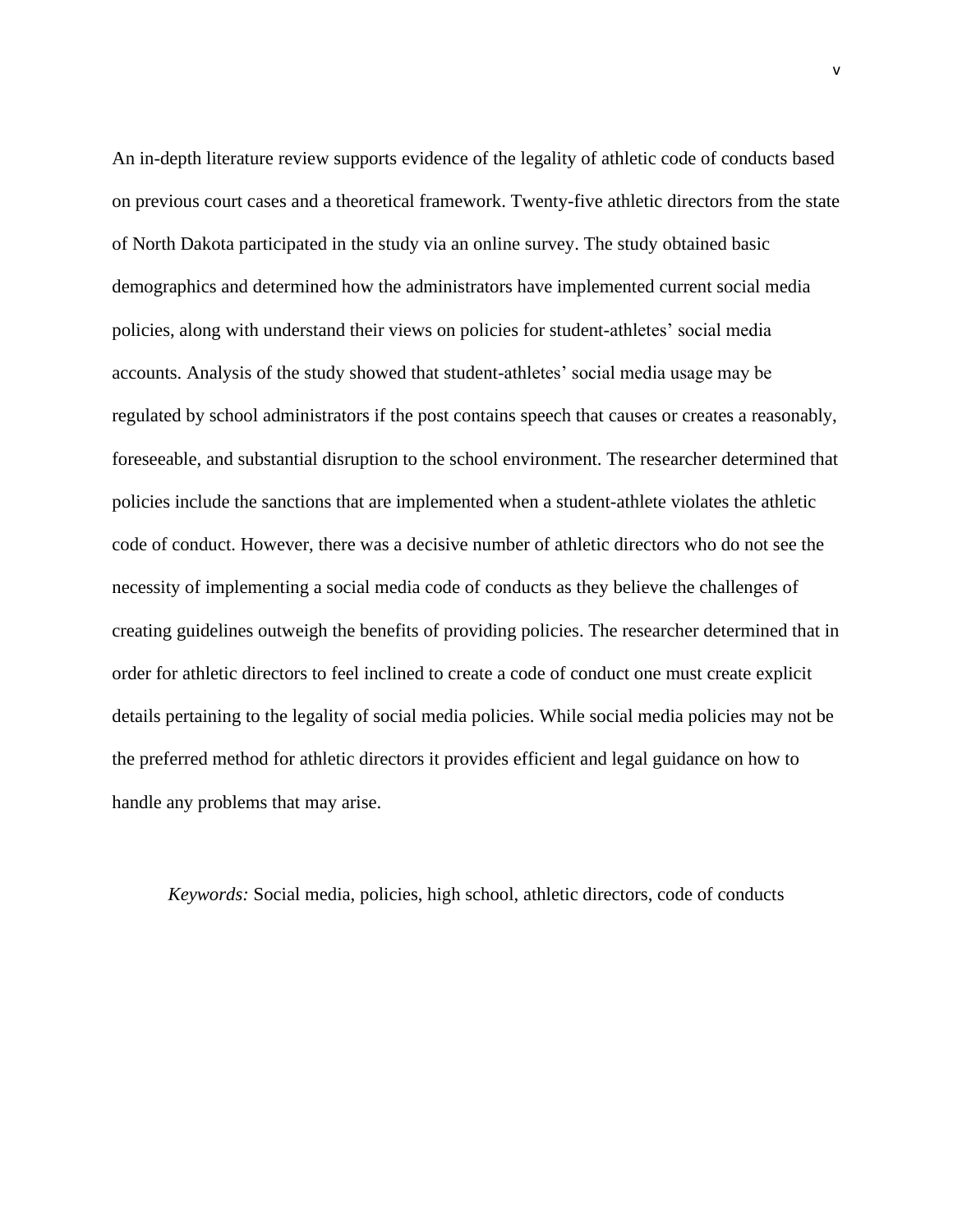#### **Introduction**

<span id="page-6-0"></span>Social media has become a major communication tool for many high school studentathletes around the United States and carries both benefits and risks. It is used as a strategic tool for athletic administration to market and brand their athletic programs, along with engaging with fans. Additionally, social media is a major resource for high school athletes to gain exposure for college recruiting. Student-athletes also use multiple forms of social media to communicate (Sanderson, 2018).

The increase in communication via social media has created a complex environment for high school administration. It is difficult to control all student-athletes' social media activity as they can post at any time, from any device that contains an Internet signal. Moreover, administration has even less control over messages sent than in the past, creating risk management challenges (Sanderson, 2018). To deal with these challenges, the United States Supreme Court have long used the Tinker v. Des Moines Independent Community Sch. Dist., 1969 court case to deal with students' free speech rights in the context of an educational environment. While Tinker is a great precedent for courts to go back to, social media has changed immensely over the last decade. This means the laws and athletic codes of conduct for these athletes needs to as well.

#### **Problem Statement**

<span id="page-6-1"></span>Citizens in the United States, which includes students, are guaranteed the constitutional right of freedom of speech. However, school administrators also need the authority to regulate student speech that may be disruptive to the educational environment or demeaning to coaches or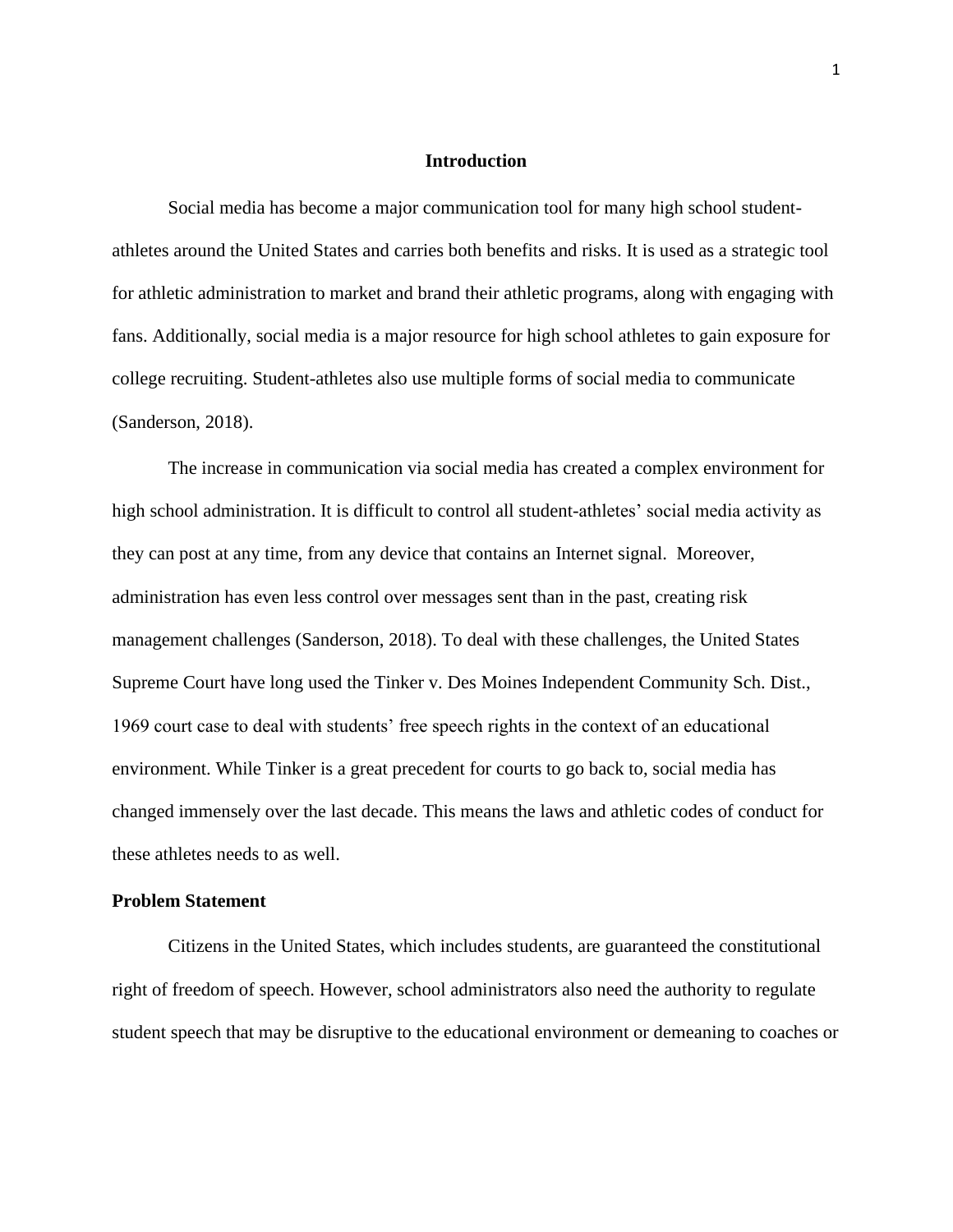staff members. This leads to the question of how do school administrators balance students' First Amendment rights and the justification to regulate speech, especially outside school property? The U.S. Supreme Court has attempted to balance the protection of the right to free speech for students and the complete authority of school administrators. Students are not required to "shed their constitution rights to freedom of speech or expression at the schoolhouse gate," as explained by Tinker v. Des Moines Independent Community Sch. Dist., 1969. It was established in Tinker by the U.S. Supreme Court that it can only be justified for school officials to prohibit student expression if they are able to demonstrate that the "student's conduct would materially and substantially interfere with the requirements of appropriate discipline in the operation of the school" (Bemiller, 2012).

The "schoolhouse gate" has now become outdated in today's landscape as outlets of student expression are now varied and constant. The Internet has made it, so students have greater fluidity between on- and off-campus expression. This has created a challenge for administrators in determining when student speech, either delivered via social media or physically spoken on school grounds, deserves disciplinary action. Tinker's standards now need to be reinterpreted into a 21st-century context (Blacher, 2013).

Courts have turned the current standard into a smoke screen that conceals a school's obligation to address fundamental social responsibilities of civil dialogue in a democratic society. This is supposed to be the primary purpose of education. Furthermore, courts have dismissed and excused personal responsibility of the adolescents. Recent cases have shown how schools are reluctant to reach past the perimeter of their physical campus to deal with student misconduct in the wider physical and online communities. These cases have made it clear now is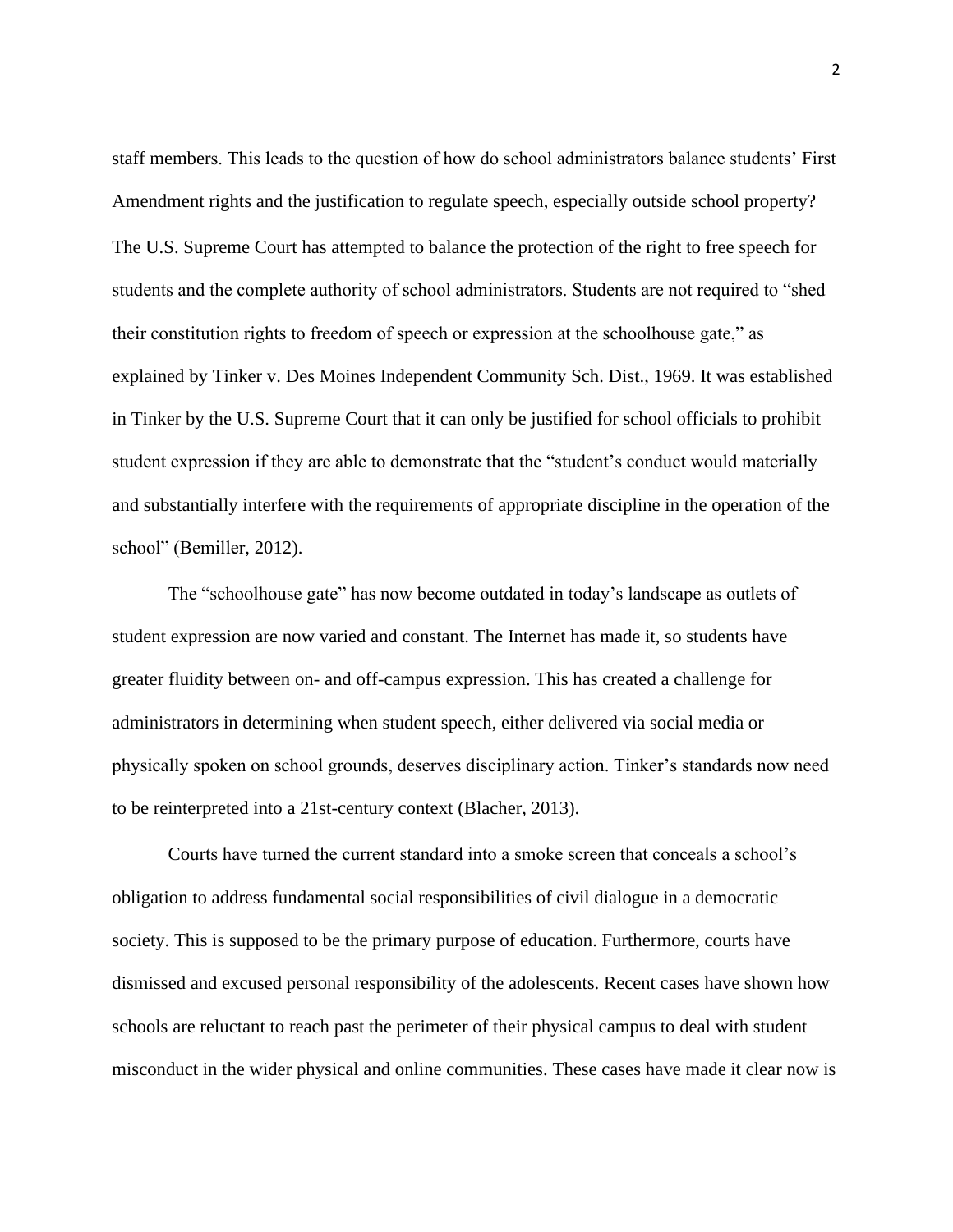the time to discard the antiquated concept of the "schoolhouse gate," reconsider the rights of student speech, and strengthen standards of civil discourse (Blacher, 2013).

#### **Purpose of the Study**

The purpose of this study was to determine how much authority athletic directors have when monitoring student-athletes' social media accounts. There is a lot of gray area in regard to students' free speech right. This study is meant to determine what is and what is not authorized for athletic administrators when sanctioning athletes at their school. In addition, the research will determine whether athletic directors believe it is necessary to create policies that limit social media use by student-athletes.

The punishment applied by administration is not necessarily meant to hurt the studentsathletes, but rather hold them to a standard of academic excellence and prepare them for their future college and work endeavors. By informing school administrators when it is appropriate to sanction student-athletes for violations of their athletic code of conduct they are able to monitor and regulate social media use more confidently. It also gives athletic directors the ability to better inform what is considered acceptable and unacceptable to all student-athletes. Students also have a more definitive understanding of what is considered right and wrong when it comes to social media activity.

#### **Background of the Problem**

<span id="page-8-0"></span>The nature of a "substantial disruption" has changed since Tinker. Instead of involving walkouts, demonstrations, marches, or any other over-the-top event that intentionally disrupt class time, substantial disruptions are now almost entirely invisible, silent, and covered in façade and pretext (Blacher, 2013).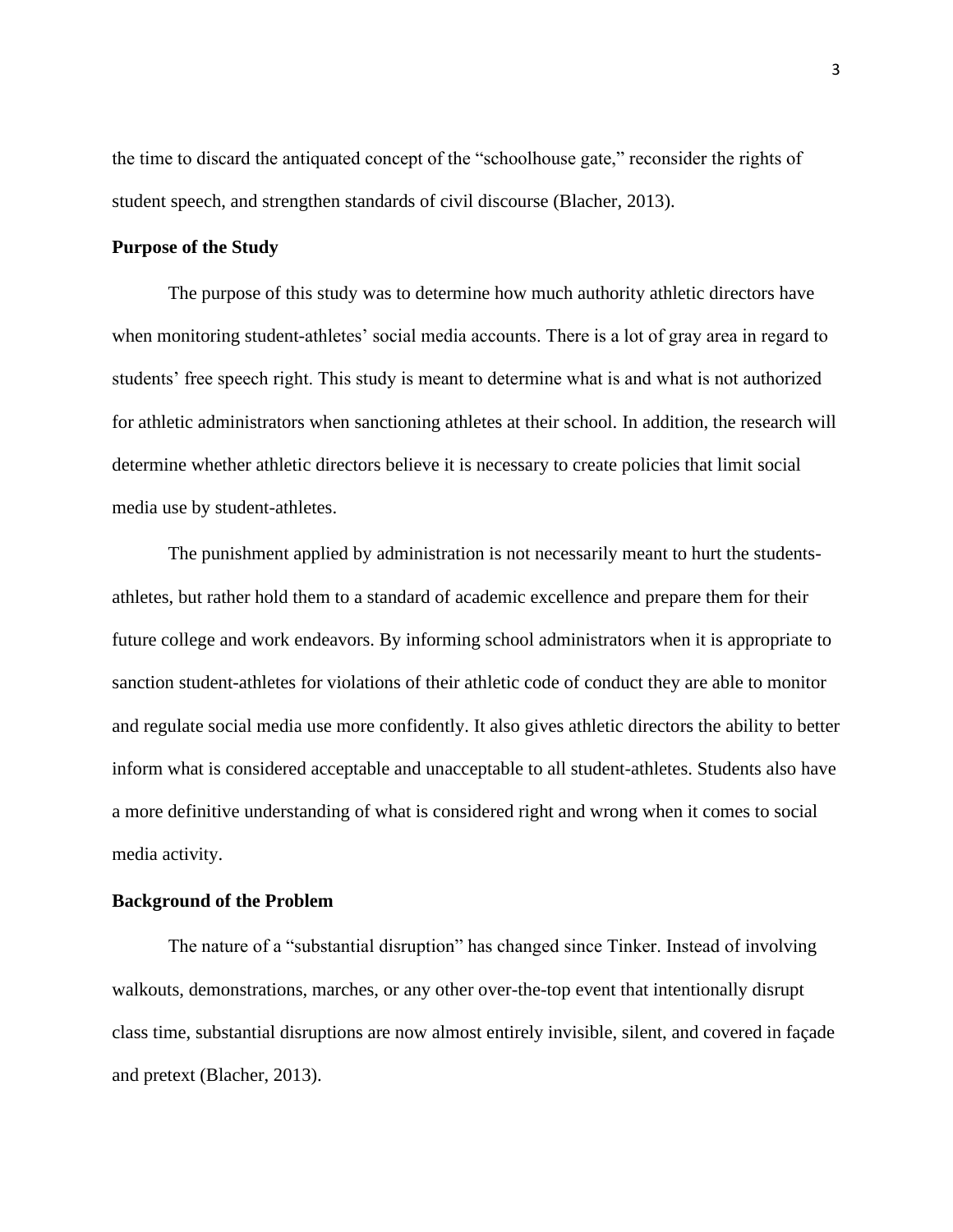An example of the courts using the outdated "schoolhouse gate" and "substantial disruption" concepts took place in 2010 in a California federal court case. A student, J.C., went to a local restaurant in Beverly Hills, California with other students and recorded a four-minute, thirty-six second video that was revolved around another student, C.C. The conversation included C.C. being called a "slut" and "spoiled" among other derogatory terms. J.C. eventually uploaded the video to You-Tube where it was viewed by fellow students, including C.C. School administrators investigated the situation and ultimately disciplined J.C., but J.C. had responded by saying the school could not discipline her. She emphasized that the speech took place off campus and the speech was consistent with the First Amendment, and the U.S. District Court agreed with J.C. After a thorough review of case law, Judge Stephen Wilson concluded that applying the Tinker rule, the school administration could not discipline J.C. The court held that the speech did not meet the "substantial disruption" standard (Blacher, 2013).

#### **Research Questions**

<span id="page-9-0"></span>Do high school athletic directors have the ability to sanction student-athletes for violating athletic code of conducts for their use of social media?

Are high school athletic directors concurrently inclined to create policies that restrict student-athlete social media use?

#### **Limitations/Delimitations**

Th**e** research for this study was administered to every high school athletic director in North Dakota through an online survey. While the goal is to get a response from every participant it is not feasible to receive a 100% response rate.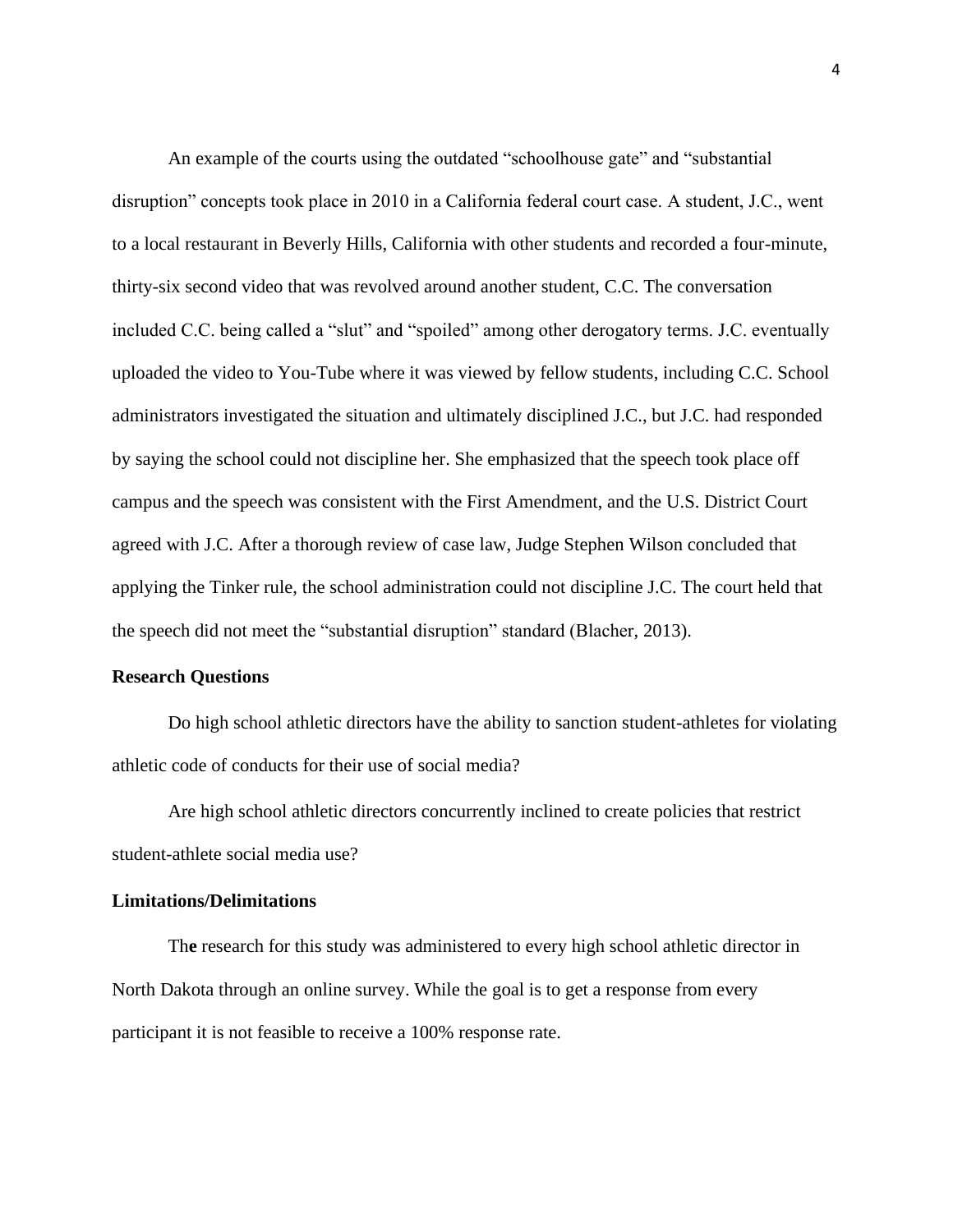<span id="page-10-0"></span>The participants selected in this study are all high school athletic directors located in North Dakota. Therefore, the results of this study may not be applicable to those in other geographical regions, school levels, or professions.

#### **Definition of Terms**

#### <span id="page-10-1"></span>**The following terms are being operationally defined for the purpose of this study:**

**Athletic Director:** Responsible for budgeting and fiscal management of the athletic department, revenue generation, arranging for athletic contests, contracting for services rules compliance, hiring and firing head coaches, representing the athletic department to external constituents, fundraising, alumni relations, and capital projects (Greenburg, 2016).

**Athletic Code of Conduct:** A set of conventional principles, values and expectations that are considered binding on any person who is a member of a particular group (Raveendran, 2014).

**Sanction:** A way to enforce rules through rewards for positive behavior and punishments for negative behavior (Sanction, 2014).

**Social Media:** web-based services that allow individuals to (1) construct a public or semi-public profile within a bounded system, (2) articulate a list of other users with whom they share a connection, and (3) view and traverse their list of connections and those made by others within the system (Boyd, 2007).

**Student-Athlete:** An individual who engages in, is eligible to engage in, or may be eligible in the future to engage in, any sport (Sports, 2004).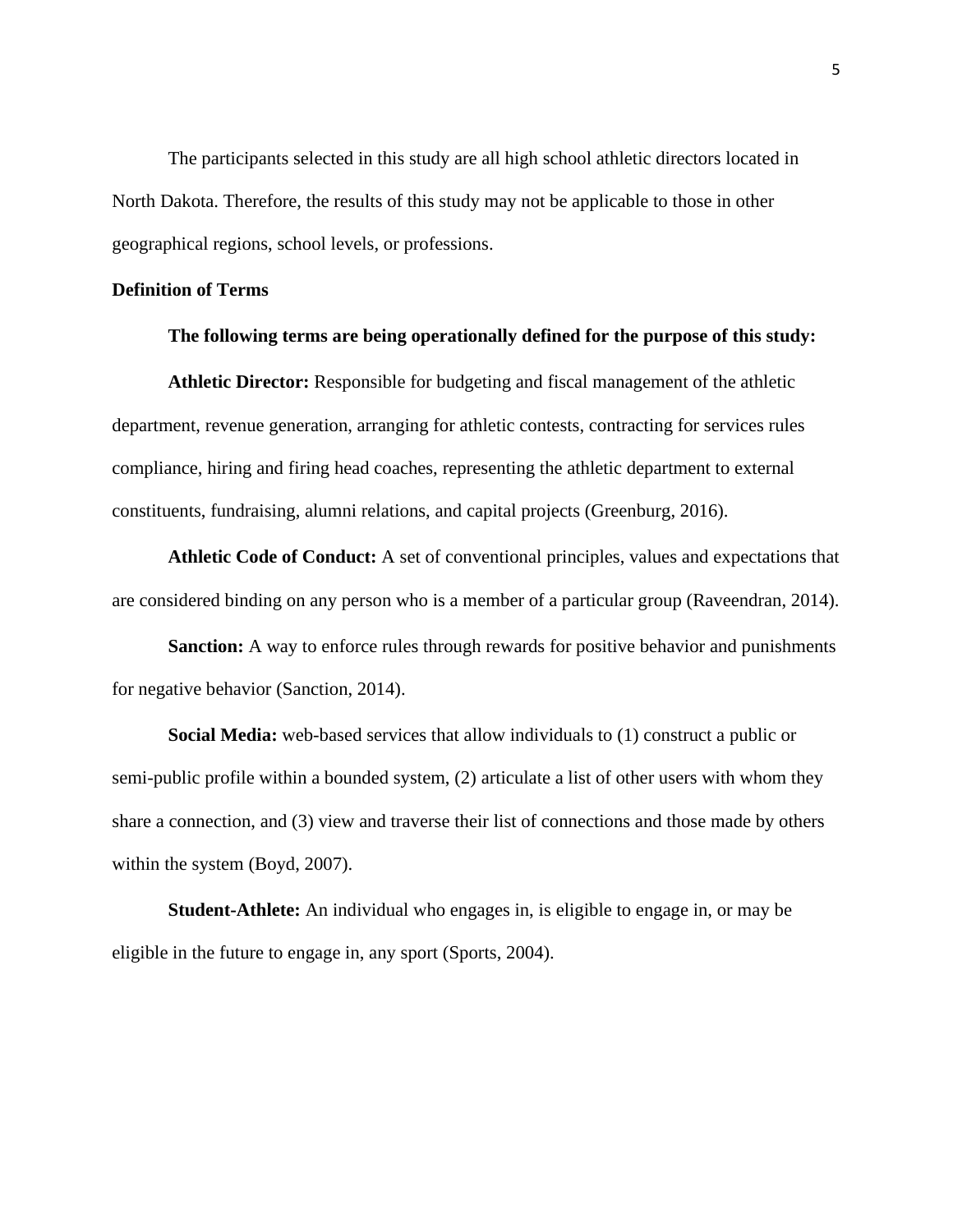#### **Summary**

The introduction to this study included an overview of how communication between high school students has changed with the evolution of social media. The use of social media comes with both benefits and risks for student-athletes, making it difficult for school administrators to regulate.

The Tinker court case was also discussed in this chapter and has long been the precedent to deal with students' free speech rights in the context of an educational environment. It is important to use as a tool for future court cases, but social media has changed the definition of the "schoolhouse gate." With that, regulation for school administrators and how they are able to sanction their student-athletes' behavior needs to be reinterpreted into a 21st-century context. Thus, the purpose of this study is to determine how much authority administrators have when student-athletes' social media accounts. Background on the study, as well as the research question, were included in this chapter as well. Additionally, limitations along with delimitations were listed at the end of Chapter 1.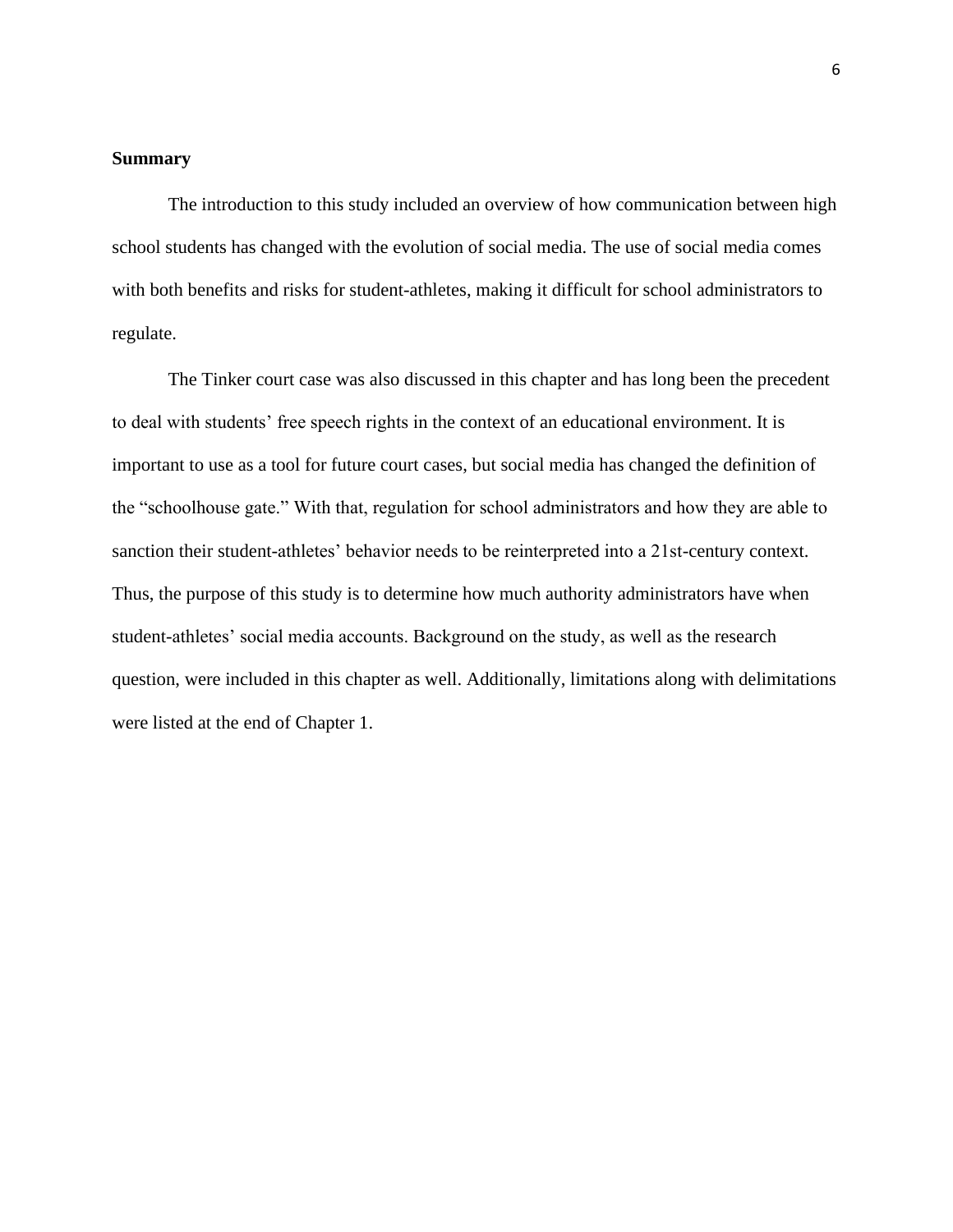#### **Review of the Literature**

<span id="page-12-1"></span><span id="page-12-0"></span>This chapter is organized first by introducing the history of off-campus Internet speech at the high school level. Next, the theoretical framework is examined, followed by the use of policies by school administration for social media. The final section that is reviewed is the regulation of student-athlete's social media.

Court cases have long used Tinker as a precedent for off-campus Internet speech. Speech taking place outside school property are organized into three separate classifications. The first classification is off-campus speech that target school personnel. The second classification entails off-campus speech that targets other students. The final classification includes speech that involves threats. While each classification has different standards in the courtroom, they all look at if the speech creates a substantial disruption in the school.

The theoretical framework looked at self-determination theory, perceptual control theory, and psychodynamic perspectives to gain more perspective on student-athletes' use of social media. These theories all look at the reasoning as to why adolescents log on to social media accounts and what they do when they are on social media.

Creating policies on social media usage can be a challenge for school administrators. The goal for the administration is to balance student-athletes' right to free speech and the authority to regulate their social media use. Within this section are subsections that include: social media's role in social activism, the posting of problematic or inappropriate content, the regulation of private information, and the risks that surround policy.

The final section included in the literature review is the regulation of student-athlete's social media. This segment takes an in-depth look at certain court cases that involve high school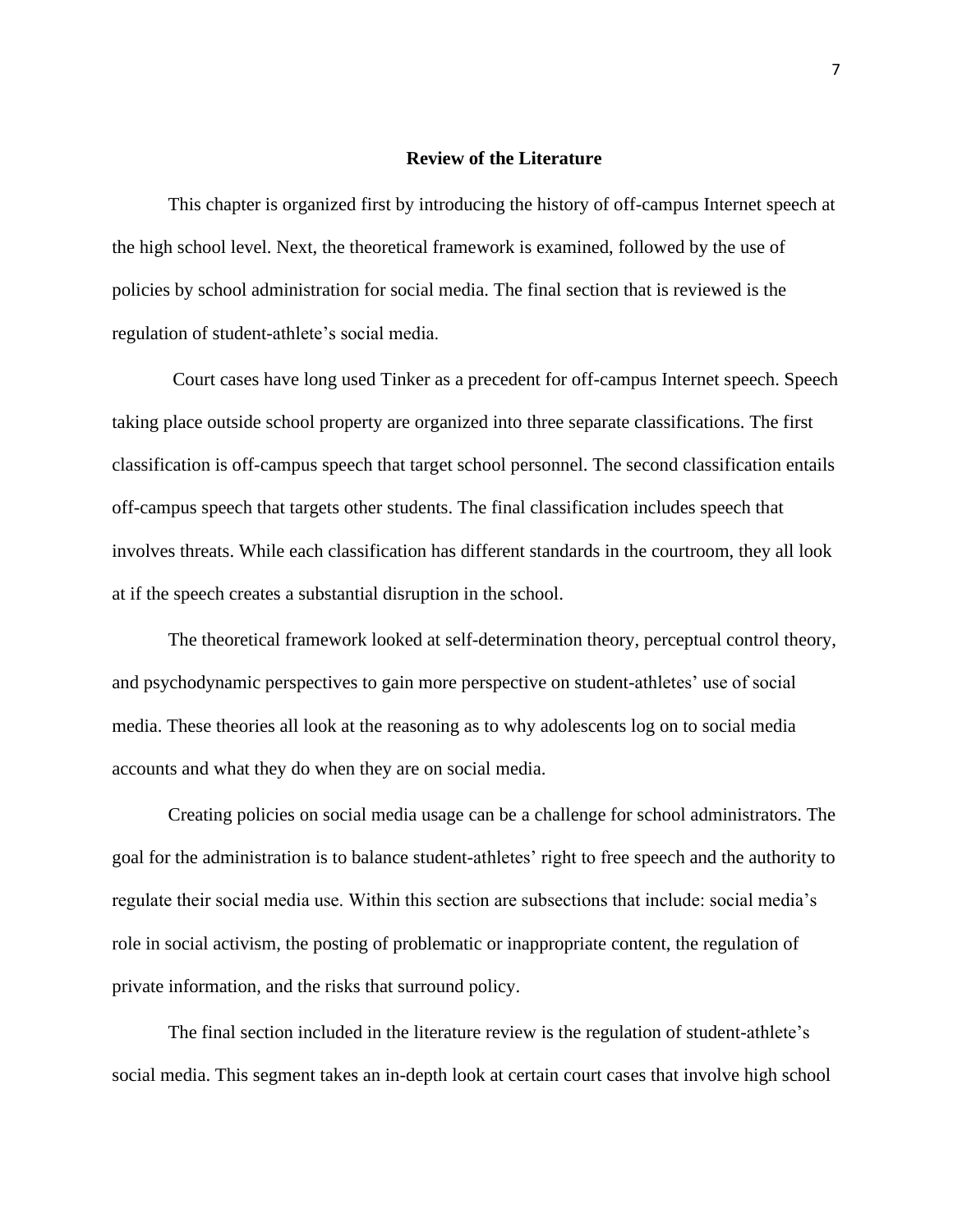student-athletes. After going over the court cases, the application of the cases to regulating social media is examined.

#### **Historical Overview of the Problem**

The U.S. Supreme Court has made it difficult for school administrators to know when they are authorized to intervene over student off-campus Internet speech. Federal court cases do provide guidance, but they have become a case-by-case basis as to whether online speech creates a substantial disruption at school. Once a student's online speech is deemed to have created a substantial disruption within the school, administrators are allowed to act (Eckes, 201*5).* The following classifications of court cases have addressed student off-campus online speech. Each set of cases examine how much authority school officials have been given in monitoring this type of expression.

#### **Off-Campus Speech That Targets School Personnel**

In the court case Doninger v. Niehoff, 2008, a Connecticut high school student posted that the superintendent, along with other school officials were "douchebags" from her home computer. She inclined that the high school administrators were "interfering with the students' plans to hold a jam fest in the school auditorium." School officials later learned of the online post and prohibited the student from running for student council. In response, the student, along with her mother, appeared on a local news station to discuss the situation. Students in the high school also protested by wearing "vote for Avery" t-shirts to school. The 2nd Circuit Court of Appeals ultimately upheld the district court's decision granting summary judgement to the school district. The 2nd Circuit found that the student's speech likely would create risk of substantial disruption (Eckes, 2015).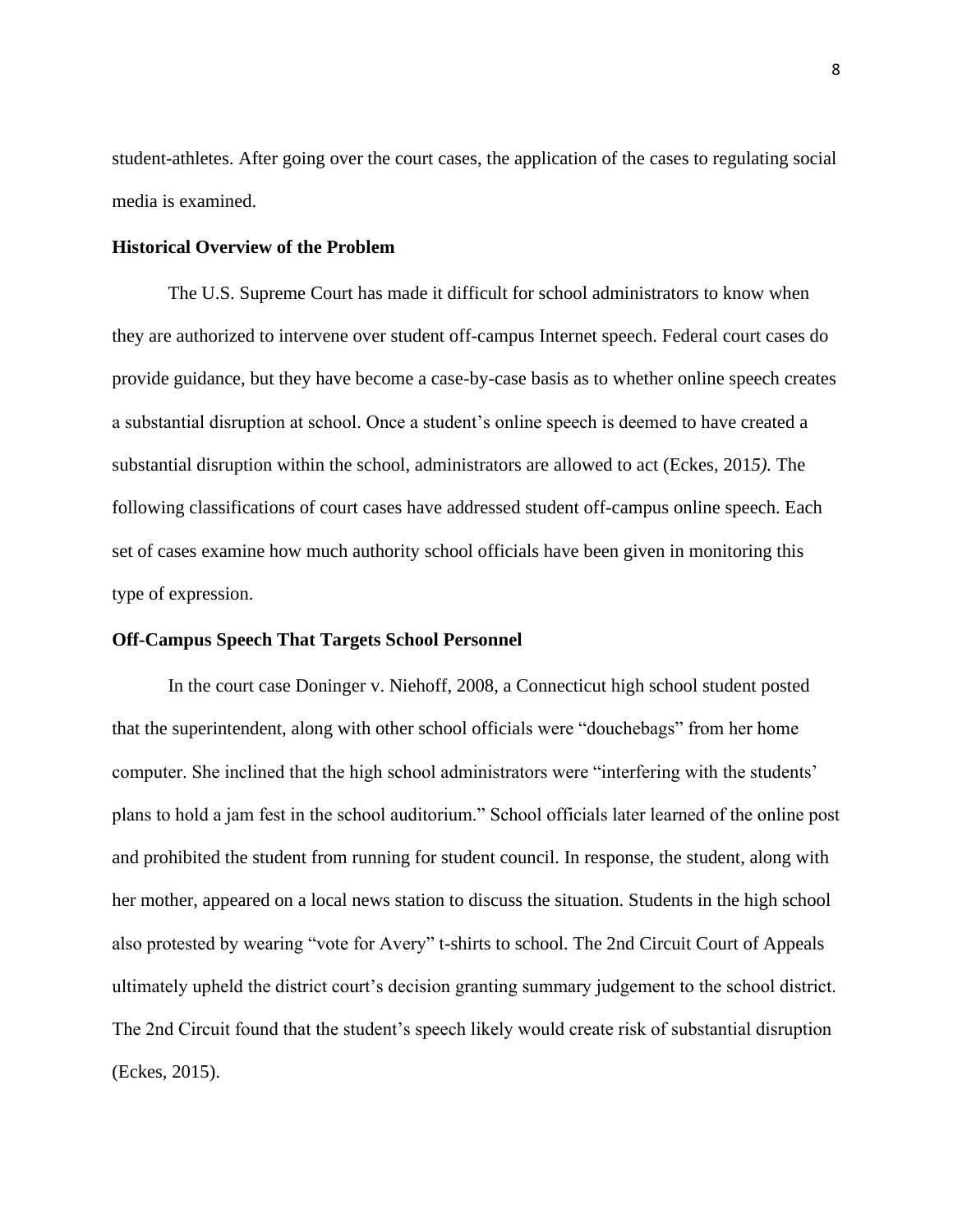Unlike the 2nd Circuit, the 3rd Circuit Court of Appeals reached a verdict in favor of students between two cases that involved online speech involving school personnel. In Pennsylvania, two court cases, Layschock v. Hermitage Sch. Dist., 2011; and J.S. v. Blue Mountain Sch. Dist., 2011. These cases included two different students that used their home computers to create a parody of their principals. Both students were disciplined by their school district. However, the 3rd Circuit ruled in an en banc decision that the students could not be disciplined. This is because school officials were not able to logically forecast the profiles would create a substantial disruption within the schools (Eckes, 2015).

In the Layshock case, a student used his grandmother's computer to produce an Internet profile imitating to be his principal. Within the profile there contained fake answers to numerous questions. The answers included in the fake profile of the principal were deemed derogatory by school administrators when they learned of the profile. The student was ultimately suspended, placed in an alternative education program for the remainder of the school year, banned from attending any extra-curricular events, and prohibited from attending graduation. The 3rd Circuit found no evidence of substantial disruption to the school, affirming the district court's decision to grant summary judgment in favor of the student (Eckes, 2015).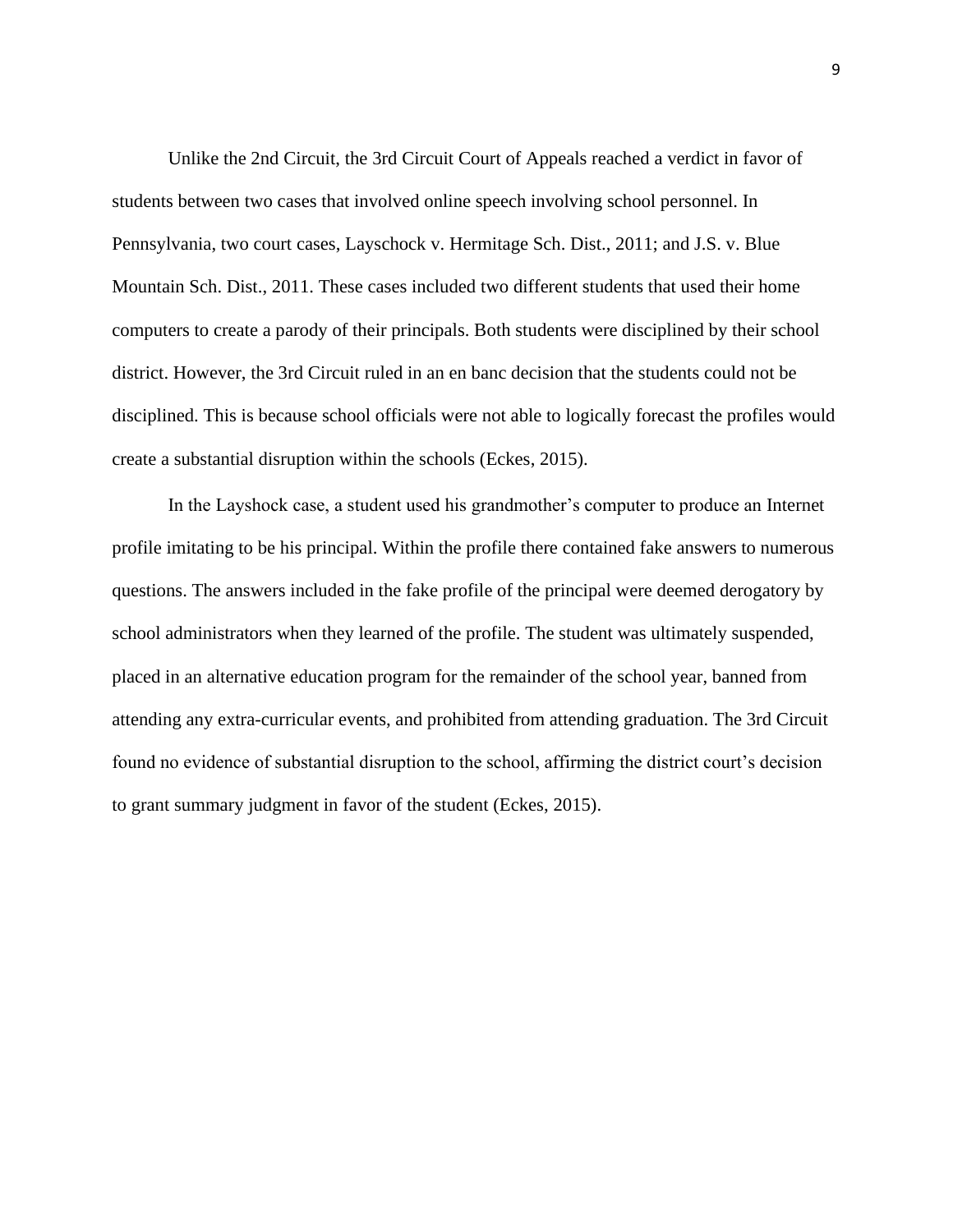Similarly, in the J.S. case, a student created a profile on the Internet that included her principal using sexually explicit content. While the content did not include the either the principal's or school's name, it did contain the principal's picture. The profile had limited access to only the student's friends. Even though there was no undisputed evidence of disruption to school, the student was suspended. The district court granted summary judgment in favor of the school district, but the 3rd Circuit overturned the verdict. The 3rd Circuit reasoned that the student's right to free speech was more sufficient than the fear of a disturbance within the school (Eckes, 2015).

Interestingly, the 2nd Circuit authorized school administrators to discipline students for making derogatory comments that take place online. The 3rd Circuit, meanwhile, sided with the students in both instances. What these cases appear to rely on is whether administrators at schools can point to evidence that a substantial disruption will likely occur at the school (Eckes, 2015).

#### *Off-Campus Speech That Targets Other Students*

<span id="page-15-0"></span>The court case, Kowalski v. Berkeley County Schools, 2011, involved a high school student in West Virginia. The student created a web page using a computer from home that wrote a classmate "had herpes" and "was a slut." The web page included photos of the classmate, and students at the school were invited to comment on the page. The district court granted summary judgment in favor of the school district, and the decision was upheld by the 4th Circuit Court of Appeals. Relying on Tinker, the 4th Circuit found that the off-campus speech allowed for school administrators to intervene as the web page did not align with the school's educational interests. In addition, the speech collided with the rights of other students and created a substantial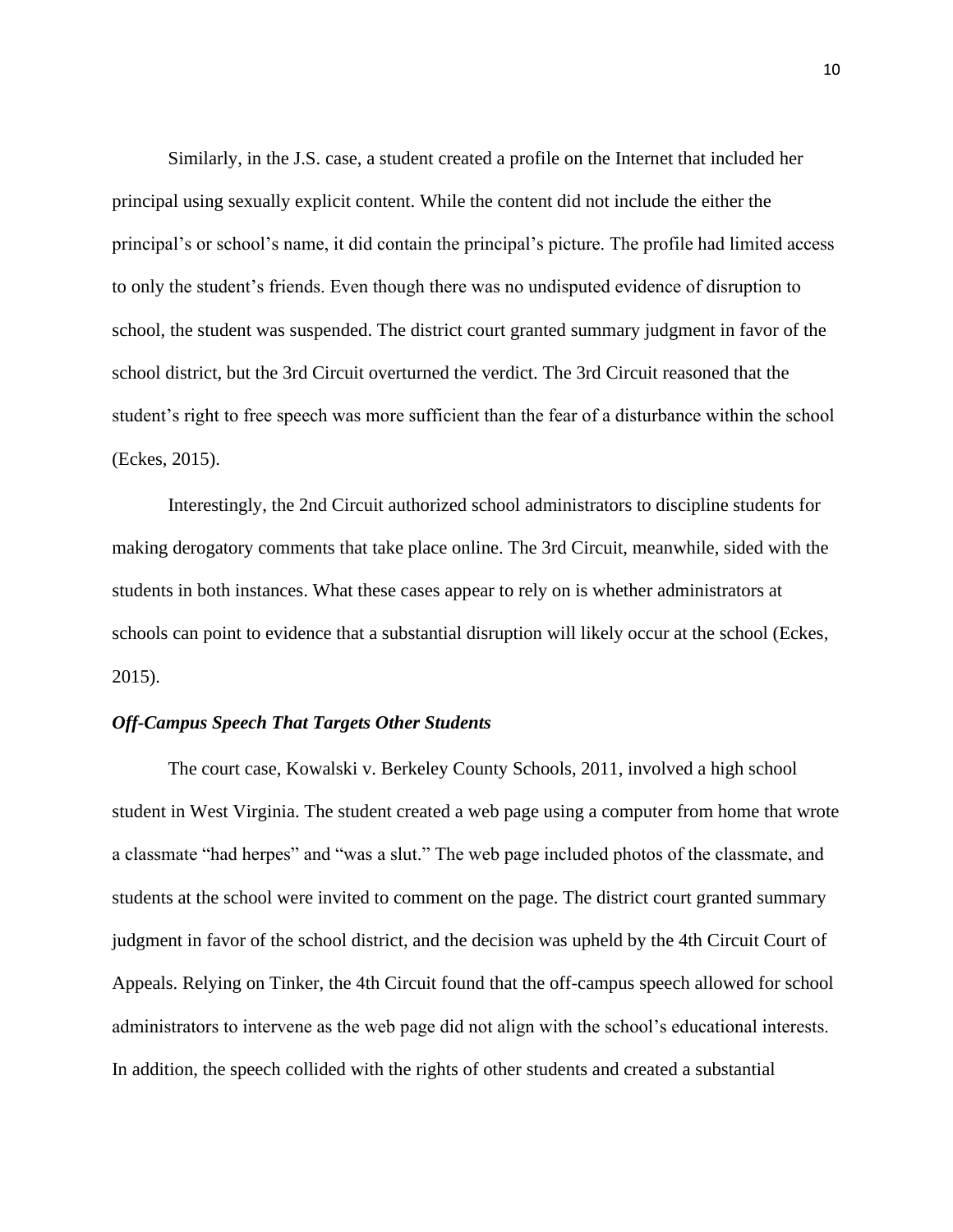disorder. It was conceivable that the off-campus would reach the school. Other circuits have also permitted administrators to sanction students for speech taking place online in which classmates were targeted if the speech caused a substantial disruption in the school (Eckes, 2015).

#### *Online Speech That Involves Threats*

While school administrators have a justified right to be concerned about preventing violence, including school shootings, it is not always clear as to when they are able to regulate online posts related to violence. If a student posts a true threat, the threat is not protected under the First Amendment. However, administrators may be confused by what constitutes a true threat.

A court case involving a Nevada high school student, Wynar v. Douglas Cnty. Sch. District., 2013, consisted of the student writing about how he would commit a school shooting from his home computer. The writing included the student identifying the school, specifically naming two classmates, and provided the date in which the shooting would take place. The student also explained that he had weapons and ammunition in which he had access to. The school district eventually expelled the student for 90 days. The 9th Circuit Court of Appeals upheld the district court's decision in granting the school district summary judgment. It was found that there was no First Amendment violation because the student's threat had serious implications to school violence. Tinker was also relied on by the 9th Circuit to reason that school leaders were able to reasonably forecast a substantial disruption occurring in the school. The Court of Appeals carefully noted that the decision of this case was limited to the facts in this particular circumstance. Specifically, this case did not address the actions that could take place had the students mocked school officials or harassed other students.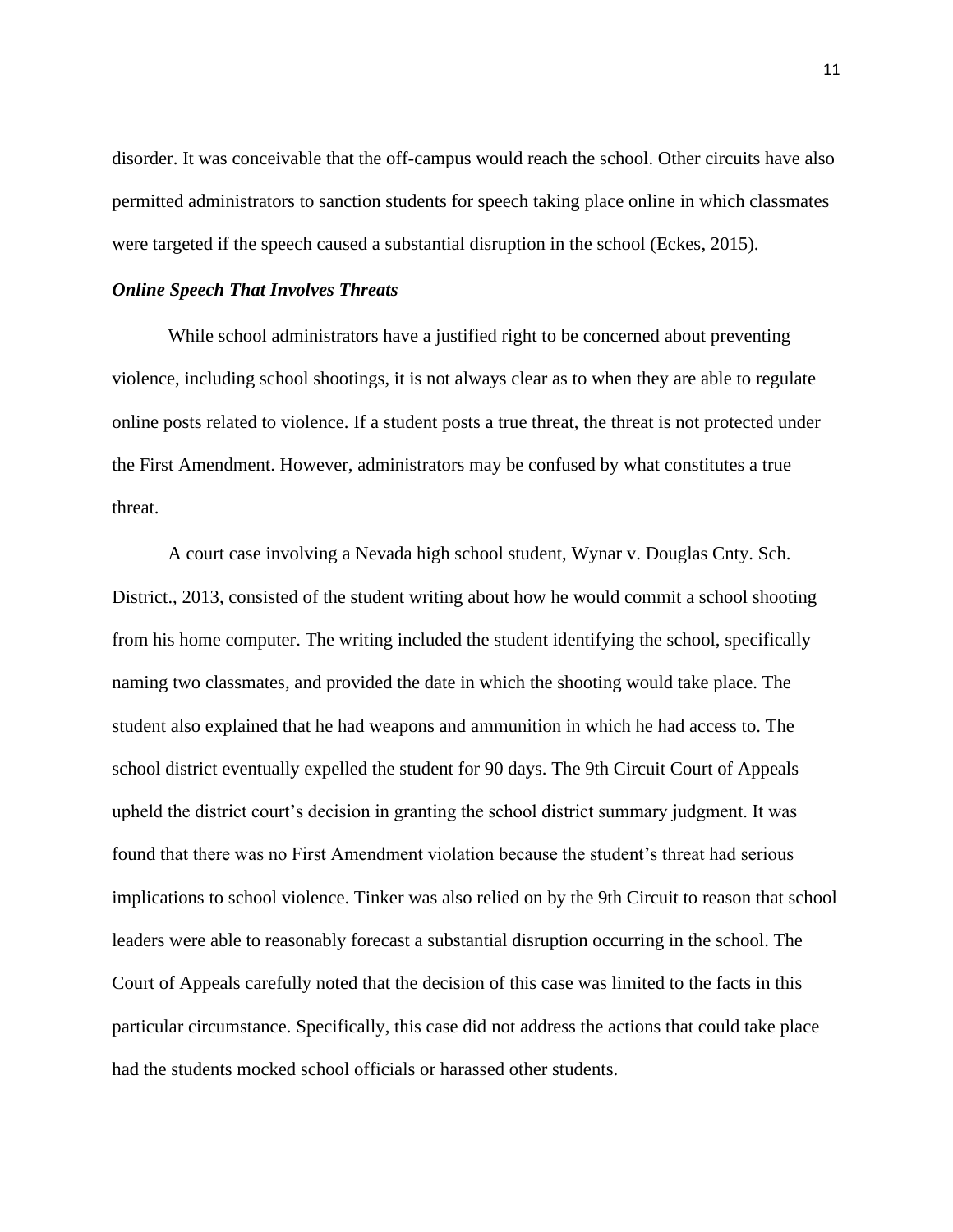In New York, the court case Wisniewski v. Bd. Of Educ. Of the Weedsport Central Sch., 2008, involved a middle school student sending an instant message. In the message, the student sent an icon to a friend that included a pistol firing bullets at a person's head that included the words "kill Mr. VanderMolen," the student's English teacher. When school officials found out about the message the student was suspended from the school for one semester. The parents of the student challenged the punishment on First Amendment grounds, arguing that the speech of their son was not a true threat. The federal district court's decision of granting summary judgment to the school district was upheld by the 2nd Circuit Court of Appeals. The 2nd Circuit agreed that the icon used in the instant message crossed the boundary of protected speech, posing a reasonably foreseeable risk of substantial disruption. The decision by the 2nd Circuit was not based on whether the speech constituted a true threat, but instead applied Tinker to determine the appropriate analysis.

The court case D.J.M exrel. D.M. v. Hannibal Pub. Sch. Dist., 2011, took place in Minnesota. The case involved a student that sent an instant message through a home computer to a classmate stating that he planned on getting a gun and would shoot students at school. The student expressed that he had access to weapons, and that he wanted his school "to be known for something." School administrators were notified and contacted the police, who placed the student in a juvenile detention center. The student was later expelled for the remainder of the year by the school district. The 8th Circuit Court of Appeals upheld the district court's decision that found the online speech by the student could be reasonably understood as a true threat. The student's speech, therefore, was not protected under the First Amendment. It was also noted by the 8th Circuit that the First Amendment did not require school administration to wait for the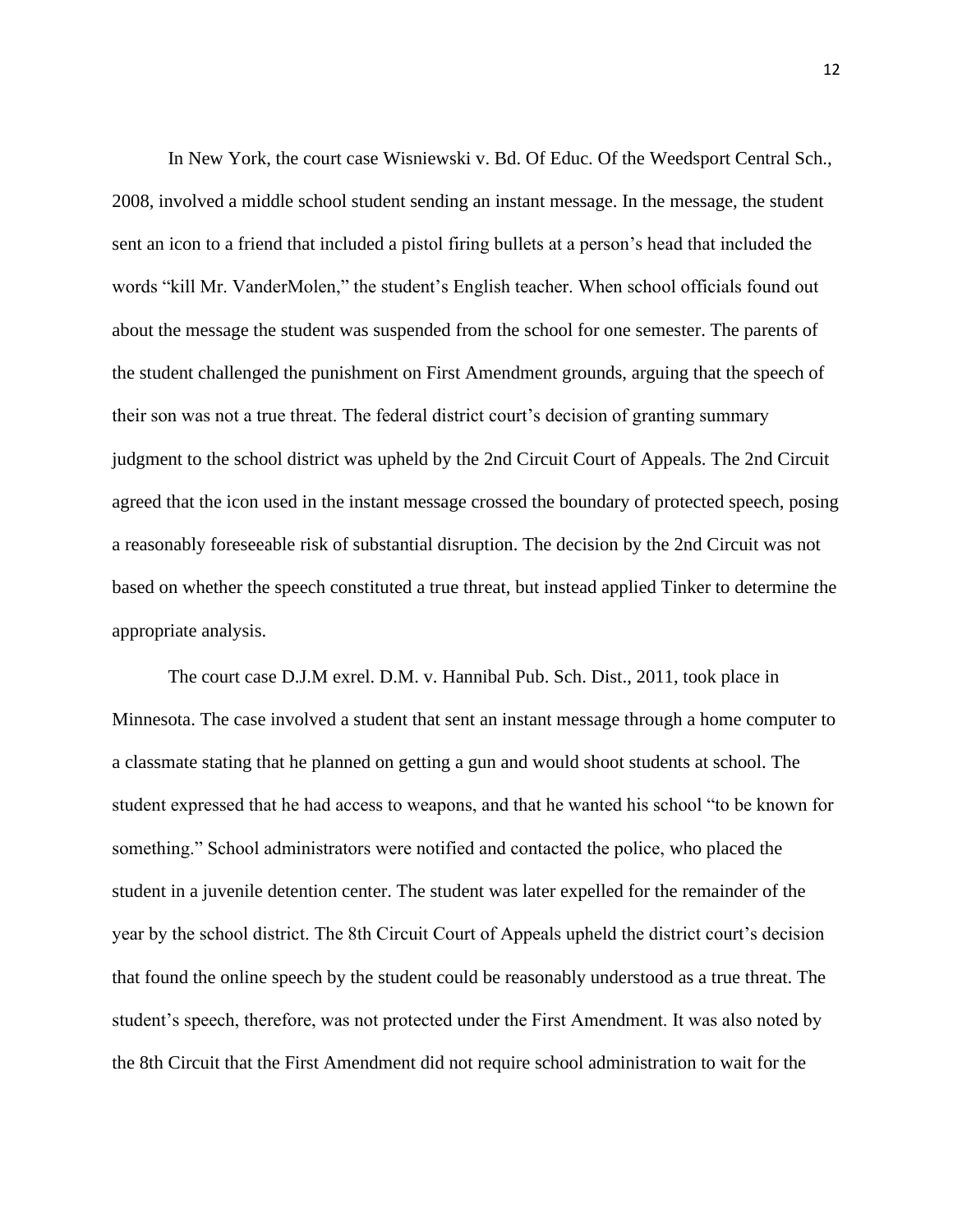shootings to take place before discipling this student. Even under a significant analysis, it was found that the school was substantially disrupted due to the student's threats.

School administration is more often than not able to discipline student speech that advocates violence. The speech can either be considered a true threat that is not protected under the First Amendment or considered unprotected using the Tinker analysis. In either case, administrators are given more freedom to curtail speech in cases that involve threats to the school (Eckes, 2015).

Whether it be speech targeting school personnel, other students, or involving threat, offcampus speech often contains a gray area as to what speech is allowed and what is not. When violence is involved, however, school administration often has more protection in disciplining students for their actions. The subsequent section examines some theories that look at why high school student's social media use may need to be regulated by school administration.

#### <span id="page-18-0"></span>**Theoretical Framework**

#### *Self-Determination Theory*

The basis of self-determination theory (SDT) maintains that "an understanding of human motivation requires a consideration of innate psychological needs for competence, autonomy, and relatedness" (Deci). The concept of SDT emphasizes that in order for psychological wellbeing, integrity, and growth there needs to be conditions specific to an individual's needs. Due to the needs of each individual it is hypothesized that regulatory processes that underly the pursuit of each goal are associated differently with effective well-being and functioning. Along with this each goal has a different relation to the quality of mental health and behavior. Specifically, this is due to different goal contents and different regulatory processes being associated with each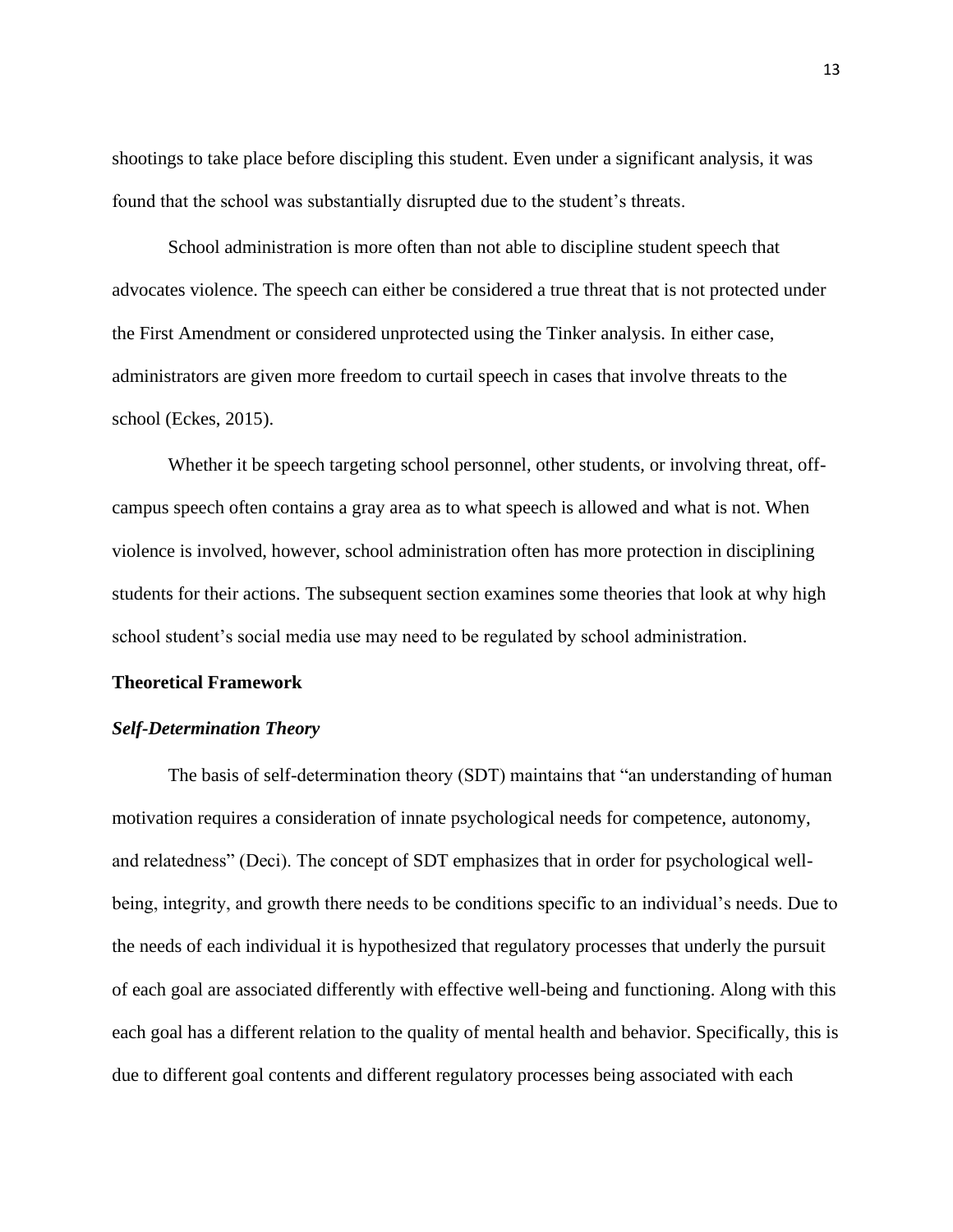individual's degree of need satisfaction. Intrinsically motivated behavior and integration of extrinsic motivations are natural growth processes which are facilitated through individual differences and social contexts that support satisfaction of humans' basic needs. On the other hand, the individuals that forestall relatedness, competence, or autonomy generate poor wellbeing, performance, and motivation (Deci, 2000).

Deci and Ryan (2000) reason that the human organism's adaptive design has evolved to pursue connectedness in social groups, to exercise capacities, to engage in interesting activities, and to integrate interpersonal and intrapsychic experiences into a relative unity. In order to act in harmony with one's integrated self and to be the casual mediator of one's own life an individual has a need for autonomy within their innate psychological need. Autonomy is something that all individuals fundamentally desire. They instinctively desire to experience themselves through their own actions as the true cause, to show their true selves through engagement in actions, and to act in accordance with their genuine preferences and desires (Deci, 2000).

Along with autonomy, individuals have an innate psychological need for competence to deal with the environment they find themself in. One desires competence to feel as though they have personal impact on others, self, and the environment, along with to achieve valued outcomes. The need for competence pushes people to seek opportunities for personal mastery to acquire and maintain knowledge, skills, and competencies, and to seek challenges that are optimum for their capacities. Competence comes as a result of an individual's interactions with their environment and is a feeling of confidence rather than the result of one's skill. Competence is gained through a person's adaptation, learning, and exploration as they take on what they view to be an optimal challenge (Karahanna, 2018).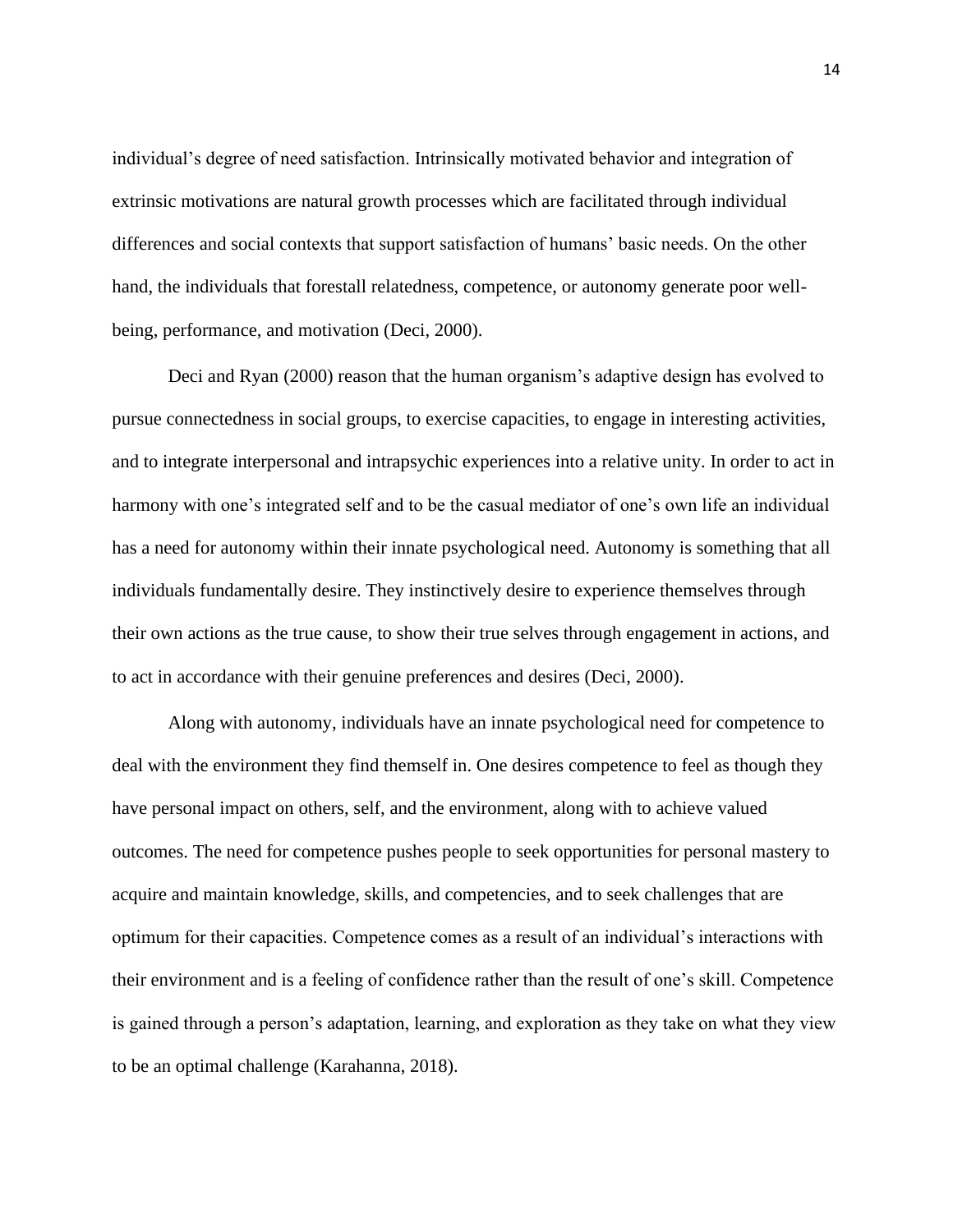Similar to autonomy and competence, relatedness is a person's innate psychological need. Relatedness is formed from an individual's need to experience caring for others, to be connected, and to interact. Therefore, one's need to for relatedness involves mutual love and care for those they have a relationship with. Relatedness is experienced when interacting with social partners who express caring, warmth, nurturance, and affection, who are involved and available emotionally, and who love them (Karahanna, 2018).

Self-determination theory guides the fulfillment for individuals to use social media as it reassures psychological needs. Before there was social media, website owners most often created and presented passive content for their users, meaning they were unable to comment or easily add their own content to existing online platforms. Now, with social media, users have the ability to both personalize and create information however they like. Therefore, SDT is viewed as a prominent aspect of social media as individuals are given the authority to act on their environment along with managing their behaviors in a self-determining manner (Karahanna, 2018).

#### *Perceptual Control Theory*

Melina Throuvala's (2019) Perceptual Control Theory (PCT) states that "all behaviors are driven by individual's need to control their perceptual experience." Therefore, behavior is organized around the perceptions of one's own control and the reduction of the inconsistency that potentially arises. There may be discrepancy in perception when two competing goals conflict or are mutually exclusive. The conflict that ensues leads to distress and ultimately causes the behavior to continually readjust in an attempt to reduce that discrepancy.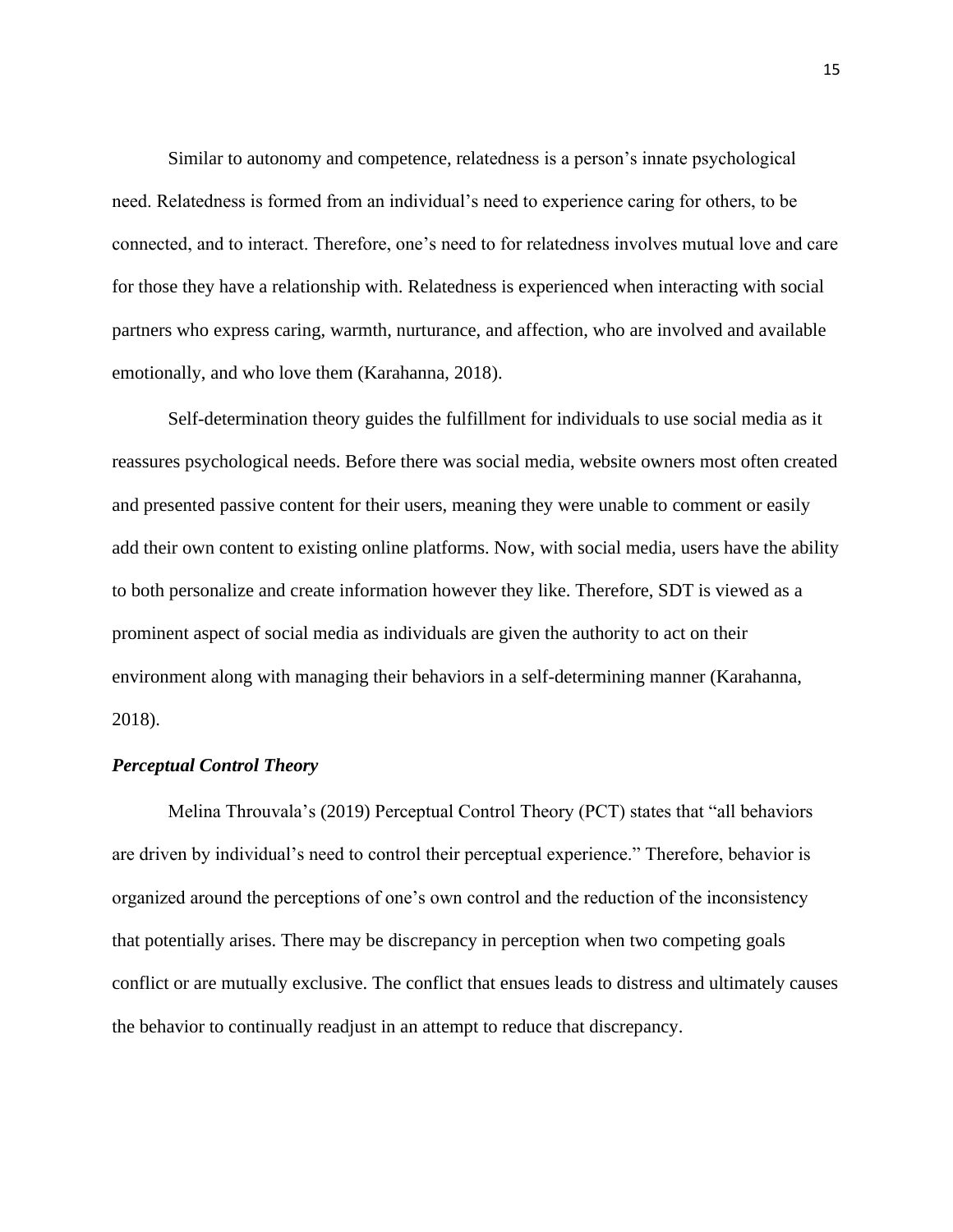The PCT model, which acts on perception, leads to a continual feedback loop. The comparison and action of this feedback loops leads to the hypothesis that through peer comparison and their perception adolescents are motivated to behave on social media in a way where their actions consistently reorganize their behavior to reduce distress. The need for control in a high urgency and intensity environment may lead to specific maladaptive social mediarelated behaviors. These behaviors include the fear of missing out (FOMO) a cause of developmental or clinical concern, or compulsive checking. This can lead to problematic use of social networks and has the potential to lead to an addiction to social media use (Throuvala, 2019).

#### *Psychodynamic Perspectives*

Validation for the first motivational theme, which includes a symbiotic relationship between smartphone attachment and peers online via social media, may be found in psychodynamic perspectives. There is a psychological need for adolescents for validation from peers, feedback, and personal expression. It has been hypothesized that the family has been displaced by identification models that are continually met by the digital realm, causing this need for adolescents to be amplified. The adolescents of today view smartphones in their own unique way, where the device offers a connection with themself and the world. The smartphone and social networks are often viewed as a source of power, while becoming a reassuring extension of inner psychological life, personality, and motivations. Previous scholars have regarded object attachment as an instrument for anxiety reduction while recent evidence has supported this. Thus, smartphone use, intertwined with social media use, arguably sustains this symbiotic relationship between the object-device and peers (Throuvala, 2019).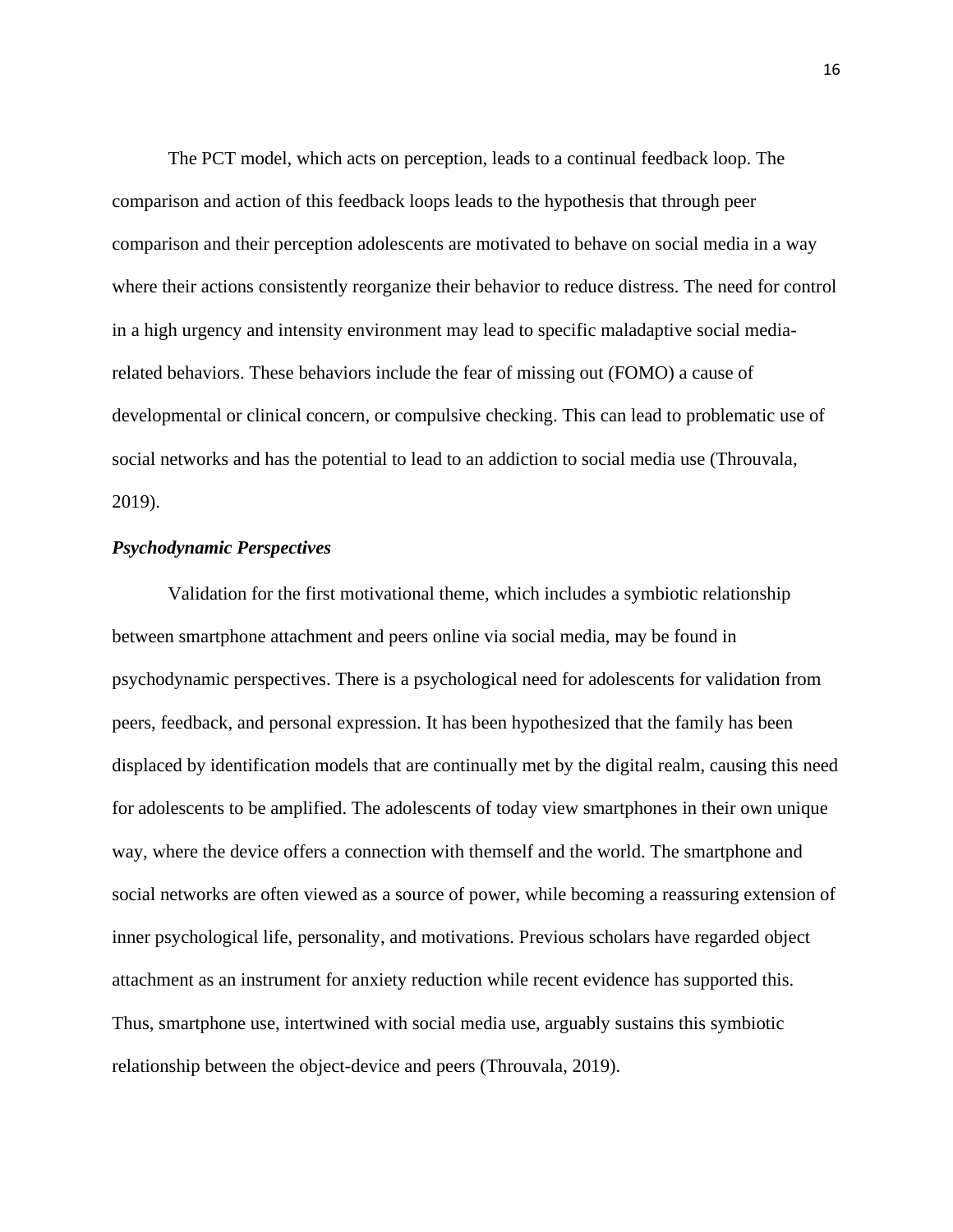#### **School Administration Policies for Social Media**

Social media by younger athletes has become the predominant tool for communication with others and carries both benefits and risks. Social media technologies have also increased exponentially within the sport industry over the past decade. It has become an important tool for intercollegiate athletic departments to market and brand their athletic programs. Additionally, university administrators, along with their athletic programs, are now using social media to recruit potential high school students (Sanderson, 2018). According to Dr. Nora Barnes, Director for the Center of Marketing Research at University of Massachusetts, Dartmouth, the number of colleges and universities that searched social networks of potential students was 20% in the fall of 2007. As of 2013, that number is now up to 68% of colleges and universities who review applicant's social media as a tool in determining prospective student's viability in attending their institution (Miah, 2013). It is important for student-athletes to determine if their social media activity is appropriate when applying for colleges.

The increase in communication by student-athletes via social media has created a complex environment for school administrators. Social networking is difficult to control because student-athletes are able to post content using any devices that has an Internet signal. As a result, schools have less control over messaging than in the past, creating more risk management challenges.

Historically, the most prevalent mechanism in managing and controlling social media use by student-athletes was through policy. These policies range in scope and ubiquity, with some offering casual instruction, while others restrict certain platforms of social media from being used. Although these policies are able to help reduce public relations incidents, they often lack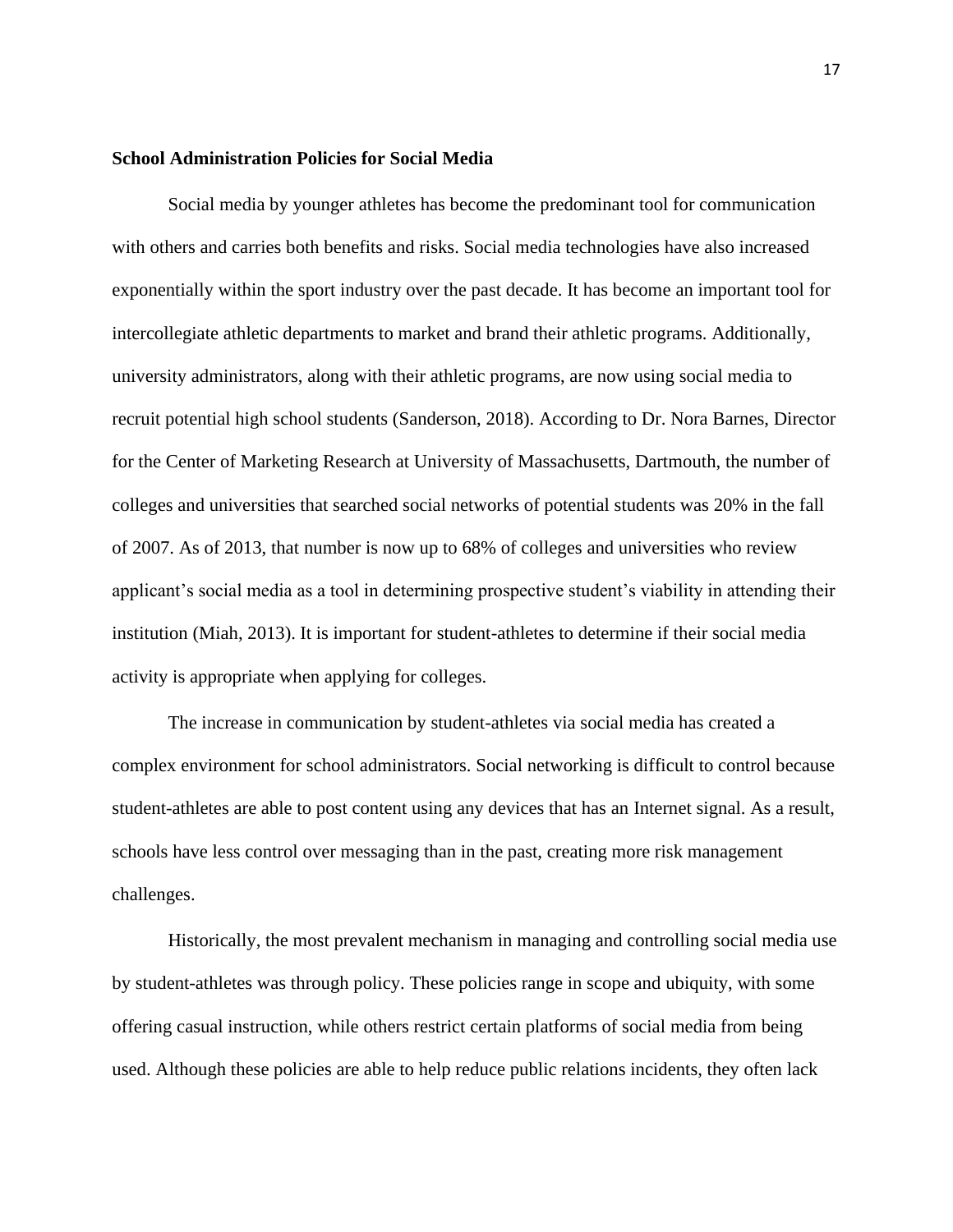importance and efficacy. There is also the potential of violating the constitutional rights of student-athletes. In addition, social media is a platform some use to pressure organizations to act. Therefore, when administrators attempt to limit speech on platforms such as social media, these decisions invite critique and complicate policies toward social media.

#### *Social Media's Role in Social Activism*

In recent years, social media has become a platform for activism, including by studentathletes. Football players at the University of Missouri in 2015 implied through social media that they would not play for the university again until there was a change in leadership. The studentathletes organized and enacted economic pressure on the university to address its leadership. The major takeaway from this case was that student-athletes are mindful of social justice issues as it was one of the first times they used social media as the main communication source to promote social justice. The athletes at the University of Missouri were willing to take a great risk to stand for what they believed in.

While the university did not take action to punish the players, comments from fans on social media, along with other stakeholders, called for these student-athletes to lose scholarships and receive other forms of punishment. While not all cases are this extreme, they allow studentathletes the opportunity to learn about and participate in discussions centered around social justice issues, such as racism. Additionally, it mobilizes and connect others to bring awareness to these issues (Sanderson, 2018).

#### *Posting of Problematic/ Inappropriate Content*

When student-athletes post on social media problematic or inappropriate content (e.g., content that is sexually explicit, documents illegal behavior, or racially or ethically insensitive) it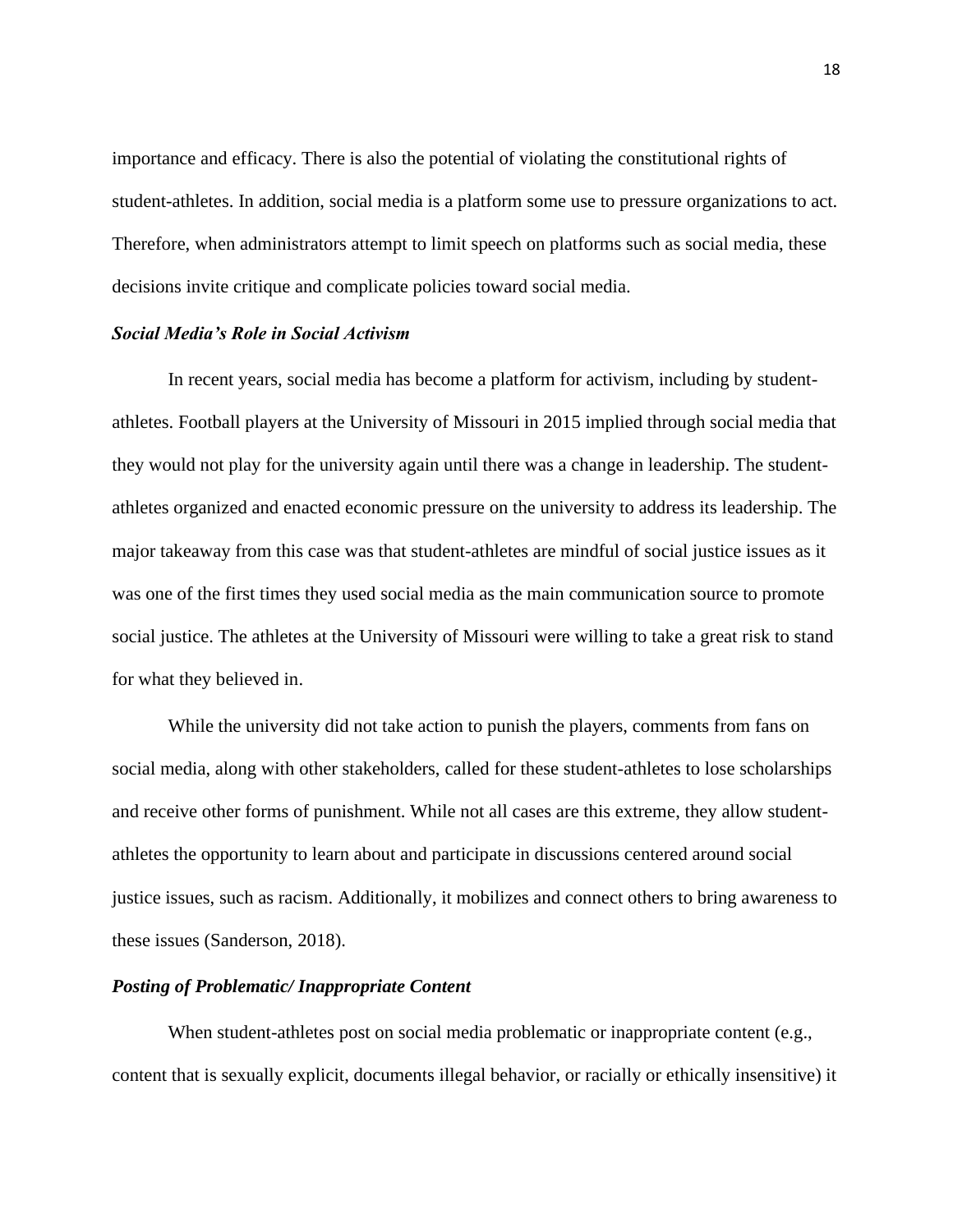creates a major talking point and can trigger public relations incidents. It can be difficult to predict the rationale for such posts, but there are multiple reasonings that exist (Sanderson, 2018).

First, as stated before, social media is now a major communication tool for the studentathlete population. This will only increase as a notable proportion of social media users are represented by current children and teenagers. With this being the case, future high school student-athletes may cultivate social media behaviors that do not conform to what the public, administrators and coaches might expect (Sanderson, 2018).

Another reason as to why student-athletes may post content that is inappropriate is due to frustration. There are number of reasons why student-athletes may be frustrated, including coaching styles, playing time, or issues occurring in their personal lives, and choose to vent about it on social media. Going to social media right away to express displeasure can lead to unintended consequences for the student-athlete. The media and fans are likely to react to the post and potentially exaggerate the situation. There is also the possibility that inappropriate post can have long-term negative impacts for the student-athlete. Along with colleges and universities checking on prospective student's social media activity, employers also use social media more often than ever to evaluate job candidates. A post such as complaining about playing time could create questions about the student-athlete for a future employer about how they will handle interpersonal relationships and difficult situations at work (Sanderson, 2018).

Finally, student-athletes may post inappropriate content centering around activism and self-expression. This area can is overly complex and controversial as what the student-athlete believes to be self-expression may be at odds with the school administrators. At the University of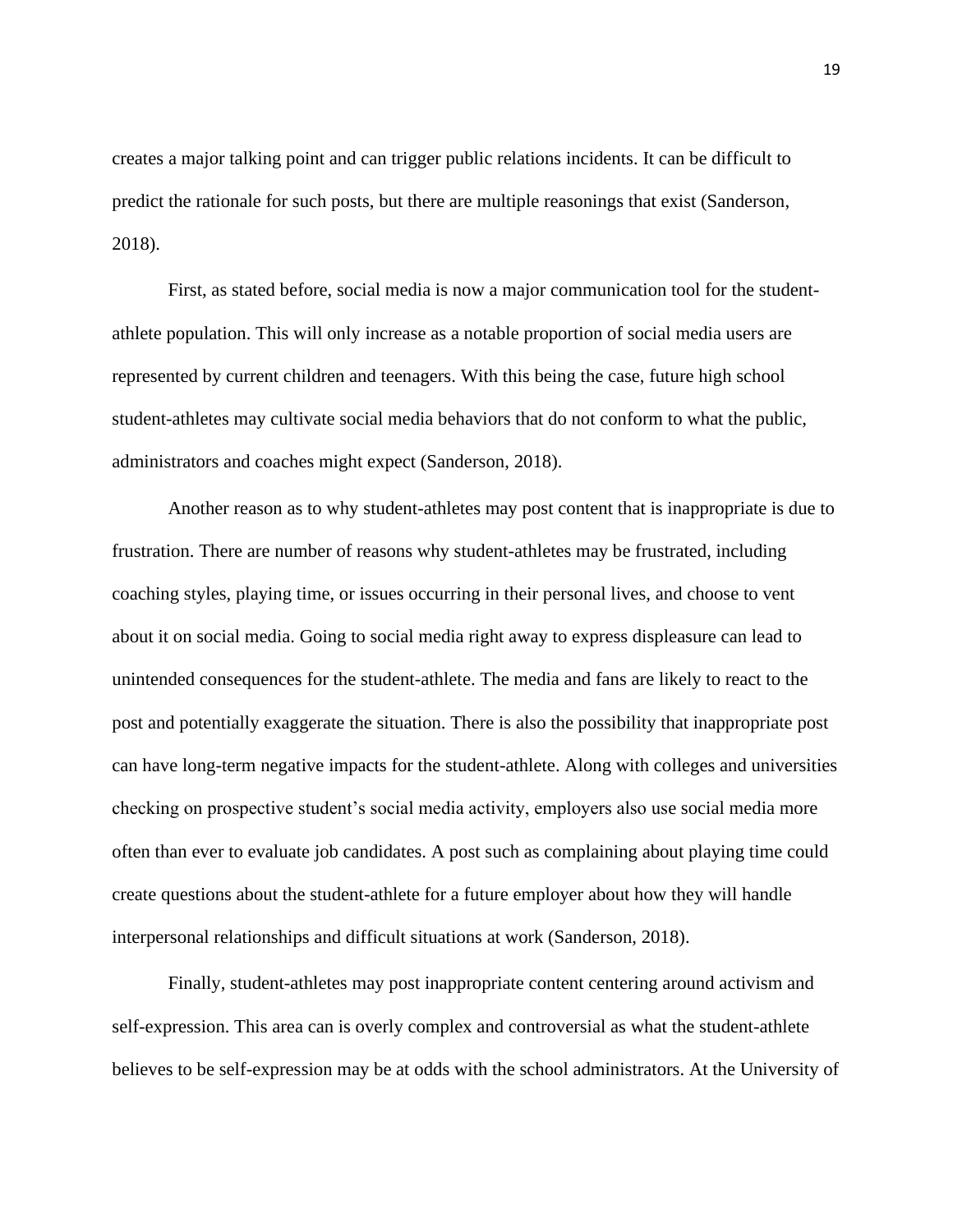Wisconsin, men's basketball player Nigel Hayes was highly active through social media in critiquing the model of amateurism set in place by the NCAA. Hayes was never disciplined by the university for his commentary, but the posts nonetheless created a significant amount of media attention. All the extra attention by the media introduces alternative viewpoints on collegiate athletics, which leads to questions that administrators and coaches often eschew (Sanderson, 2018).

Student-athletes may also have strong feelings about issues such as gender equality, racism, gun control, and LGBTQ equality, and have the right to express their opinions. It can be difficult to work with student-athletes when expressing their viewpoints on these topics as administrators are bound by protocol and policy set in place by their school district. It is beneficial for administrators to talk to student-athletes about the consequences that may result when posting about one or more of these topics on social media. The administrators can encourage the student-athletes to articulate their position to allow their followers as to who they are and what they represent. This can lead to less negative pushback as it shows the studentathlete has a good understanding of what they are expressing (Sanderson, 2018).

#### *Regulation of Private Information*

The use of social media has made it easy for people, including student-athletes, to disseminate private information to the public. This has made it difficult for school administrators to regulate messages on social media in ways similar to with traditional media (Sanderson, 90).

One example is if a coach or administrator did not want the media to talk to an athlete, for whatever reason, that athlete could be made off-limits for interviews. However, in the current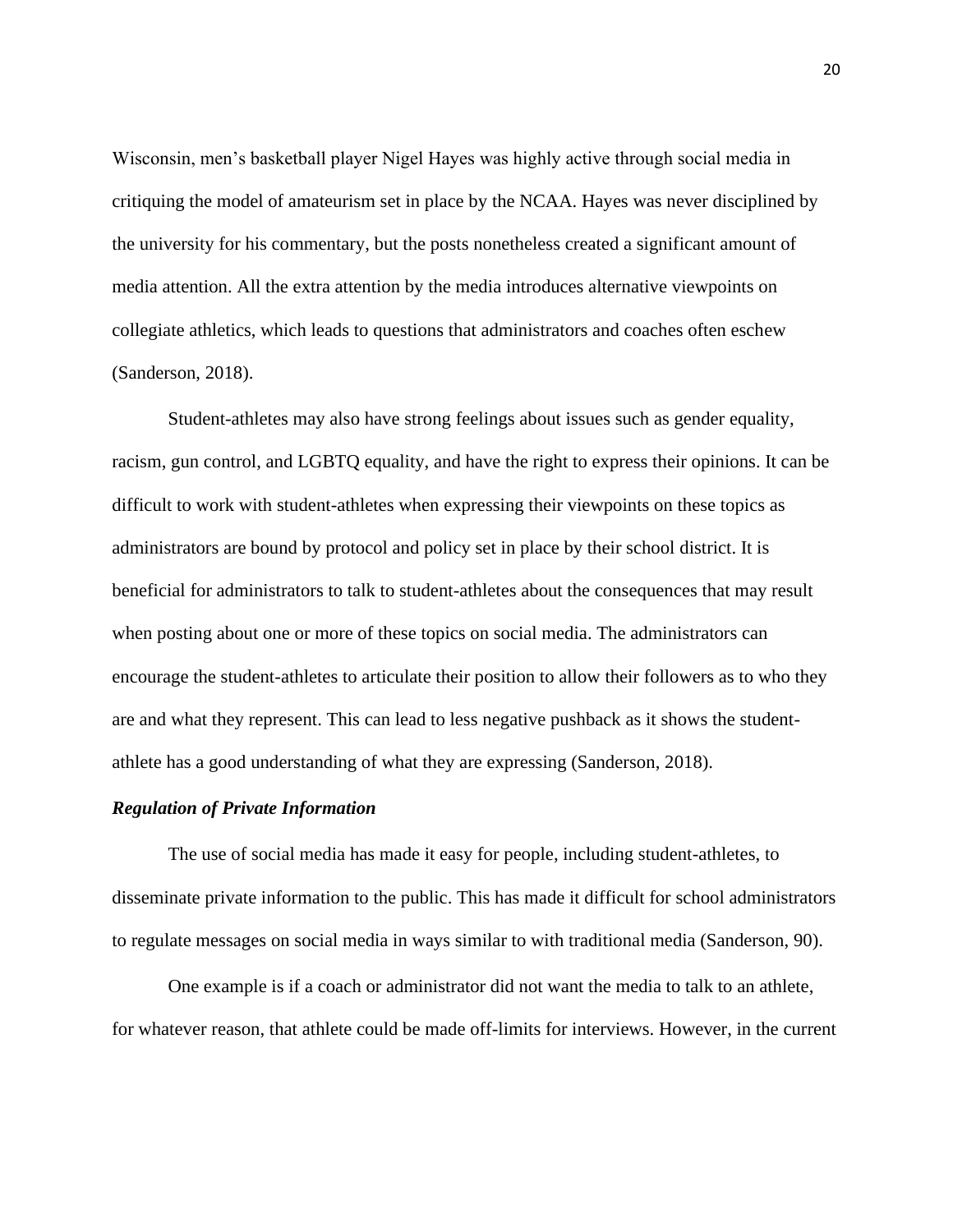sport media era, student-athletes have the ability to create a news story and public relations incident at any time of the day as long as there is an Internet connection (Sanderson, 2018).

Policy has become a common tool in high school schools to manage social media accounts used by student-athletes. Researchers have found that social media policies tend to be largely ineffective, though. There is also the potential of violating First Amendment rights when policies are used as a means to regulate unwanted, but not illegal, speech. While some coaches argue that the restrictions put in place are often player-driven, and therefore, acceptable, many legal experts' question whether the constraints are egregious. Furthermore, there is speculation from these experts that the restrictions put into place are to prevent student-athletes from posting demeaning or problematic behavior from coaches. The use of social media is also used as a way to promote active learning in classrooms. If a student-athlete is not allowed to use social media they could be put at a disadvantage in the classroom due to those policies (Sanderson, 2018).

There are benefits for student-athletes and athletic programs when policies are in place. For instance, policies are a way to establish boundaries for student-athletes. Inappropriate content being posted can be reduced when student-athletes are aware of what is expected behavior from school administration. By educating student-athletes about expectations, lawmakers have reasoned that defining terms such as "inappropriate" helps student-athletes have a clear explanation to what limits are allowed (Sanderson, 2018).

With benefits, there also comes issues when applying policies. When policies do not reflect the contemporary landscape of social media, the credibility of school administrators is hindered. There are also policies that restrict the use of social media during the season for student-athletes. These restrictions are often viewed as a preventive measure, but they can have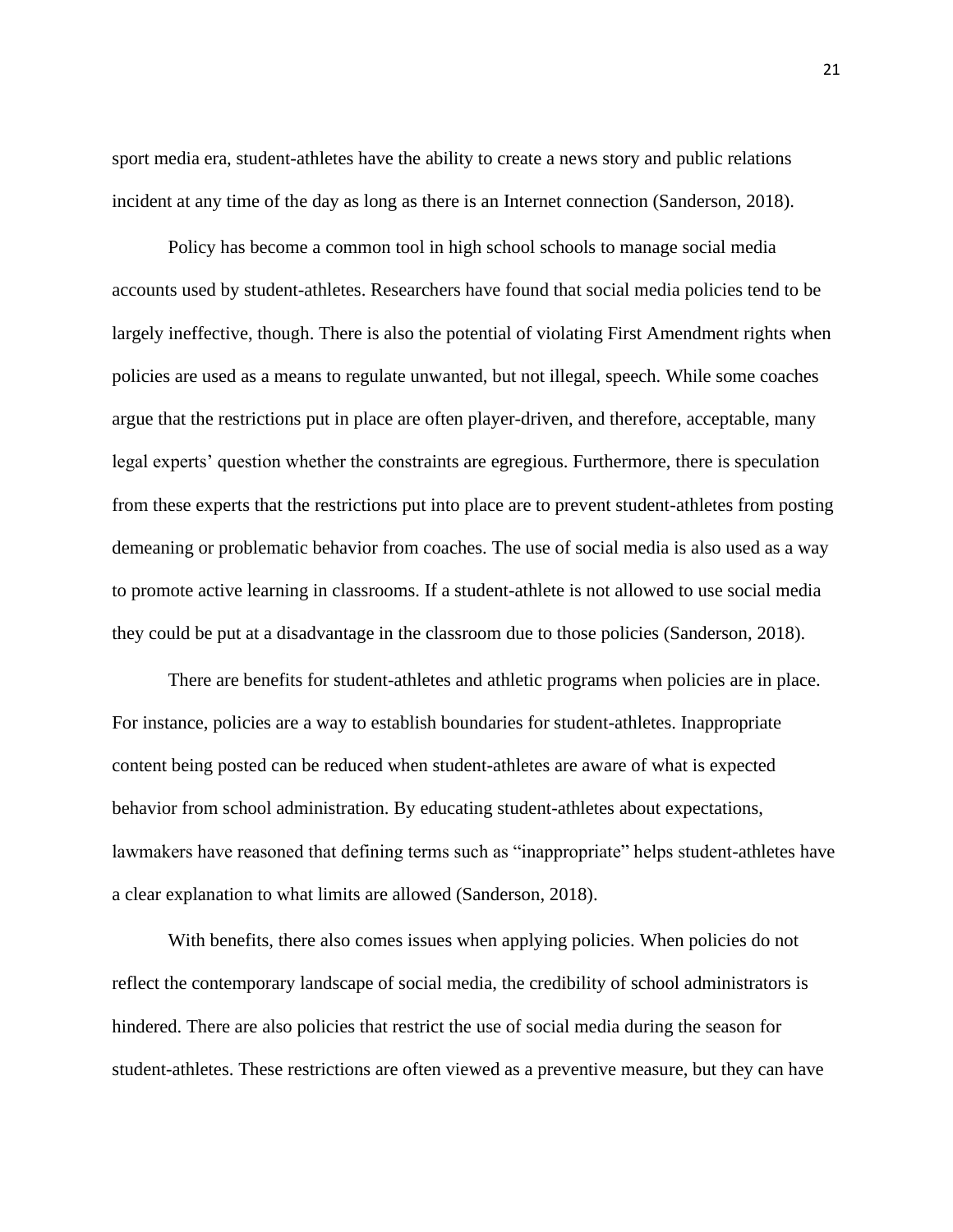negative relational impacts. The use of social networking is a communicative tool for studentathletes, and it is cut off, conflict between players and coaches may emerge (Sanderson, 2018).

These issues have driven some administrators to use educational models, rather than monitoring, as their primary focus. Instead of framing social media in negative ways, the educational approach helps student-athletes view the benefits of social media use. There is also the opportunity of student-athletes to seek training and guidance on the proper usage of social media. This leads to student-athletes being more receptive of the school administrators and is a valuable way to promote a more collaborative approach that conducts better awareness of what is being posted, while being aware of the risks (Sanderson, 2018).

#### *Risks of Policy*

With benefits, there also comes issues when applying policies. When policies do not reflect the contemporary landscape of social media, the credibility of school administrators is hindered. There are also policies that restrict the use of social media during the season for student-athletes. These restrictions are often viewed as a preventive measure, but they can have negative relational impacts. The use of social networking is a communicative tool for studentathletes, and if it is cut off, conflict between players and coaches may emerge (Sanderson, 2018).

These issues have driven some administrators to use educational models, rather than monitoring, as their primary focus. Instead of framing social media in negative ways, the educational approach helps student-athletes view the benefits of social media use. There is also the opportunity of student-athletes to seek training and guidance on the proper usage of social media. This leads to student-athletes being more receptive of the school administrators and is a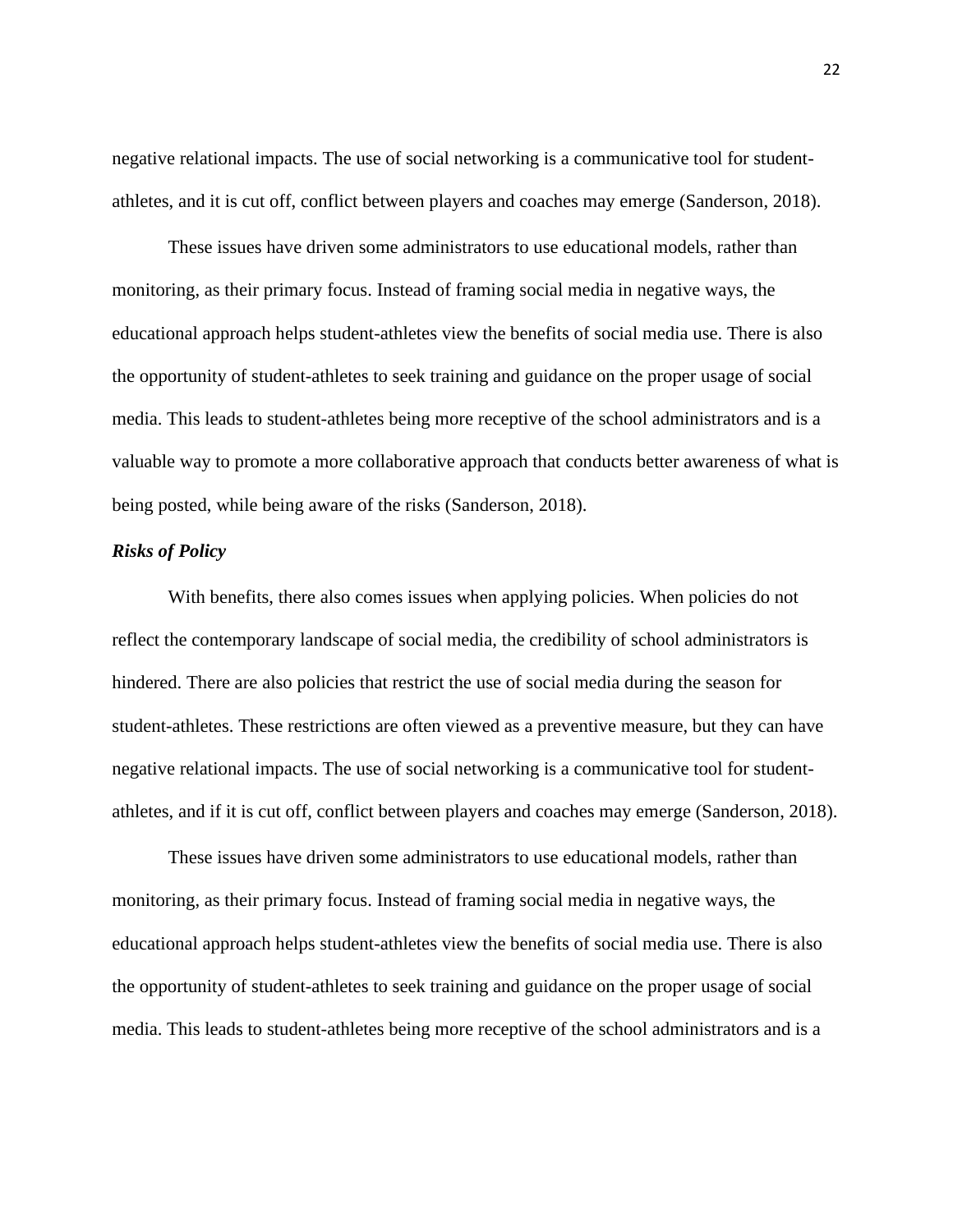valuable way to promote a more collaborative approach that conducts better awareness of what is being posted, while being aware of the risks (Sanderson, 2018).

#### **Regulation of Student-Athletes' Social Media**

As stated before, courts have been reluctant to interfere with the regular operations of school systems when a resolving conflict has arisen. The U.S. Supreme Court has long recognized the court case Tinker to balance students' free speech rights and the comprehensive authority of school officials. Tinker has established that administrators only have the ability to prohibit a student's free speech if they are able to demonstrate that the student's conduct would substantially disrupt the operation of the school. There are several narrow exceptions that have been recognized by the Supreme Court in which the school may restrict speech with no significant fear of disruption within the academic setting (Bemiller, 2012).

In the court case, Bethel Sch. Dist. v. Fraser, 1986, the Supreme Court established that school administrators may regulate profane and "plainly offensive" speech on school grounds. During school sponsored activities, such as a school newspaper, student speech may also be restricted (Hazelwood Sch. Dist. v. Kuhlmeier, 1988). Most recently, the Supreme Court restricted the advocation of illegal drug use by students during a school-sponsored and supervised event (Morse v. Frederick, 2007). These precedents have divided courtrooms as to applying these guiding cases, however, because they do not directly address the issue of the use of off-campus Internet that explicitly targets school personnel. Along with these narrow exceptions, athletic teams and extracurricular activities have a different standard inside the courtroom (Bemiller, 2012).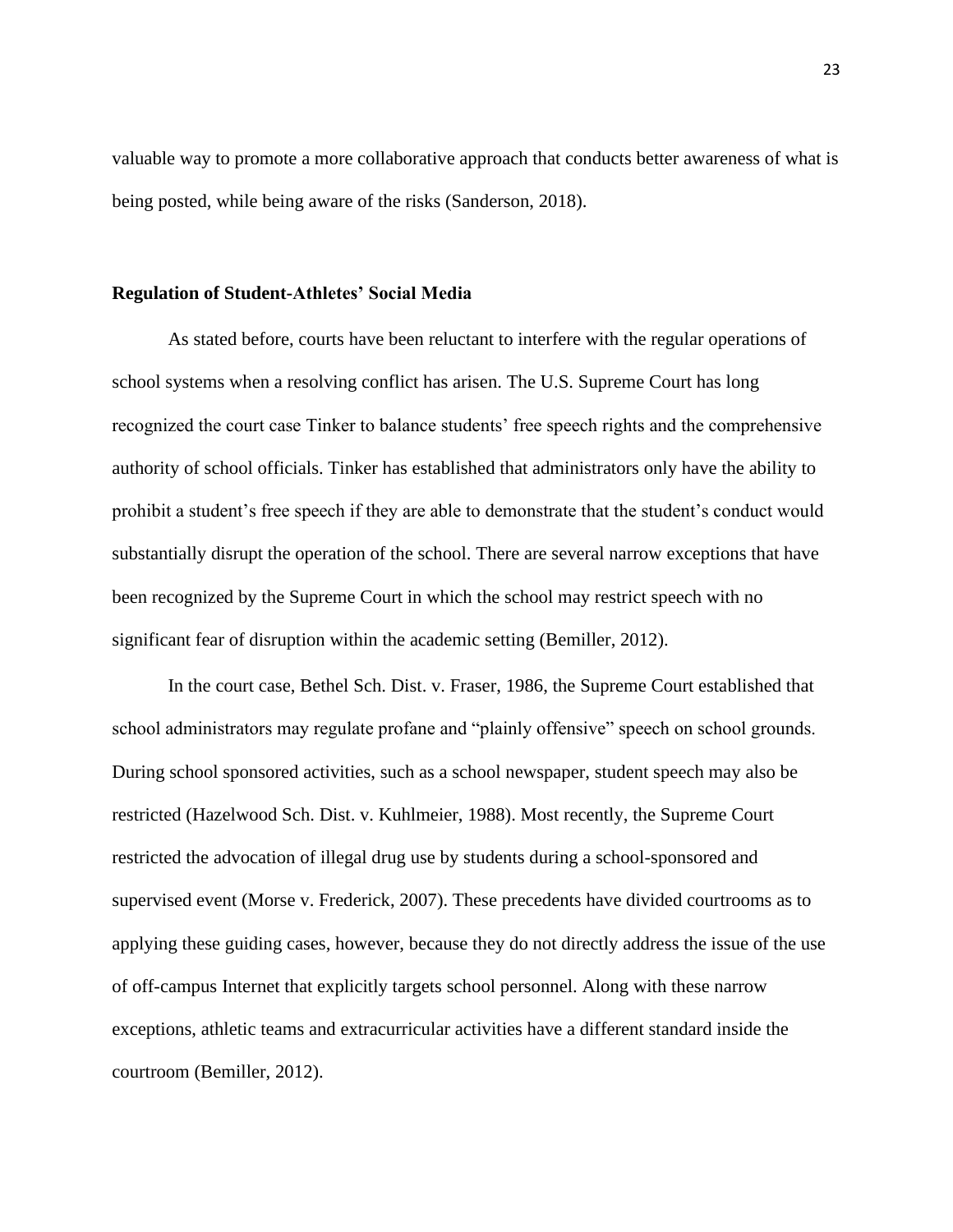#### *Student-Athlete Court Cases*

The use of social media by student-athletes regarding school administrators and their coaches is viewed as a different matter in the eyes of the courts. The precedent is that students do not have a general constitutional right to participate in school sports or in extracurricular activities (Brentwood Academy v. Tennessee Secondary Sch. Athletic Assn., 2001). Along with this, student-athletes are subject to greater restrictions than the overall student body (Vernonia Sch. Dist. v. Acton, 1995). The U.S. Supreme Court has held that student-athletes do not have the same level of privacy expectations because "by choosing to 'go out for the team,' they voluntarily subject themselves to a degree of regulation even high than that imposed on students generally" (Rosenbaum, 2014). Therefore, student-athletes are generally unsuccessful when they claim free speech protection after being suspended or dismissed from their team for criticizing their coach (Bemiller, 2012).

The court case, Lowery v. Jefferson County Board of Education, 2007, was referred by the U.S. Sixth Circuit Court of Appeals to address the balance of a coach's authority to maintain team discipline and student-athlete's free speech rights. The case involved a petition by members of the football team that stated they "hated the coach" and "did not want to play for him." Once the coach was made aware of the petition, the players were questioned by the coaching staff. The players that signed the petition but later chose to apologize to the coach were able to stay on the team. The other players who signed the petition but chose not to apologize were suspended from the team (Bemiller, 2012).

Tinker was applied by the appellate court to balance free speech by the players and administrative authority in the context of scholastic sports teams. The issue in this case was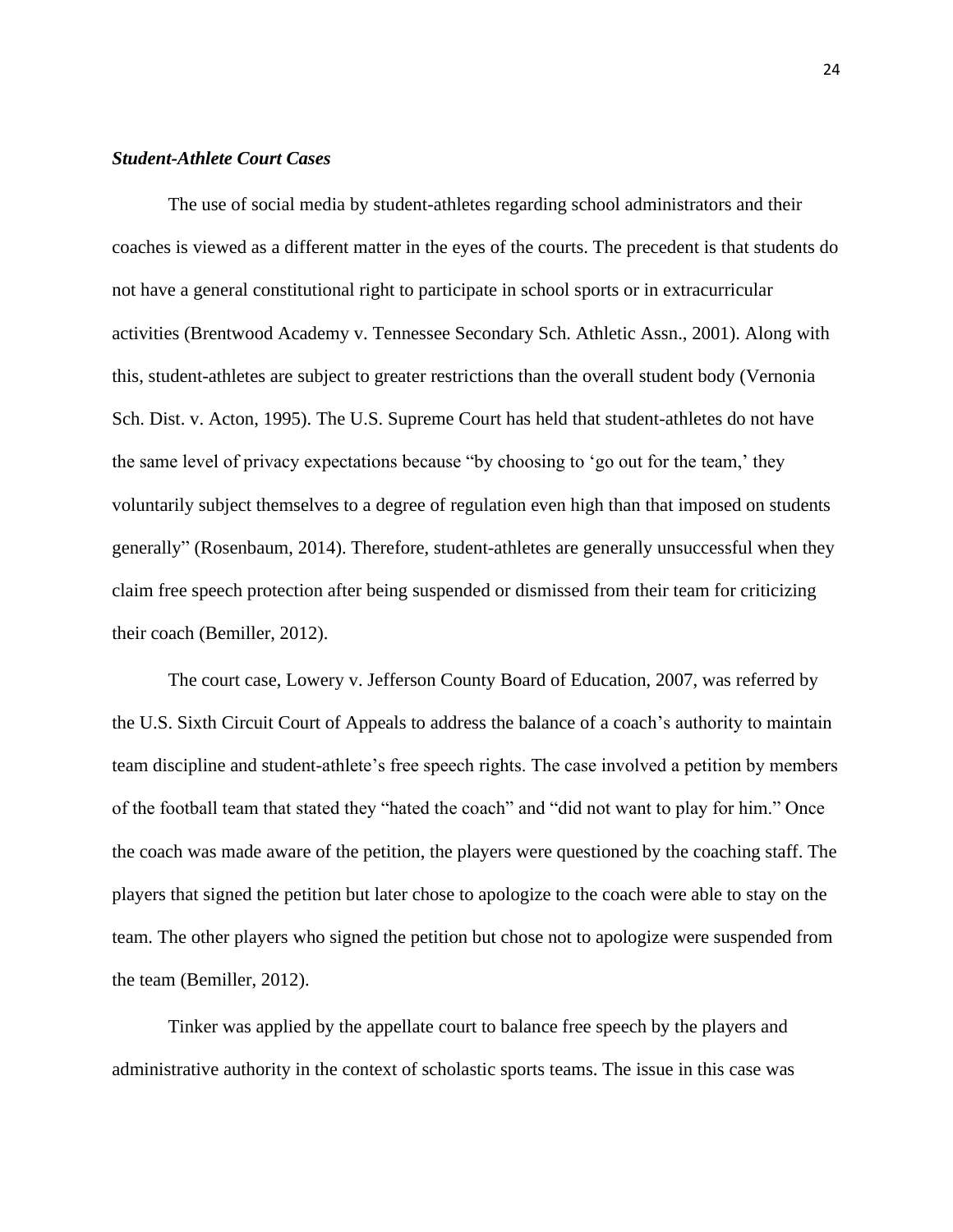whether the players who signed the petition to remove the coach had a right to continue participating on the football team. The appellate court reasoned that using Tinker there was a reasonable expectation of a substantial disruption on the team due to the petition undermining the authority of the coach. It was also held by the court that the undermining of the coach's authority would cause a disservice to other members of the team, and the potential discord within the team would invalidate the coach's ability to lead the team effectively. The determination of the court was made by differentiating team participation and suspension from school, and as noted, losing the privilege to play football did not interfere with the education of the student-athletes. It was noted by the court that the students still had the right to continue campaigning to remove the coach. However, they were not permitted to continue playing football as a voluntary, extracurricular activity for the coach as long as they actively oppose the coach's authority (Bemiller, 2012).

In Seamons v. Snow, 1998, the U.S. Tenth Circuit Court of Appeals addressed the student-athlete's removal from his high school football team. The player refused to apologize to school administrators and local police for reporting that his teammates assaulted him and reasoned that his First Amendment right to free speech was violated. The Tenth Circuit found that his dismissal from the team violated his right to free speech. A student-athlete may not be punished for the truthful reporting of egregious or illegal behavior from his teammates to administrators of the school (Rosenbaum, 2014).

The court case, Wildman v. Marshalltown School Dist., 2001, was analyzed by the U.S. Eighth Circuit Court of Appeals to determine if a student-athlete's First Amendment right to free speech was violated. The student-athlete had circulated a letter calling for action against the head coach of her basketball team and was later removed from the team. The player alleged that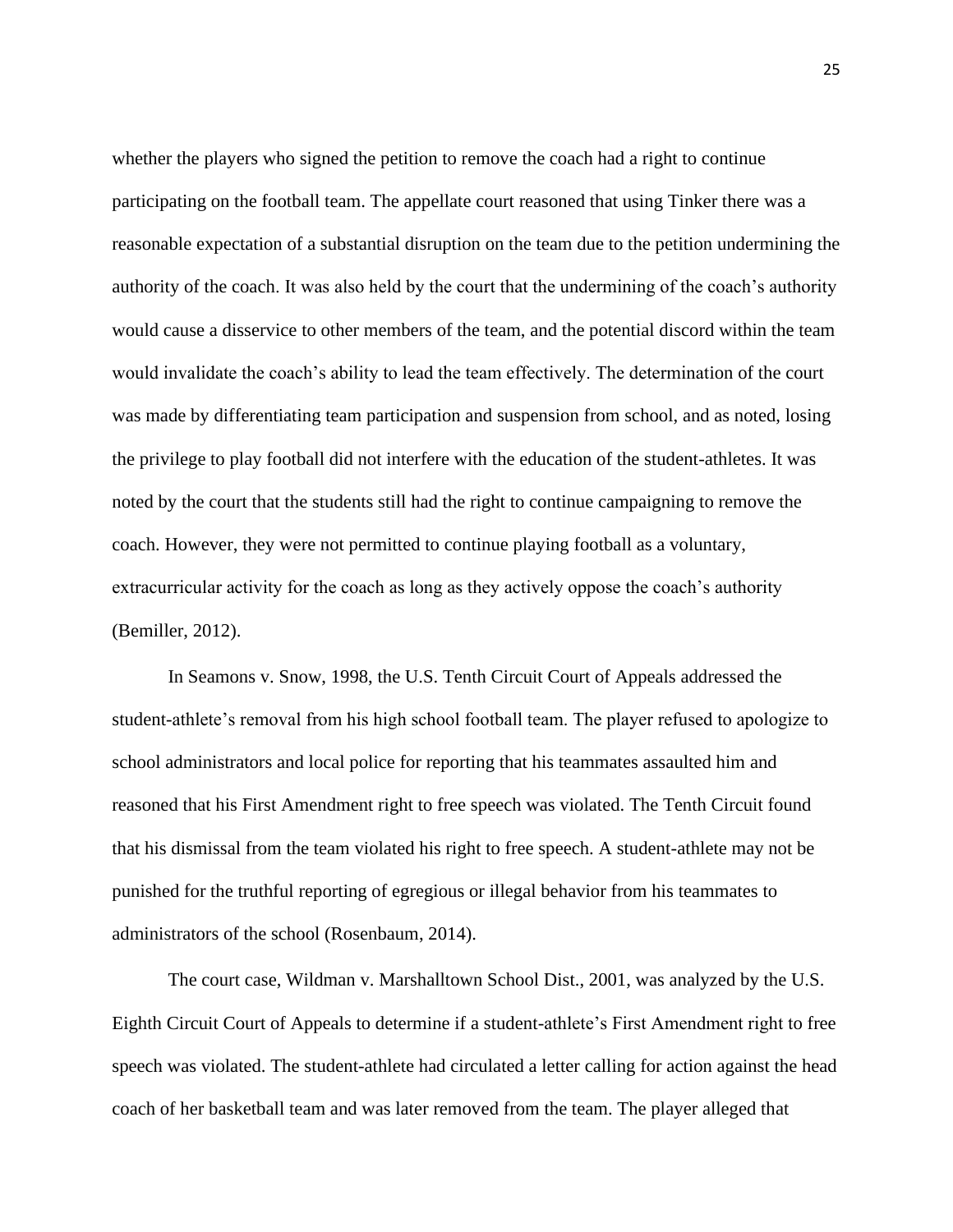because she gave an apology to the coach and her team she should have the ability to continue participating, and her right to free speech had been violated due to her subsequent dismissal. It was determined by the Eighth Circuit that there was no violation of the student-athlete's First Amendment right for the dismissal as the letter displayed "insubordination and disrespect." This provided the coach and school the right to maintain an atmosphere free of disruption and one with positive sportsmanship (Rosenbaum, 2014).

#### *Applying Court Cases to Student-Athlete's Social Media Regulation*

While there are limitations, high school administrators have a more expansive ability to regulate a student-athlete's social media usage compared to the general student population. In regard to the general student population, administration has the right to regulate student speech only if the speech satisfies the substantial disruption standard. Overall, social media usage is more limited than speech occurring via more traditional means as it is most often used off school grounds, while it is the administration and athletic department's responsibility to maintain a balance between the school's educational environment with the right to free speech for studentathletes (Rosenbaum, 2014).

When it comes to out-of-school speech, student-athletes' social media usage may be regulated by school administrators if the posts contain speech that causes or creates a reasonably foreseeable, substantial disruption to the school environment. This includes on the playing field. Although it seems as though the regulating student-athletes' speech is stricter than the general student population, the actual regulation and punishment may prove more difficult in reality compared to how it would theoretically seem. This is because courts narrowly interpret what conduct is consider substantially disruptive, making it more difficult to limit the student-athletes'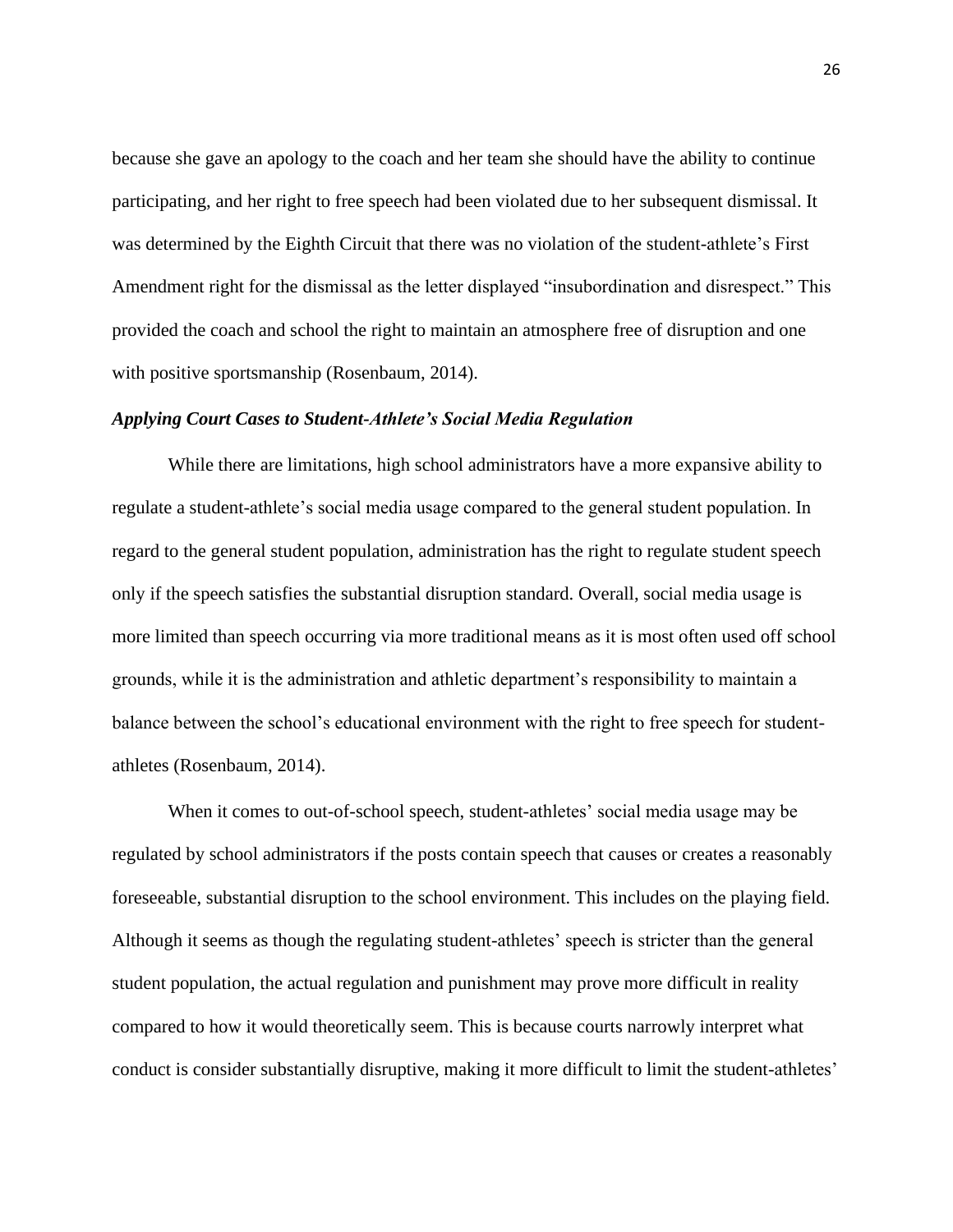speech. In addition, there are no Supreme Court decisions regarding school administrator's capability to regulate a student-athlete's speech via social media. This further inhibits school administrator's determination as to regulating this speech while also staying within the confines of the First Amendment (Rosenbaum, 2014).

While the use of social media outside of school can be difficult to control, administrators have considerably greater freedom when regulating student-athletes' in-school usage. School administrators are allowed to prohibit and punish social media posts by student-athletes it creates a foreseeable substantial disruption in the school environment. Posts that are vulgar, obscene, lewd, unsportsmanlike, insubordinate, or plainly offensive may also be prohibited. Additionally, the boundaries of the school environment are extended past the physical structure to the playing field, allowing administrators to regulate social media use at interscholastic events to the same degree as within the physical school building. The scope of in-school speech has the possibility to extend to the team's transportation to and from the event based on the regulation during athletic events. With these guidelines in place, administrators have the ability to regulate social media accounts used by their student-athletes while at school-sponsored events (Rosenbaum, 2014).

Social media usage by student-athletes is a trend that likely will not disappear in the near future. As a result, it is imperative that school administrators to keep student-athletes' social media use in check while also ensuring they do not infringe on the players' right to free speech (Rosenbaum, 2014).

#### **Summary**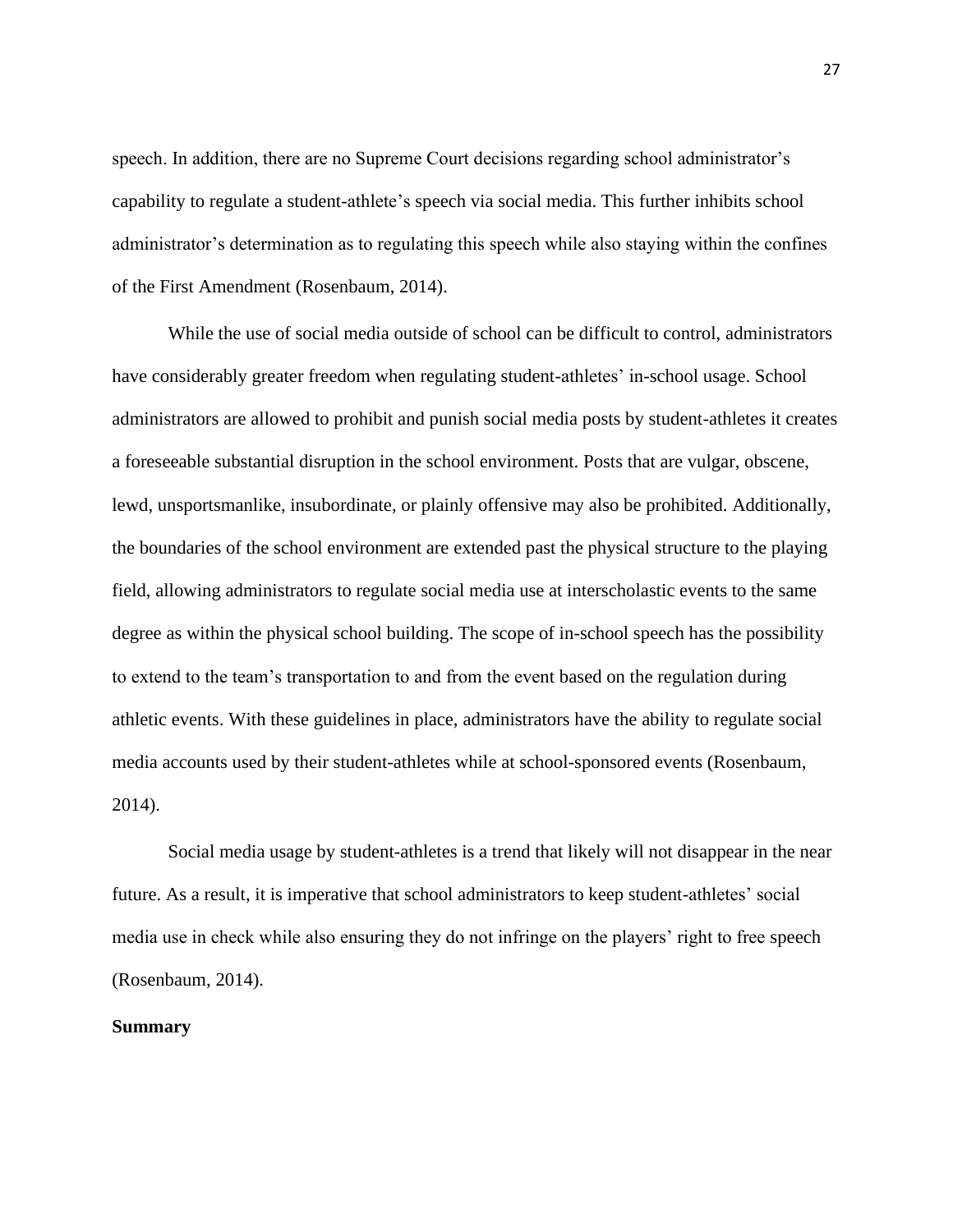Tinker has long been used as the precedent when dealing with off-campus speech involving both school personnel and students. In order to evaluate the use of social media by student-athletes, it is imperative to understand the court's use of Tinker, along with how courtrooms view speech that takes place via the Internet off-campus. The U.S. Supreme Court has ruled in favor of school administration based off Tinker if administrators can point to evidence of a substantial disruption within the school. If there is no substantial disruption caused at the school the courts will side with the students to protect their freedom of speech. On the other hand, when violence is involved in online speech, administration is given more freedom to discipline student speech. The advocation of violence that is considered a true threat in not protected under the First Amendment. Therefore, the courts often rule in favor of administration in cases involving violence.

The theoretical framework analysis uses theories that have previously been studied and correlates the finding with social media use by student-athletes. Self-determination theory, perceptual control theory, and psychodynamic perspectives are all theories that explain the use of social media by high school students.

School administrators' task of creating policies on communication for student-athletes via social media has become harder in recent years. Their goal is to balance students' right to free speech and create policies that reduce public relations incidents. The different areas that administrators may restrict or regulate speech for include social media's role in social activism, the posting of problematic or inappropriate content, the regulation of private information, and the risks that surround policy.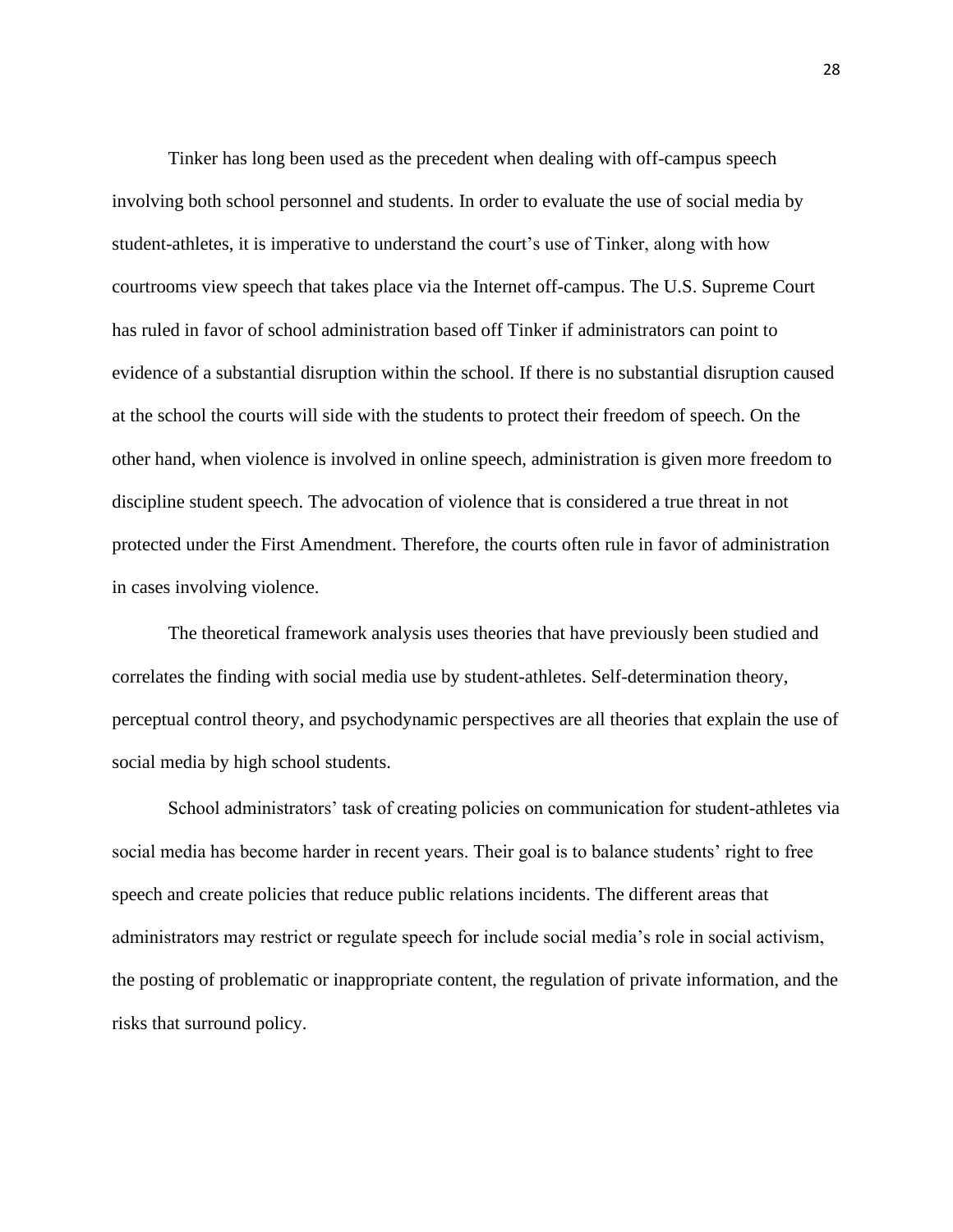Finally, the regulation of student-athletes' social media use takes a look at court cases involving student-athletes and how these cases are applied to policing social media usage. Student-athletes are held to a different standard than their classmates because it is not in their constitutional right to participate in extracurricular sports. Therefore, school administrators and coaches have a right to regulate speech via social media outside of the school if it contains speech that may cause a substantial disruption at school. Administration has even more freedom when usage takes place in-school, along with at interscholastic events.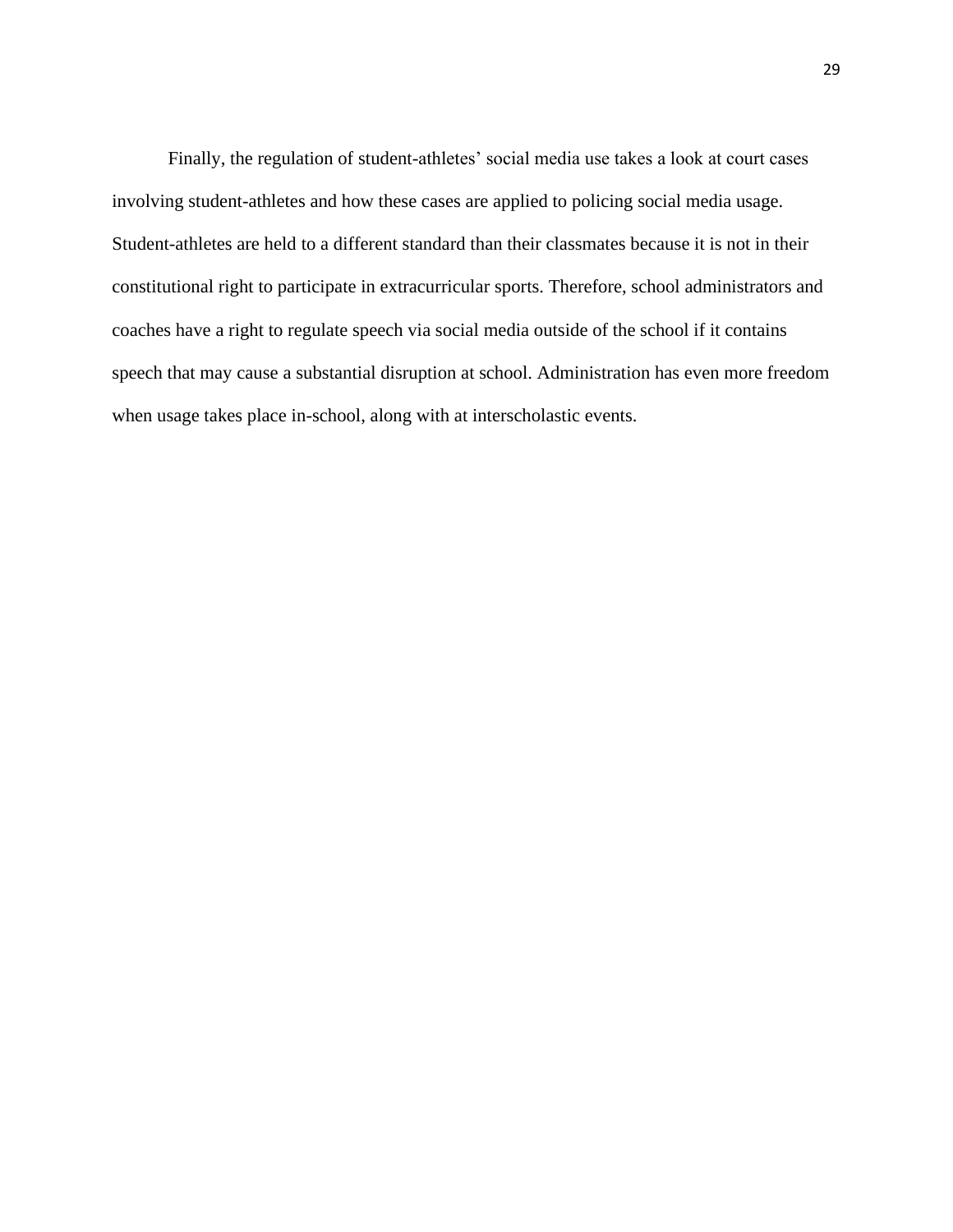#### **Research Methodology**

<span id="page-35-1"></span><span id="page-35-0"></span>The purpose of the proposed study was to extract current policies used by North Dakota high school athletic departments, along with athletic directors' views on social media policies. The conclusions are intended to benefit athletic directors in better understanding how to implement and utilize student-athlete social media policies in their own school.

Chapter 3 includes the two proposed parts to the research that look to articulate on the research question. The population of the study, along with the setting will be identified. The instrument utilized in the study will also be described. In addition, the data collection and data analysis procedures will be presented, concluded with a summary of the Chapter.

#### **Research Design**

<span id="page-35-2"></span>To adequately answer the research question provided in this study, the researcher implemented a two-step process through a survey. The researcher utilized both a deductive qualitative content analysis and a non-experimental qualitative grounded theory research design to sufficiently gain information for the study. The deductive reasoning approach looks at existing material through test hypotheses and principles (Bemiller, 2012). This approach was conducted to establish the landscape of current social media policies in place. The grounded theory research is defined as an "inquiry from sociology in which the researcher derives a general, abstract theory of a process, action, or interaction grounded in the views of participants" (Ary et al., 2014, p. 33). The ground theory approach was utilized to discern how athletic directors view different policies for social media use by their student-athletes.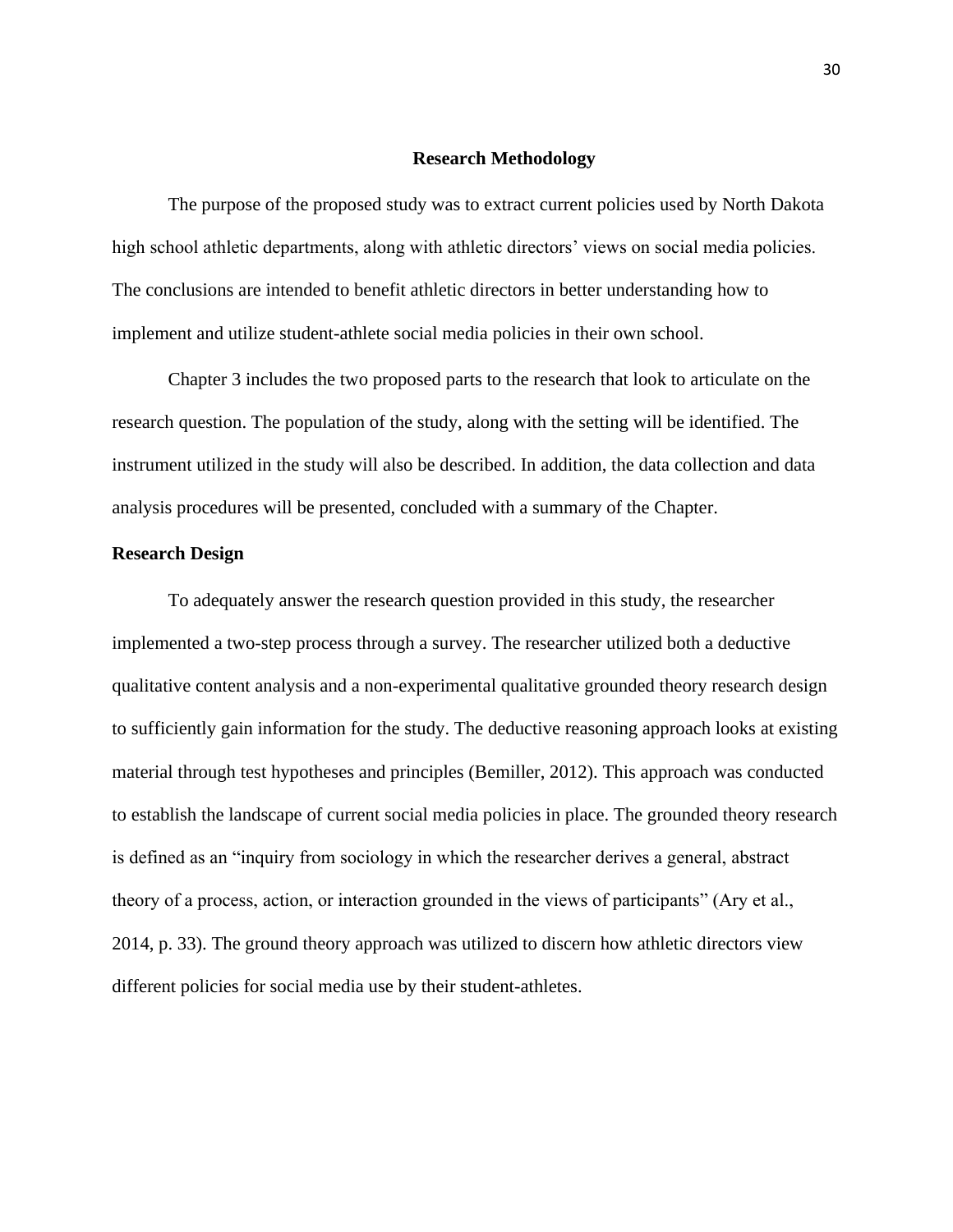## **Sample**

The participants for this study included athletic directors from the North Dakota High School Athletic Association (NDHSAA) schools. The NDHSAA includes all public and private high schools in the state of North Dakota who provide athletics for their students. The member schools contain a total enrollment of 78,499 high school students (North Dakota High Schools, 2018), with 27,212 of those students participating in sports (Fundingsland, 2019). Each NDHSAA school consists of one athletic director, with the Fargo Public School District including a department athletic director as well. In all, there are 174 athletic directors that oversee North Dakota's high school athletics.

To achieve an adequate sample size, the researcher sought to receive as many participants as possible. Therefore, all 174 athletic directors in North Dakota were solicited to participate. Due to the number of participants and the distance being substantial between all individuals the setting of the study took place electronically. The researcher administered all information and surveys via an online survey.

## **Instrument**

To properly gain research using both deductive qualitative content analysis and nonexperimental qualitative grounded theory the researcher collected data from willing participants through an online survey. Once approval of the research project was obtained by the Winona State University Internal Review Board, 174 North Dakota high school athletic directors were invited to participate in the study. The invitation was sent through email that contained a link for the online survey. After the link was accessed, participants were able to give their consent and answer the questions for this study.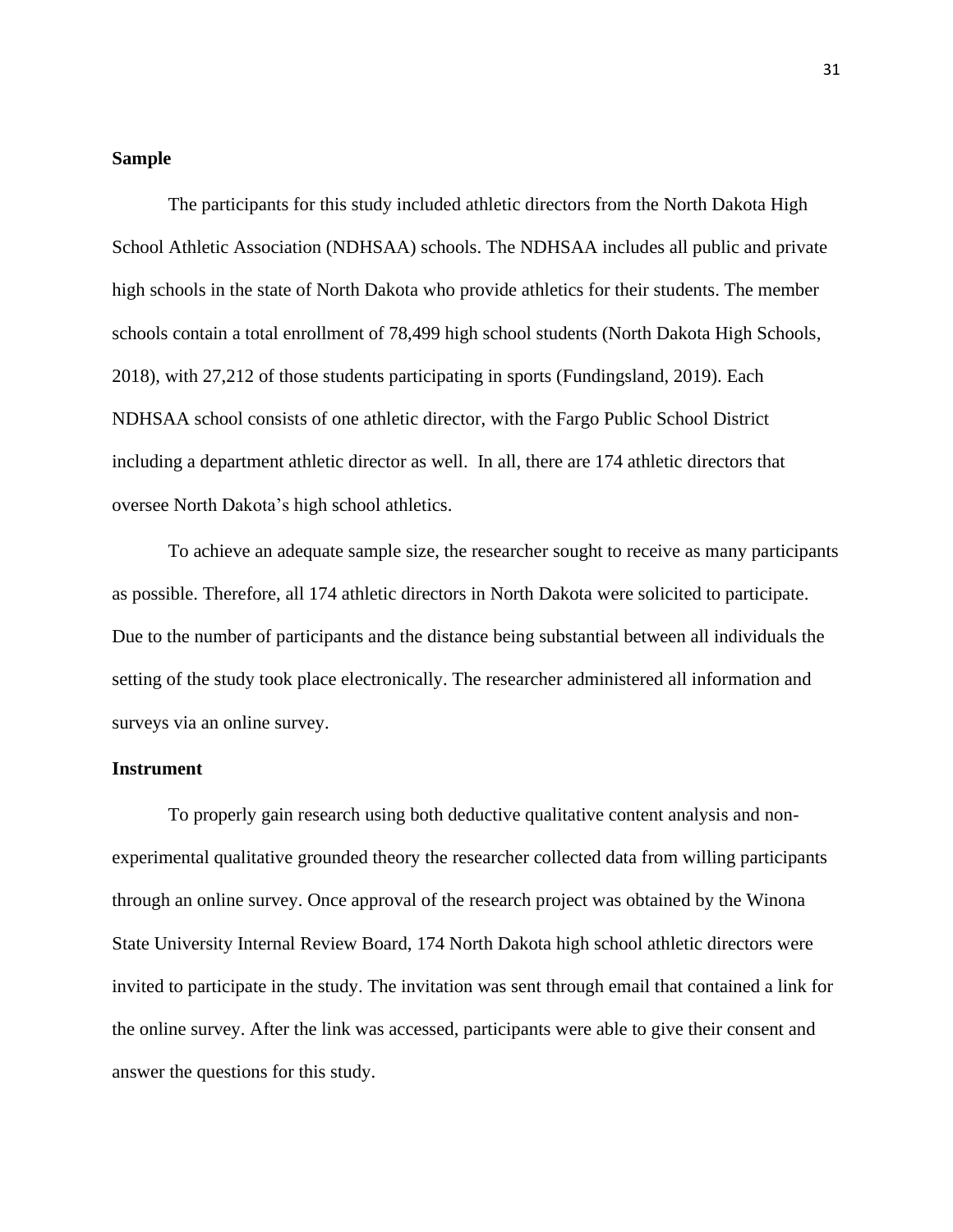#### **Data Collection Procedure**

To begin collecting data the researcher first had to receive permission from the Winona State University IRB to conduct the study. Once permission was granted the potential participants were solicited through email to inform them about the study and to give their informed consent to participate. The email sent to participants explained the importance of the participant's participation in the study and the goal of the survey. Within the email, there was also a link to the online survey with instructions on how to complete it.

While the research consisted of both a deductive qualitative content analysis and a nonexperimental qualitative grounded theory research design there was a single survey conducted. The survey was designed to derive answers from both methods, with the survey being broken into three sections. The first section included questions regarding demographic analysis. The second section inquired about current social media policies within North Dakota high school departments. The final section consisted of questions about athletic director's views on policies for student-athlete social media use.

Maintaining a confidential and secure database is vital to keep an honest and open relationship with those willing to participate in the study. Merriam-Webster defines anonymity as "the quality or state of being unknown to most people: the quality or state of being anonymous" (n.d.). Similarly, Trochim (2006) outlined the basis of anonymity, "which essentially means that the participant will remain anonymous throughout the study – even to the researchers themselves" (para. 4). As a result, the researcher maintained anonymity of the participants by advising them which instruments would be used (i.e., online survey) along with how the data would be collected (i.e., electronically). In addition, the researcher did not use any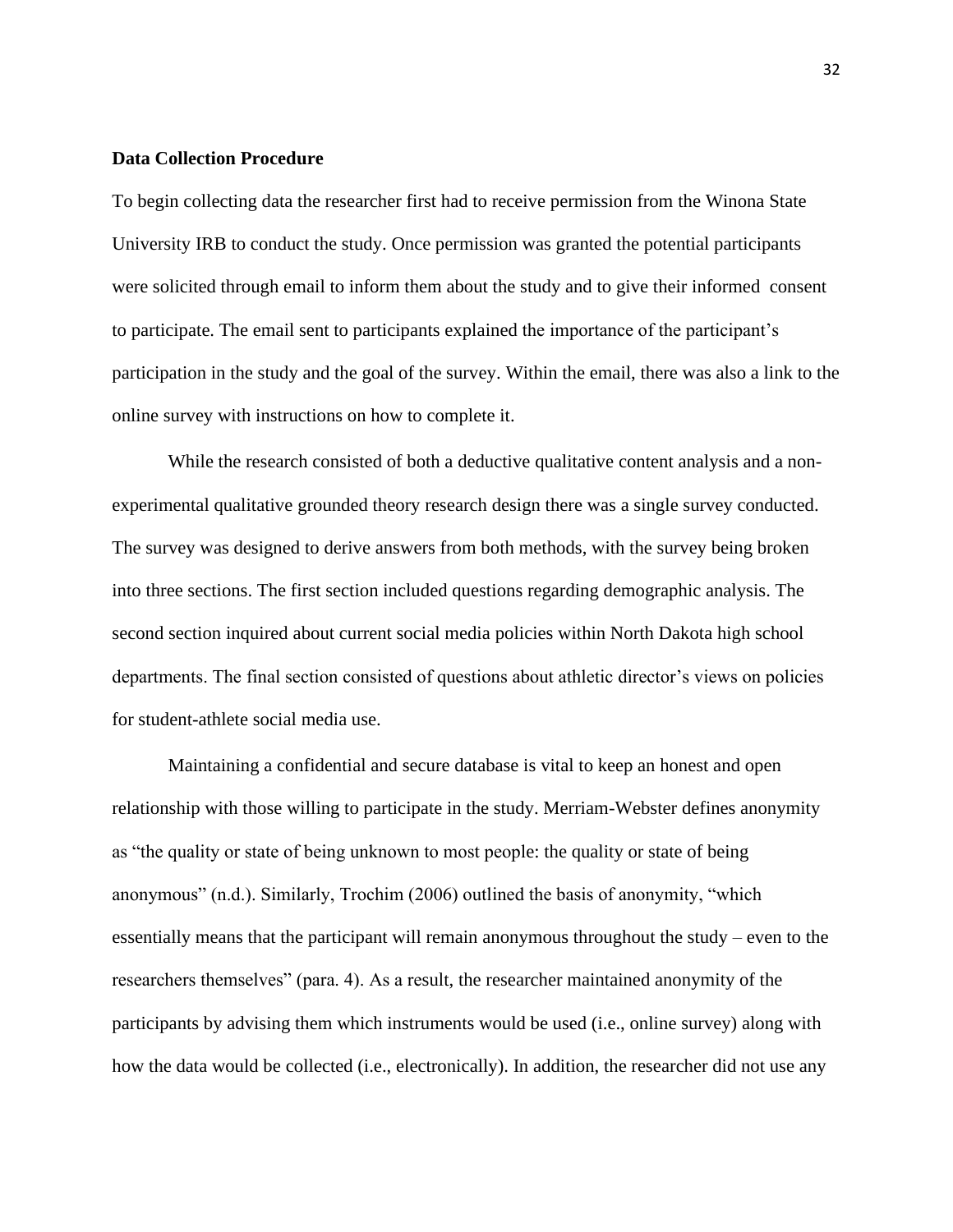identifiable information that would be available to the researcher to further maintain confidentiality.

## **Data Analysis**

Included in the online survey were five questions that asked about current social media policies in place by athletic departments in North Dakota high schools. These questions were designed to indulge in deductive qualitative content analysis. An in-depth examination of the answers to these questions were used to create a coding sheet for this study. The coding sheet focused on a summative form of qualitative content analysis to allow for the collection of content to be probed in several forms within a select policy. In addition, an iterative approach was utilized to allow the researcher the ability to capture the different ways in which policies can include certain context, with the total context of student-athletes' social media use being kept in mind. The information that was obtained by the athletic directors in regards to their athletic departments' policies were examined by the researcher to find the existence of these specific types of content: student-athletes' understanding as to whether or not they are being monitored by school administration; punitive measures, along with what disciplinary actions are set in place; and content/ language that is restricted for student-athletes. Participants also had the opportunity to provide any other insight into their high school's policies at the end of this section. By deriving data from each policy, one of the researcher's goal was to focus on finding a variety of different ways each policy contained the variables listed above. The other goal of the qualitative data analysis was to create descriptive meanings within each school's policy related to the variables of this section, rather than through numbers alone. This allows for the researcher to take a more comprehensive approach at looking at the policies on social media and their ambiguity.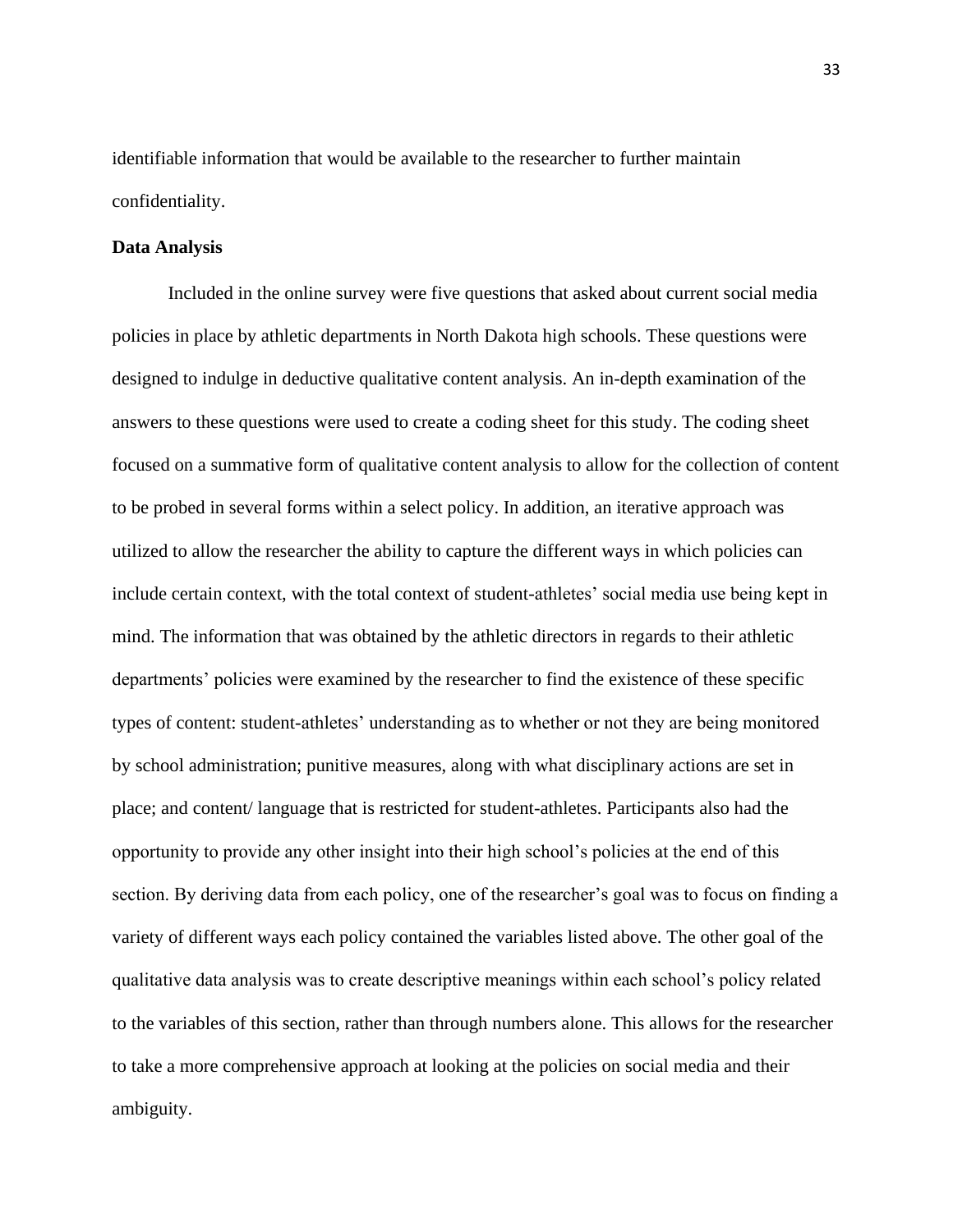The other facet of the study, based upon qualitative grounded theory, involves a systemic coding process to assist in finding themes and categories to analyze data. The researcher used the data collected from the online survey to find these trends using coding. "In a brief explanation, the analysis process in grounded theory involves concept labeling, categorizing, identifying core categories, finding relations among categories, and generating a theory from such relationship (Cho & Lee, 2014, 7)."

Using grounded theory, the researcher searched to find trends that incorporated seven questions designed to see how athletic directors view policies for social media use. The data collected from the athletic director's views on policies was sorted, coded, and analyzed. The researcher sought to sort the data into categories, understand the data, and acquire a theory through coding.

This section, aimed to derive athletic director's views on social media policies, was coded according to these select dimensions: the necessity of student-athlete social media policies; the challenges of creating policies; benefits of using social media; policies as a deterrent for negative social media use; the capacity of monitoring social media use; restriction taking away student-athletes' right to free speech; and restrictions raising legal issues. The researcher used the dimensions listed above determine if there were any themes or similarities among the athletic director's views on social media policies.

With the desire to determine which aspects of a student-athlete social media policy athletic directors viewed as beneficial and important, and if athletic department's current policies are effective, the data was analyzed to determine if there were any reoccurring similarities or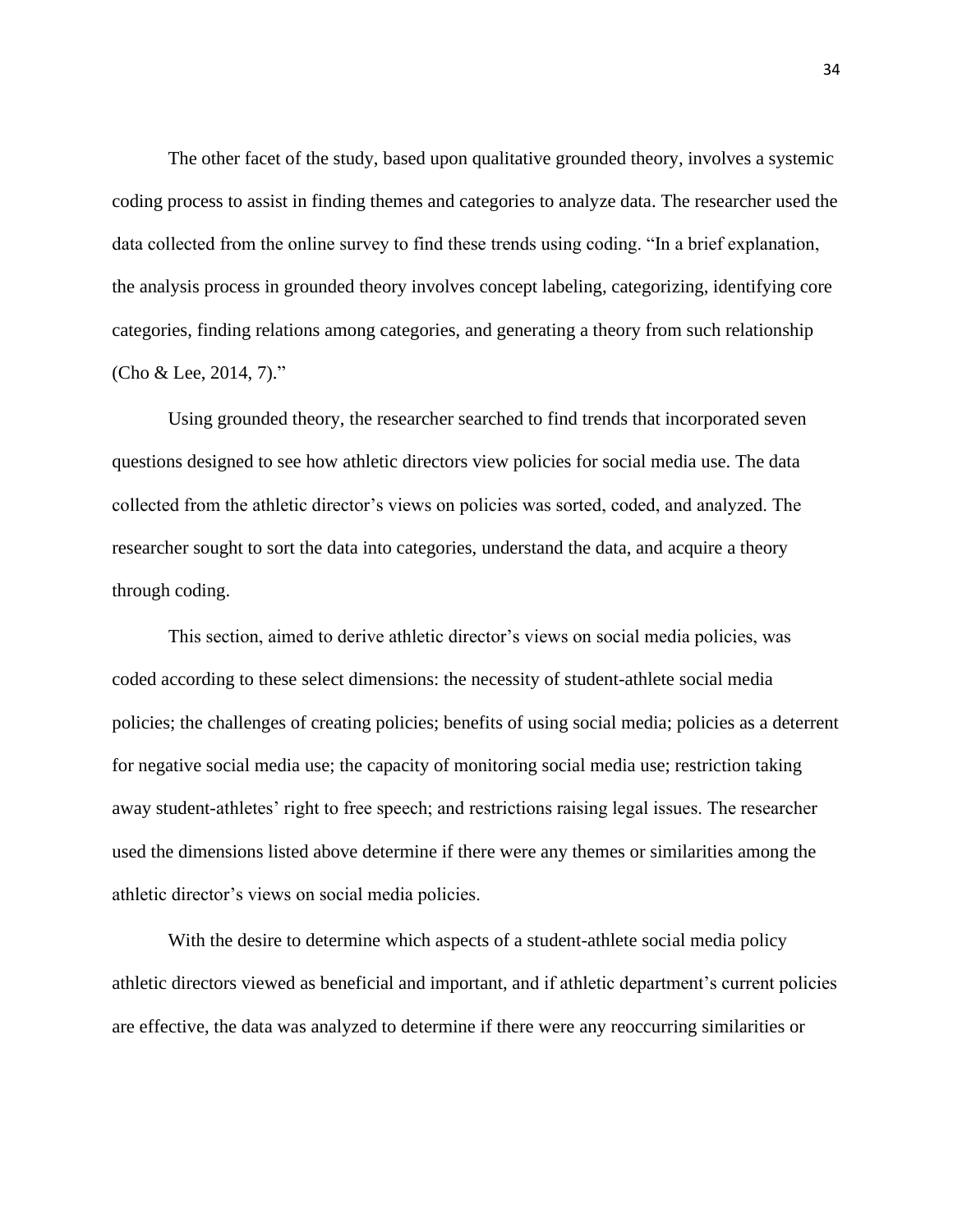themes within North Dakota high schools. When there were themes present, the researcher attempted to develop a theory according to these findings.

# **Summary**

Chapter 3 outlined the qualitative methods of research used to perform the study. It includes the research designs, the population and setting used in the research, the instrument used to collect data, the data collection procedure, and the plan to analyze the data.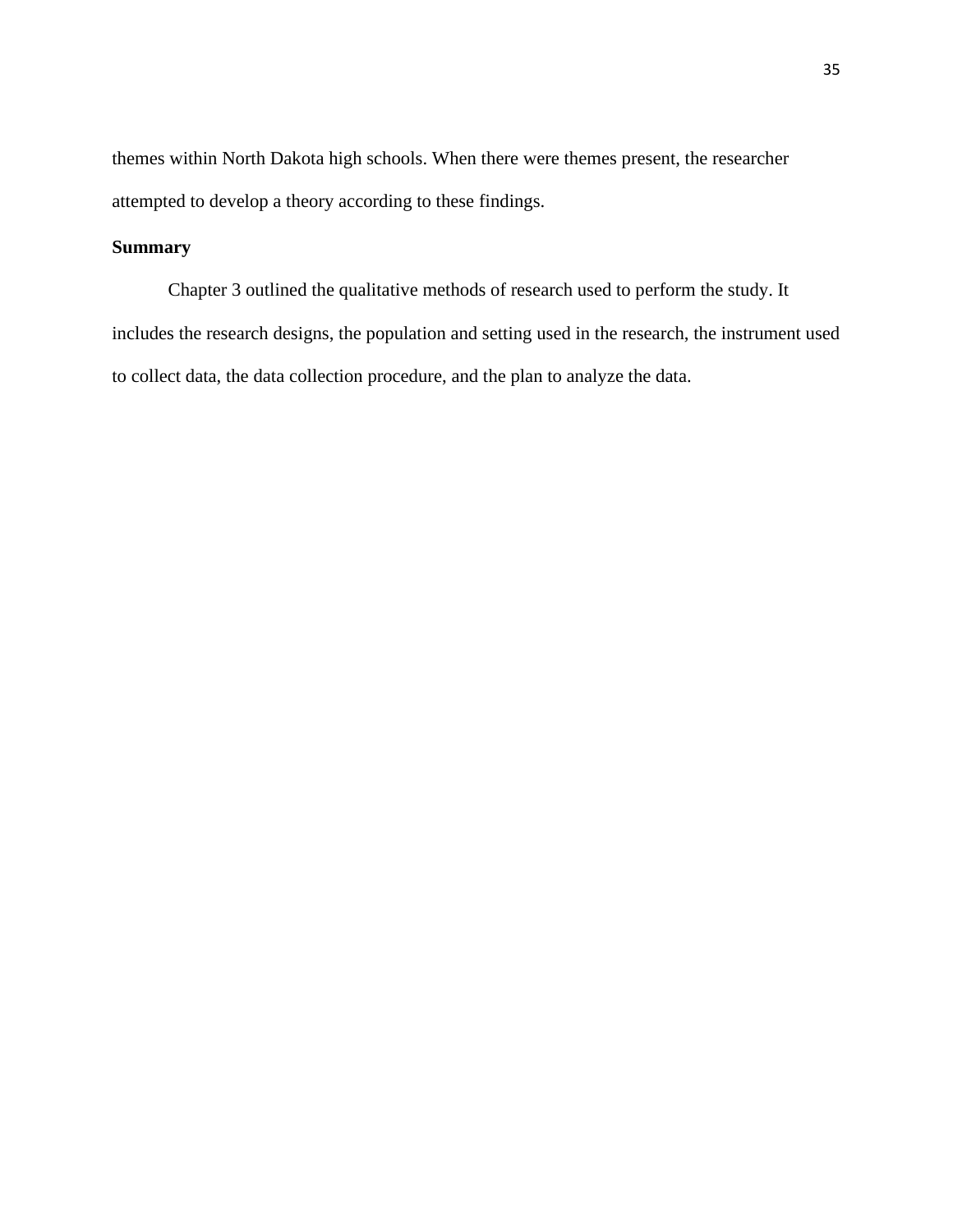#### **Results**

#### **Introduction**

To gain a better understanding on current social media policies used in high school athletic departments and how athletic directors view social media policies for student-athletes, the researcher administered an online survey to current athletic directors throughout the state of North Dakota. The researcher applied both a qualitative content analysis and a grounded theory research design to gather data from the participants.

Chapter IV begins with describing the sample selected to participate in this research. This section provided characteristics that were important for the study. The second section of this chapter analyzes each question employed in the online survey, with 18 separate charts used. The data analysis section was divided into three categories: demographic questions, current social media policies questions, and views on social media policies questions. Each category described the reasoning for the questions used and showed the results for each question.

## **Description of Sample**

Willing participants in this study included athletic directors who are affiliated with the NDHSAA. The athletic directors utilized in this study oversee approximately 27,212 high school student-athletes in the state of North Dakota. In order to ensure absolute anonymity, there was no information gathered or included in the survey that could be considered identifiable to any individuals.

The researcher selected the participants based on their status as high school athletic directors in North Dakota. All 174 NDHSAA athletic directors were solicited via a direct email seeking their participation in the study. The email included the reasoning for the study, an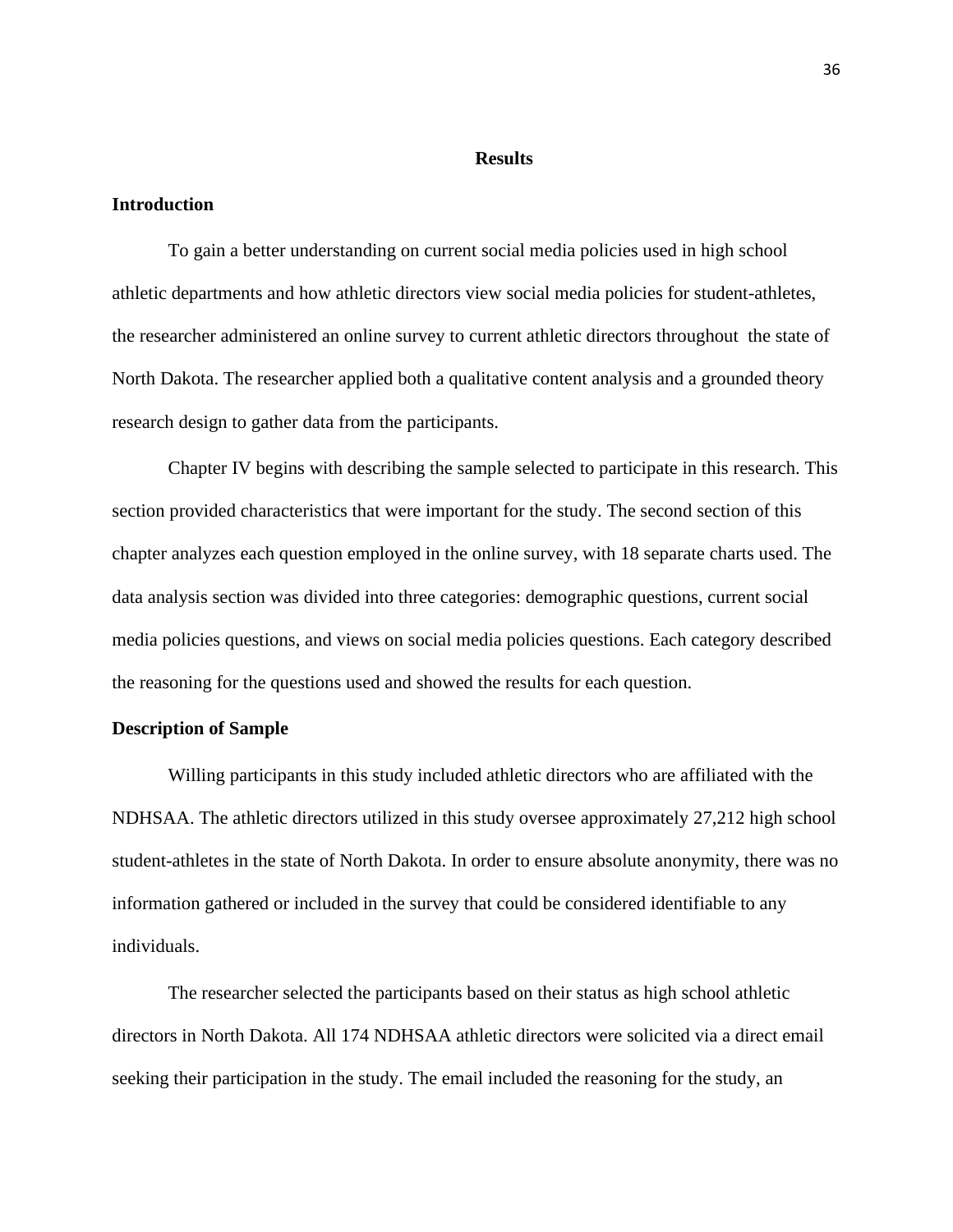informed consent form, and a link to the online survey. The survey contained 22 questions in total that gathered information regarding demographics of the participants, current policies athletic directors have in place, and the athletic directors' views on social media policies for their student-athletes. The athletic directors that agreed to participate in this research project were informed that responding to the survey administered consent and all participation was voluntary, with the ability to stop participating at any time.

## **Data Analysis**

In regard to this study, data was analyzed from eight demographic questions, six questions with respect to current social media policies within athletic departments, and seven questions on views concerning social media policies on high school student-athletes. A total of 25 athletic directors agreed to participate in the study.

#### *Demographic Questions*

The eight demographic questions used were included to find trends within the athletic director population. The trends that were focused on were whether age, gender, education, number of years served as an athletic director number of years served within a certain school/district, number of students overseen, athletic programs' use of social media, or personal use of social media played a role in whether an athletic department implements policies on social media use. In addition, these select demographics attempted to find trends in regards to the athletic directors' views on social media policy. The results from each demographic question follow.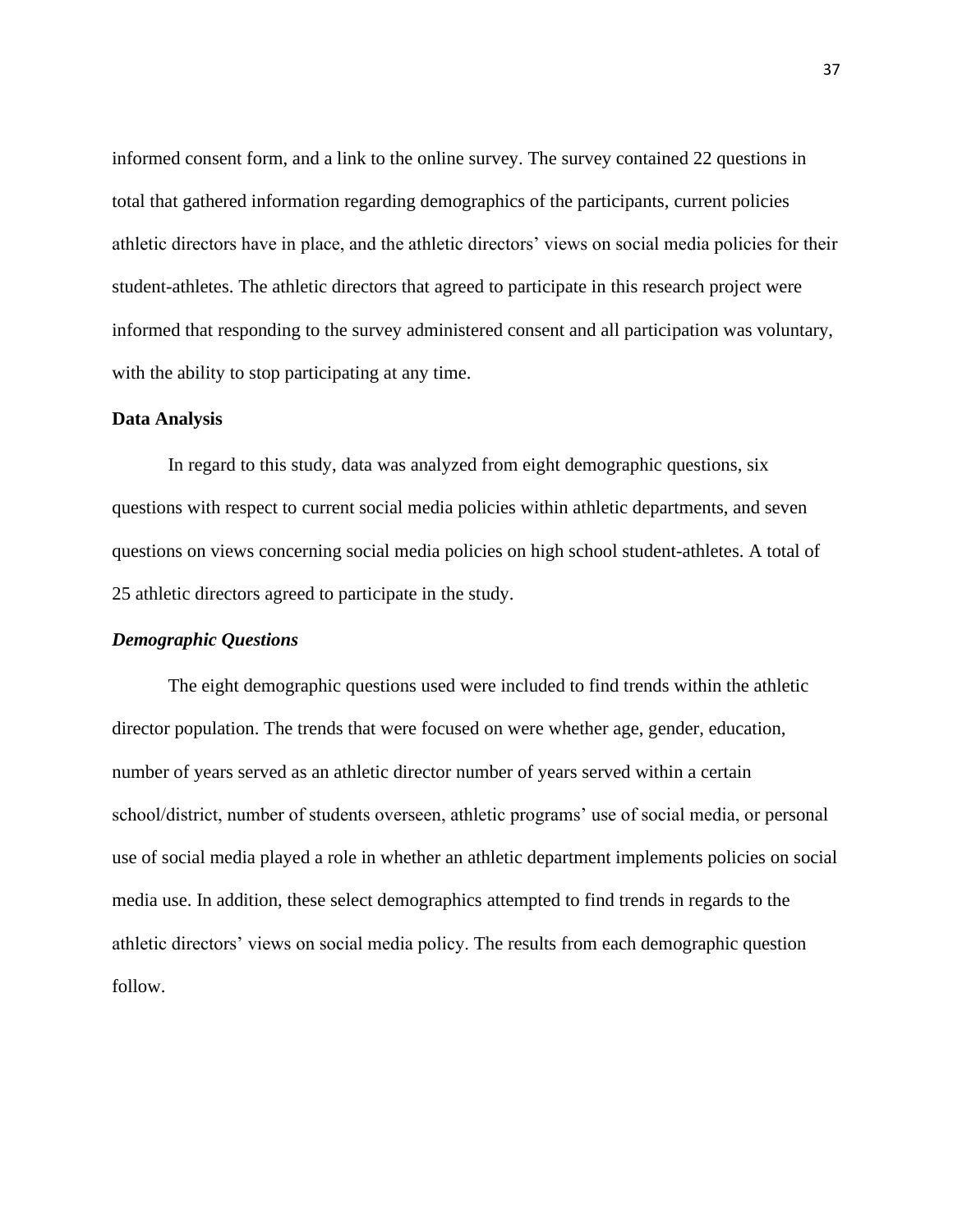## *Demographic Questions* **Results**

For each demographic question, the athletic directors selected the answer that best fit themselves. The two questions inquiring about the social media platforms they use for their athletic programs and personally allowed for multiple answers, resulting in more than one answer per participant.

# Figure 1 "What Is Your Age?"

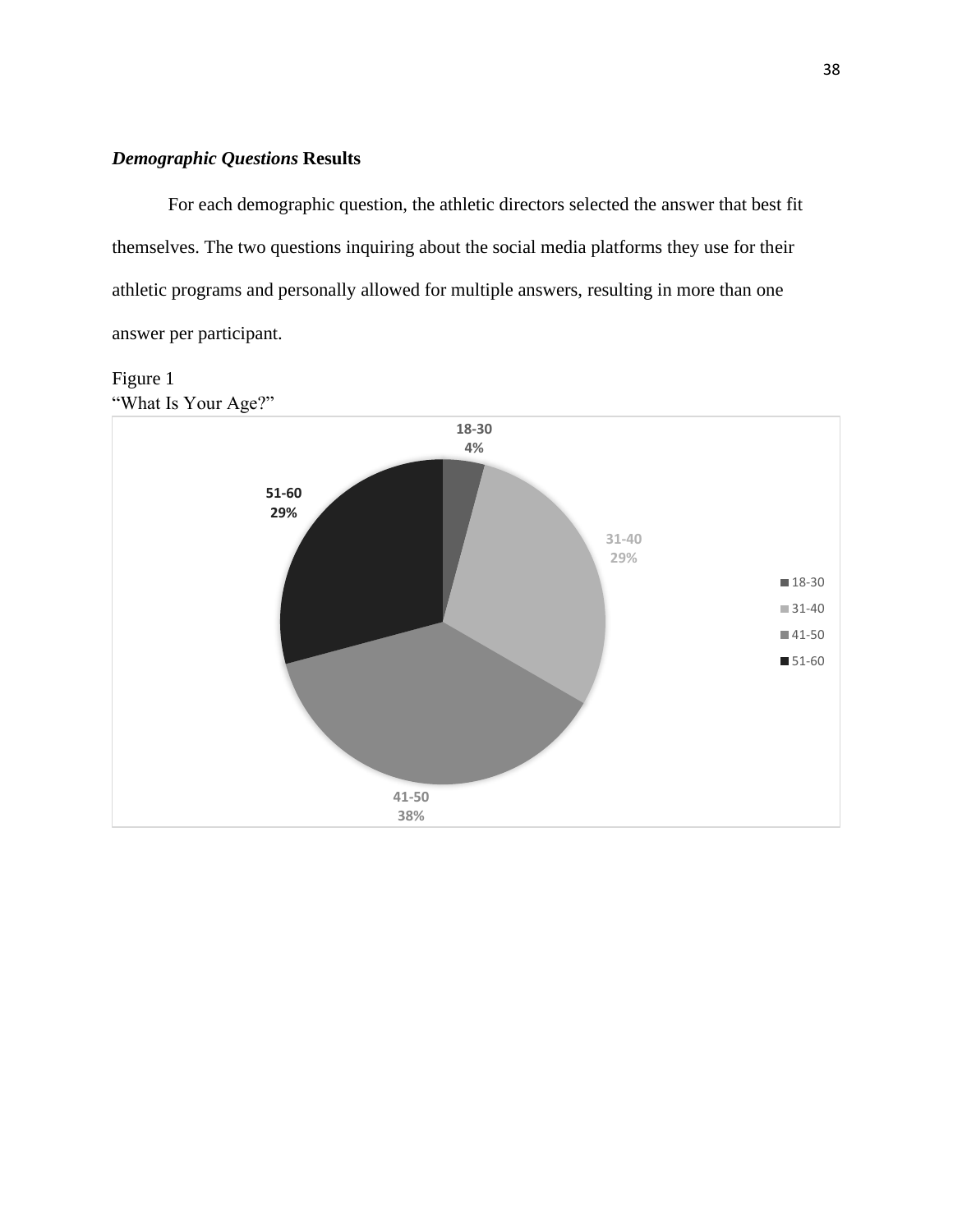Figure 2 "What Gender Do You Identify As?"





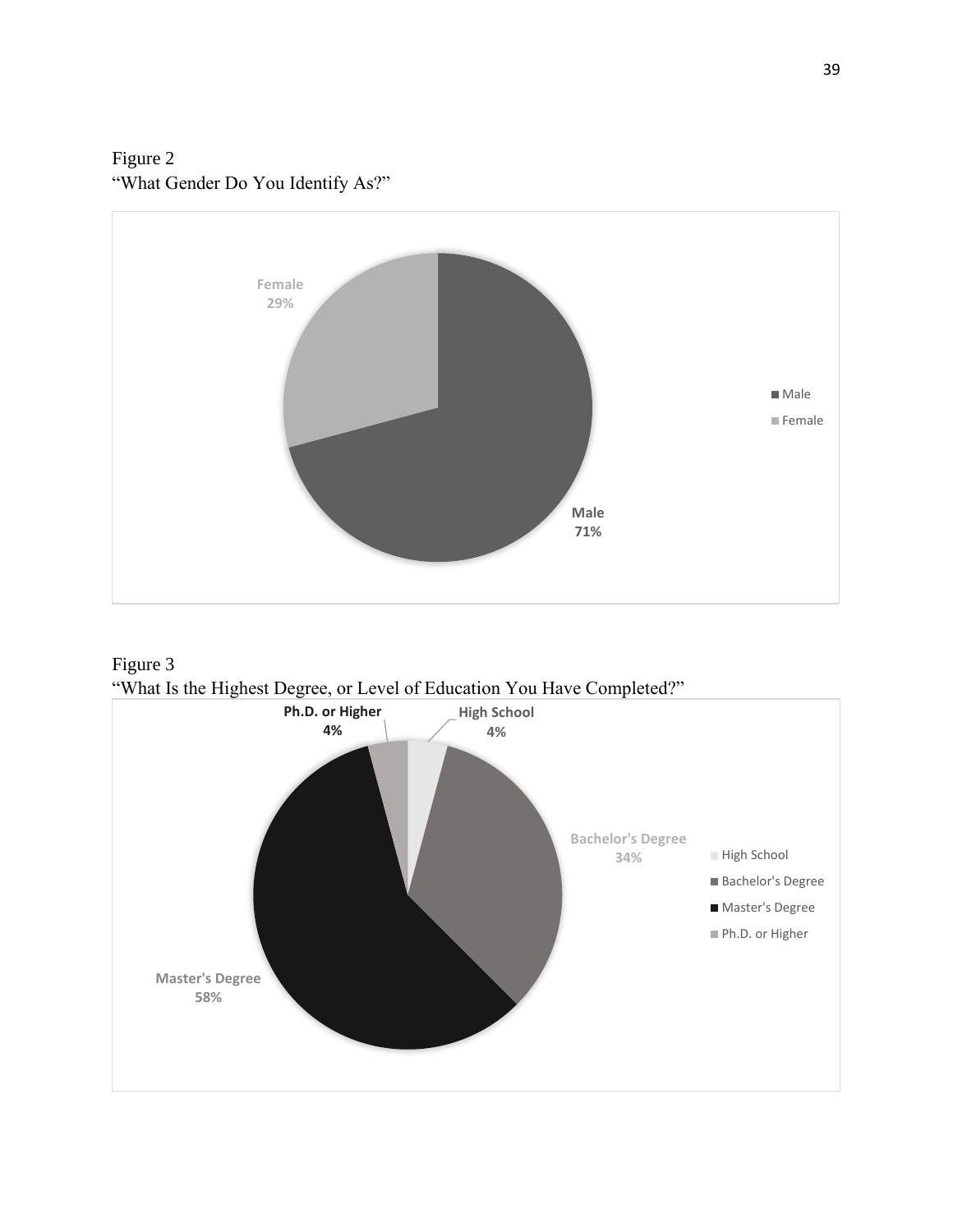Figure 4 "How Long Have You Served as an Athletic Director?" **21-30 Years 4%**





"How Long Have You Been at Your Current School/District?"

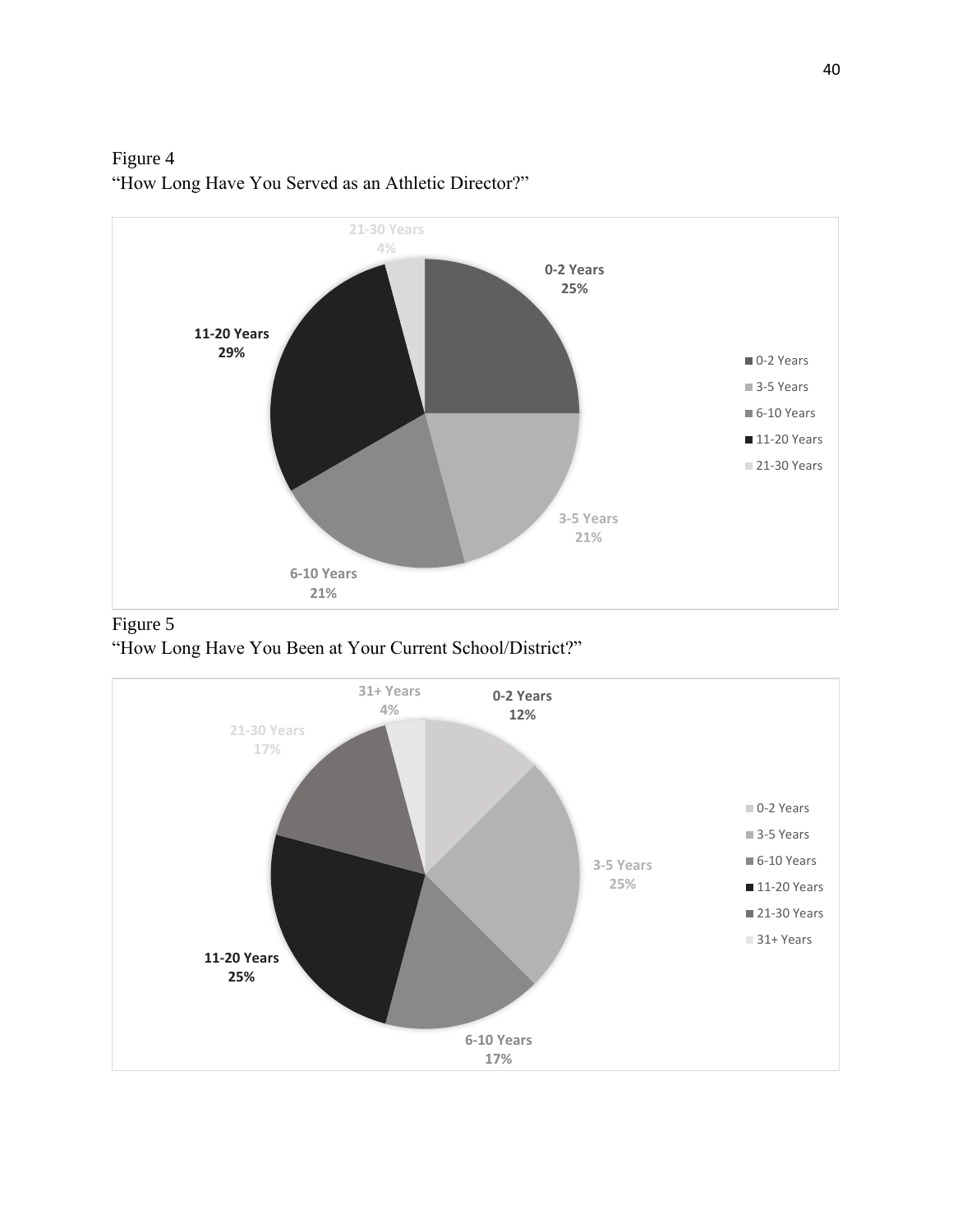Figure 6 "Select Your School's Student Population"



Figure 7 "What Social Media Platforms Do Your Athletic Programs Use?"

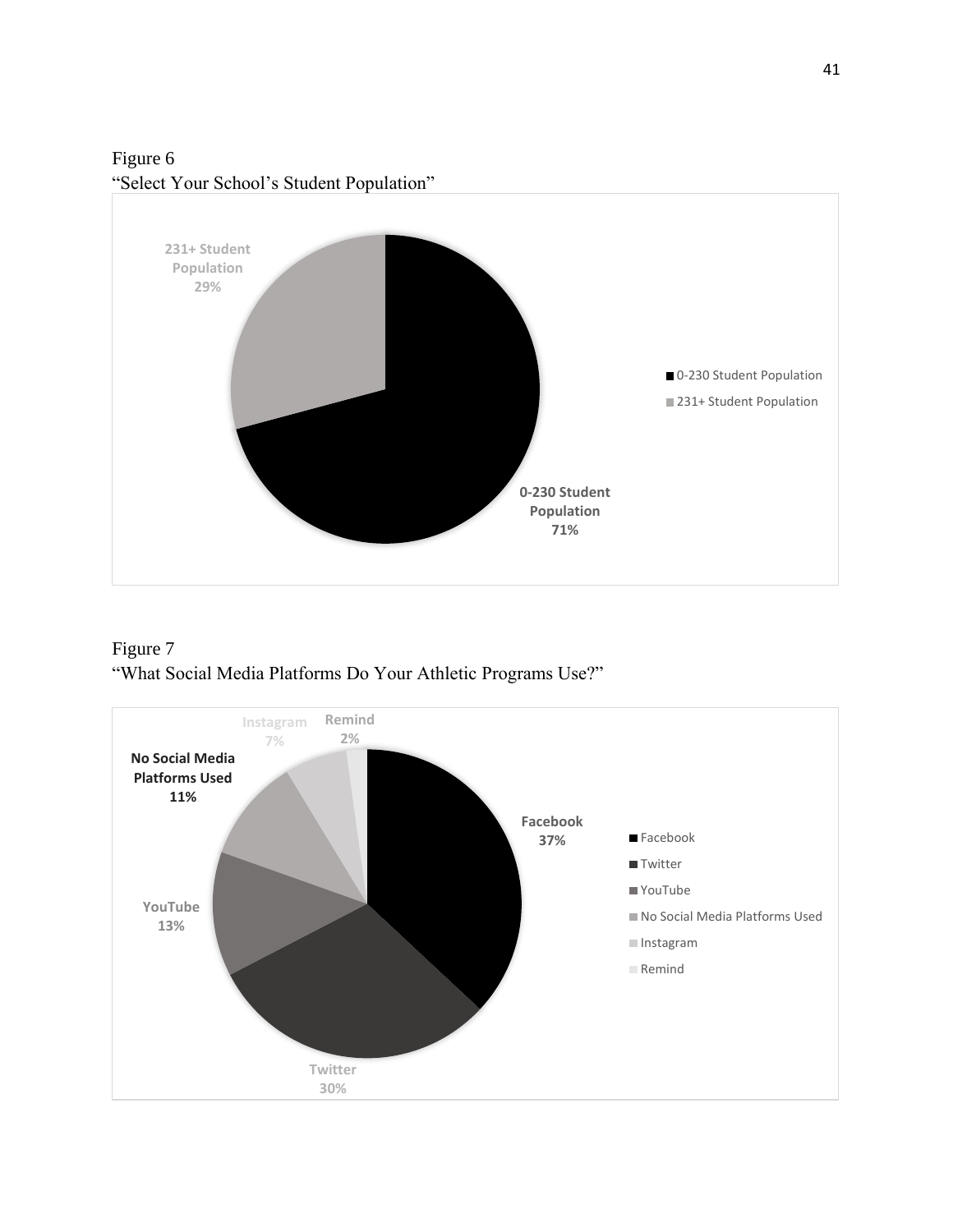

Figure 8 "What Social Media Platforms Do You Personally Use?"

#### *Current Social Media Policies Questions*

The six questions discerning current social media policies in place by athletic departments were included to examine trends within student-athlete social media policies. The trends that were explored were student-athletes' understanding as to whether or not they are being monitored by school administration, punitive measures, along with what disciplinary actions are set in place, and what, if any, content or language is restricted for student-athletes. The results from each of the social media policies questions follow.

## *Current Social Media Policies Questions* **Results**

Of the 25 respondents, seven athletic directors have policies in place regarding social media use of their student athletes. If an athletic director selected "No" to having any social media policies in place for social media use by your student-athletes they were directed to the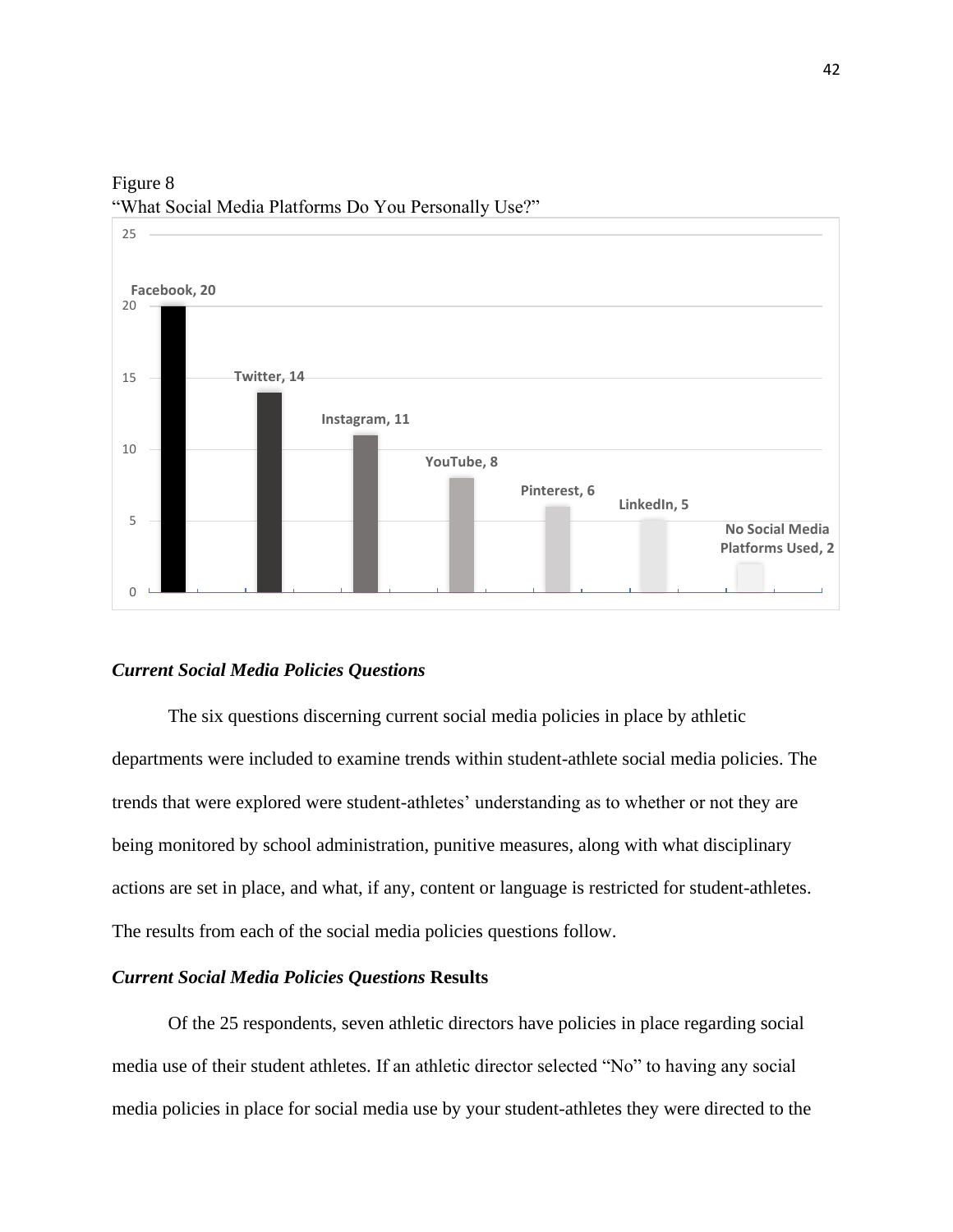next section of questions. For those that do have policies in place they selected the answer that best described their school or district's social media policies. The question inquiring about punitive measures included a second part to the question that asked to insert those disciplinary measures they had in place. The question asking what content is restricted for student-athletes allowed for multiple answers, resulting in more than 1 answer per participant. Finally, the two questions requesting for a link to a to a policy page and for more insight into social media policies did not require a response.

Figure 9

"Does Your School/District Have Any Policies in Place for Social Media Use by Your Student-Athletes?"

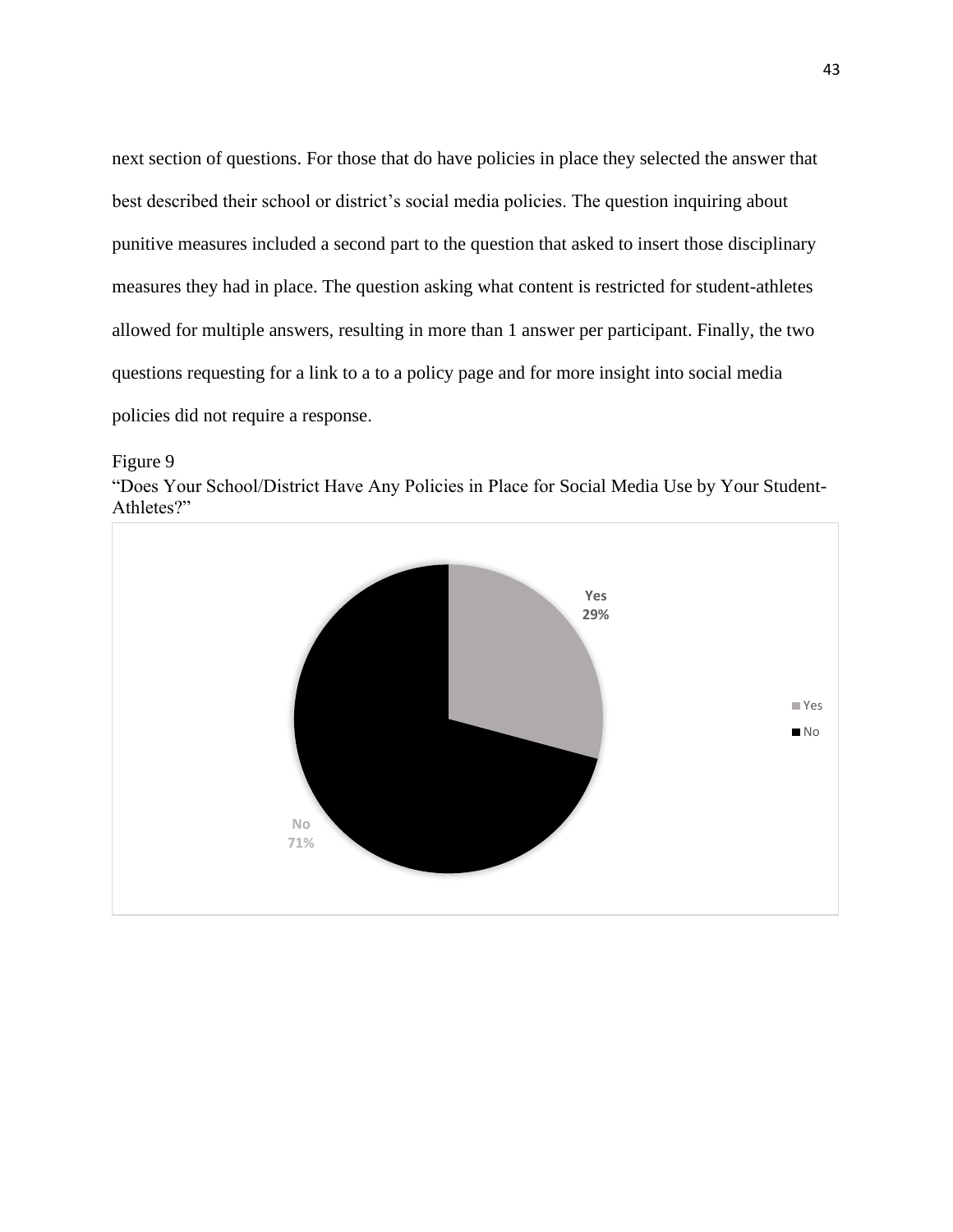"If Yes to Policies in Place, are Your Student-Athletes Informed as to if They are Being Monitored by School Administration?"



Question three to the current social media policies section asked the respondents that have a policy in place if there are punitive measures. All seven athletic directors indicated that they have punitive measures in place for student-athletes who do not follow their policies.

Part two of this question displayed, "If so, what disciplinary measures are in place?" This part was an open-ended discussion and some of the responses as to what disciplinary measures in place included:

- "Write-up that can lead to suspension or dismissal from team."
- "Suspension from games and/or team."
- "Depends on the severity of the infraction."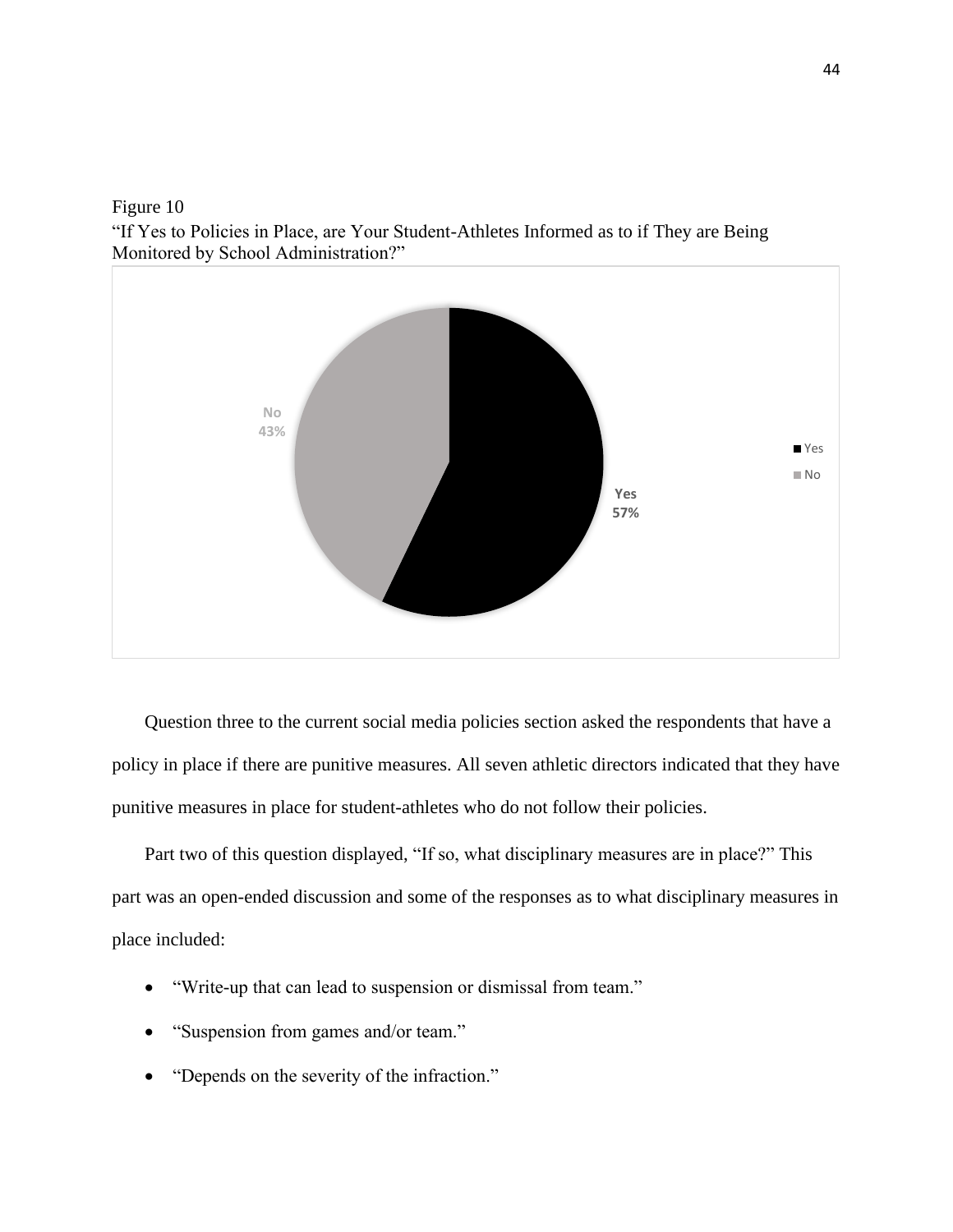• "According to our student code of conduct, discipline can range from apology to

dismissal from school."



Figure 11 "If Yes to Policies in Place, What Content is Restricted for the Student-Athletes?"

The final question pertaining to current social media policies used by high school athletic programs was an open-ended question that asked to "Please Provide Any Other Insights into Your Athletic Department's Social Media Policies." The following are responses that the researcher received.

- "Coaches monitor their participants and share issues with AD."
- "We don't have specific social media policies, but we have other policies that encompass social media, liking bullying, harassment, etc."
- "We really don't have a lot. We just occasionally monitor and talk to student-athletes if we think they have posted inappropriate materials."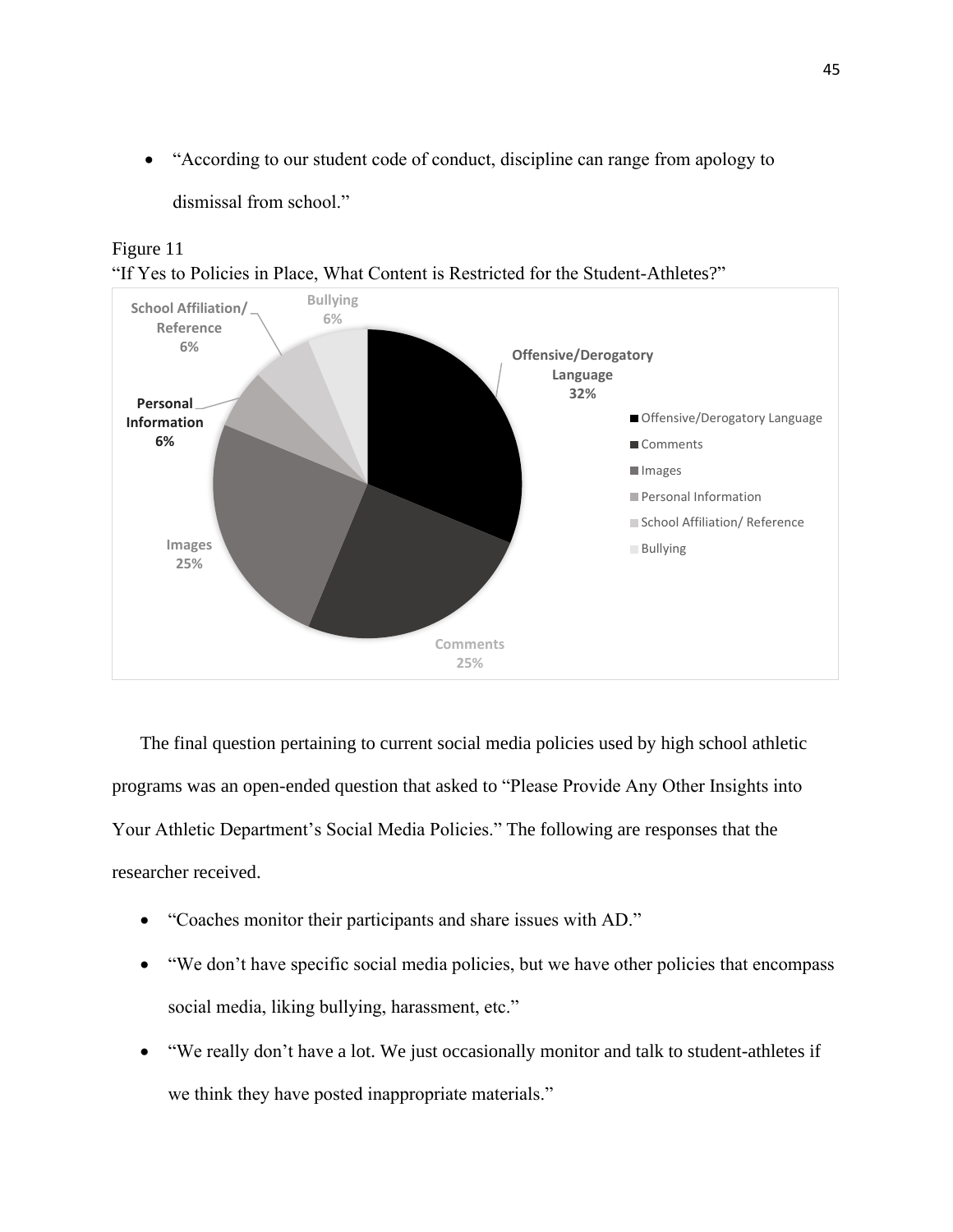## *Views on Social Media Policies Questions*

The seven questions regarding the athletic directors' views on social media policies were included to find trends regarding how high school athletic director's viewed social media policies for student-athletes. The trends that were examined in this section were the necessity of student-athlete social media policies, the challenges of creating policies, benefits of using social media, policies as a deterrent for negative social media use, the capacity of monitoring social media use, restriction taking away student-athletes' right to free speech, and restrictions raising legal issues. The results for each of the views on social media policies questions follow.

## *Views on Social Media Policies Questions* **Results**

For each question in this section, the athletic directors selected the answer that best fit their views on social media policies. For the questions probing about the necessity of social media policies, the benefits of social media use by student-athletes, the monitoring of social media use, and the legal issues of restricting and/or monitor social media accounts there included a part two to the question that asked for a short answer if the participant selected "Yes."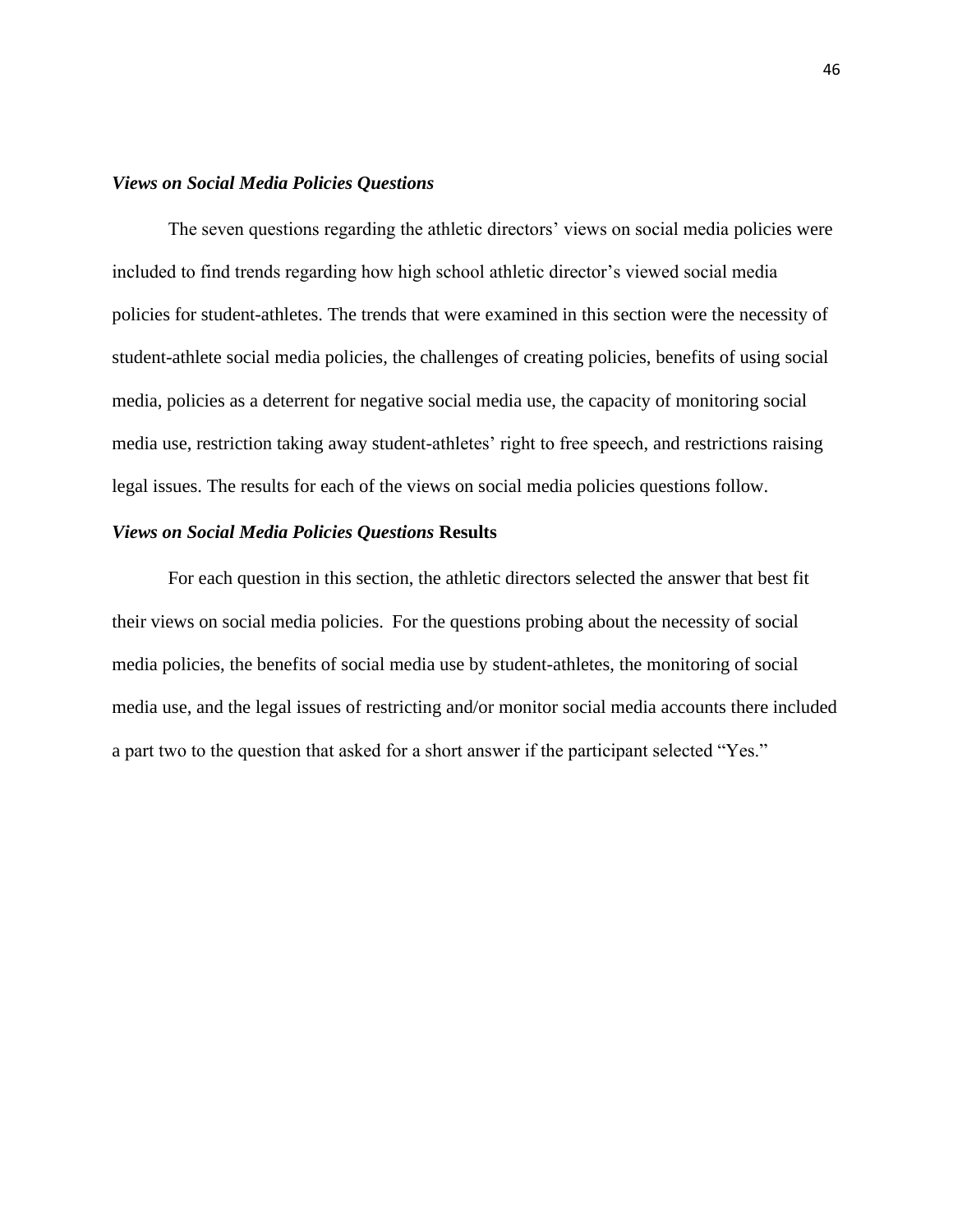

Figure 12 "Do you believe having policies in place for student-athlete social media use is necessary?"

Part two to this question asked those respondents that answered "Yes" to part one to explain why they believe policies for student-athlete's social media use is necessary. Some responses from those that believe policies are necessary included:

- "Social media policies holds the players accountable for their actions."
- "We need to teach what we expect."
- "They (student-athletes) need to know their boundaries and what will happen if they (student-athletes) abuse social media to hurt others or their team."
- "We have had issues in the past regarding sports, athletes, and the use of social media."
- "We have social media policies for all our students."
- "We have to be protected as a district against lawsuits made by parents due to negligence, etc."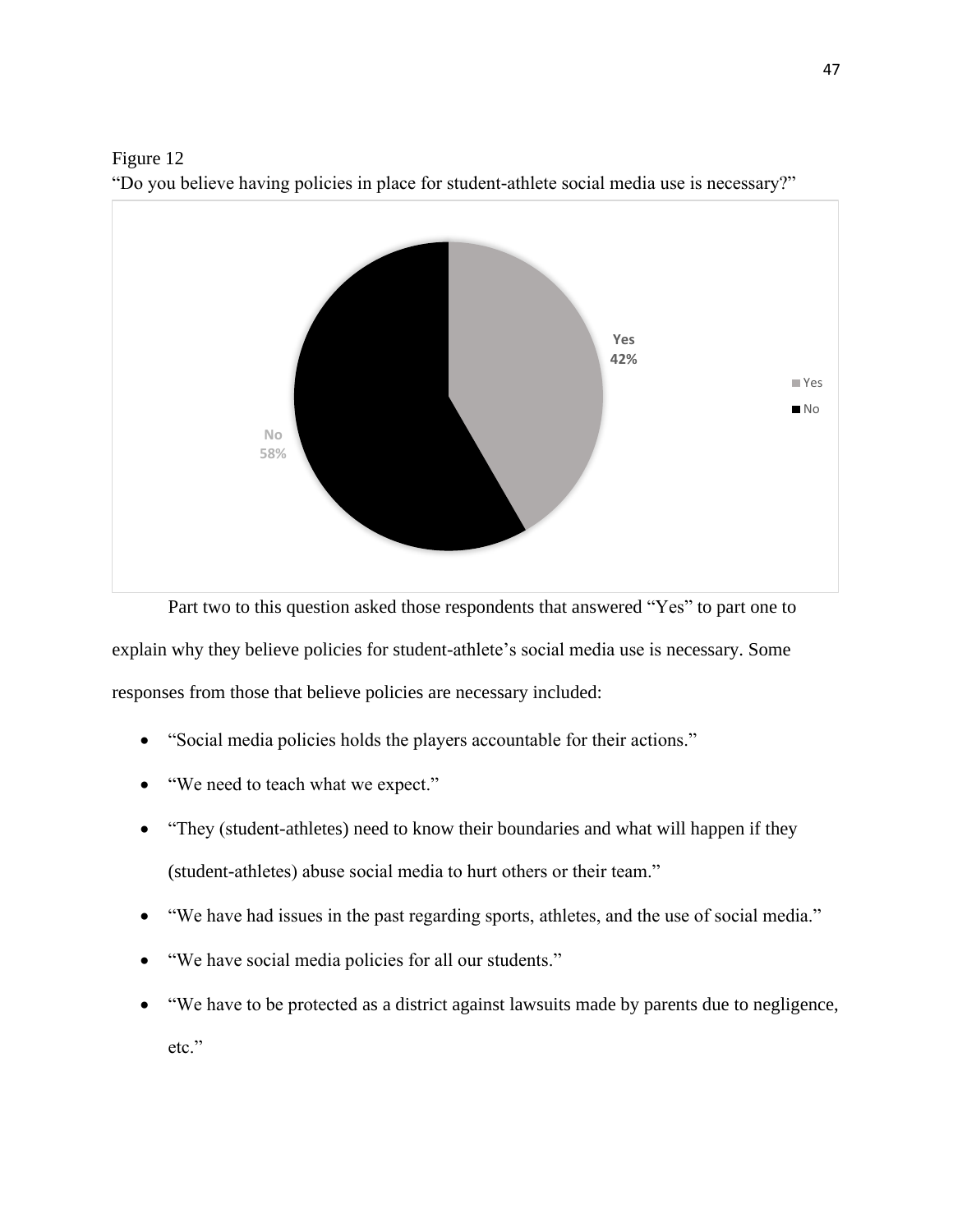• "One: to save the school from potential issues (safety), Two: to save the students from themselves (personal issues, recruiting, etc.)"

There were also a couple of responses by those who answered "No" to if policies are necessary. The following are their responses as to why they do not believe athletic departments need policies in place:

- "I believe that the school's policy would cover most of the issues that arise."
- "Policies regarding personal usage of personal social media accounts are really difficult to monitor and enforce."
- "It would be difficult to monitor and enforce."
- "Depends on the number of students you have. We are extremely small so we can just sit down with each athlete personally and discuss any issues."
- "Our students are not allowed to use phones in school, so any social media occurs outside of school hours. If they posted something questionable and it was brought to our attention we would take action."

Question two regarding athletic directors' views on social media policies asked, "What challenges do you believe may arise when creating policies for social media use by studentathletes?" Responses to this question included:

- "I think the biggest challenge would be the monitoring of it. Facebook/Twitter are easier to see, but things like Snapchat, Tiktok, etc., are much harder to monitor from a school perspective."
- "Legal issues regarding personal usage of personal accounts. The only way you can regulate an athlete's usage of social media is if it causes a substantial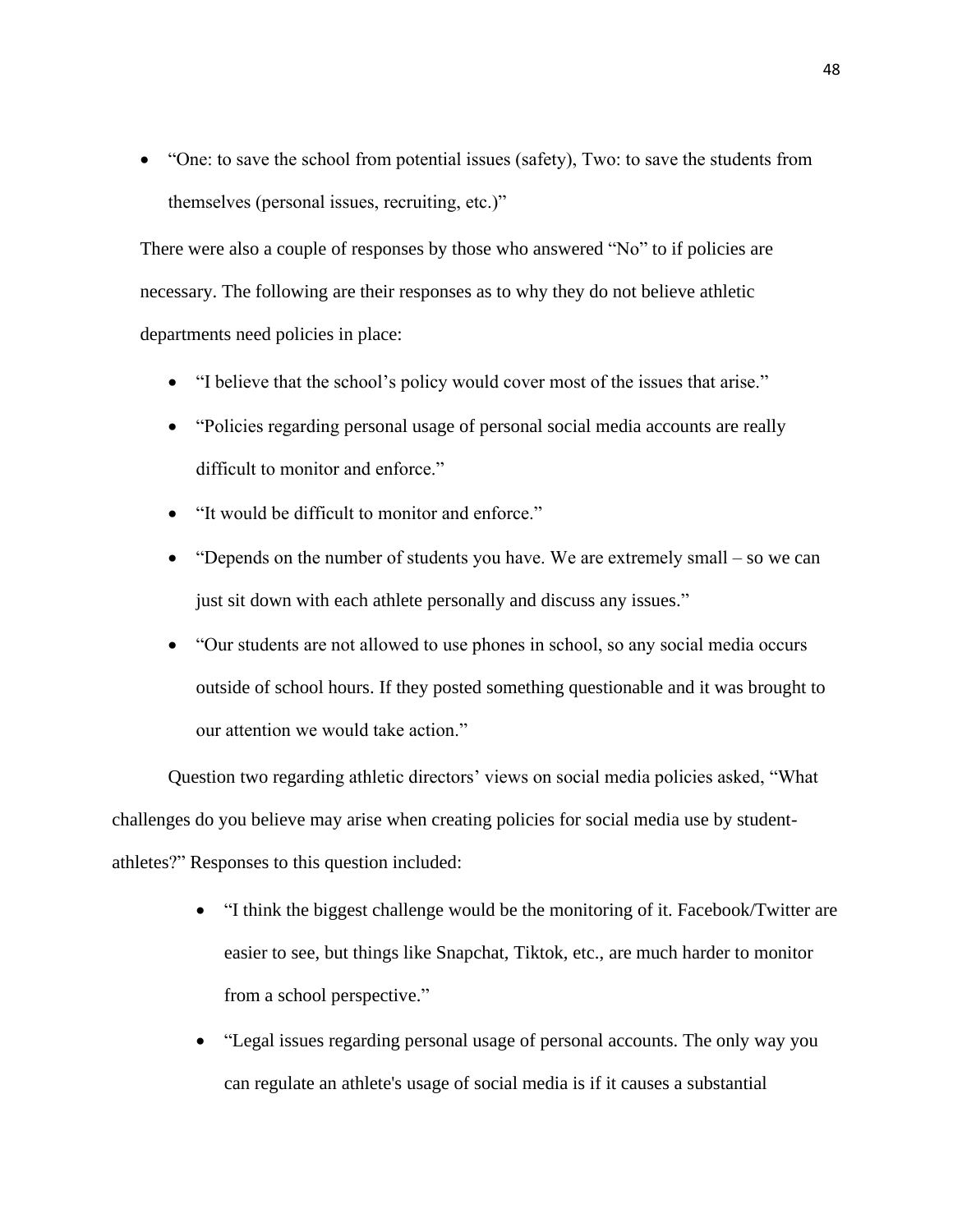disruption to the educational process, and in that case, you don't need a policy in place in order to address the problem."

- "(There is) much difficulty ascertaining under what circumstances " illegal" usages take place. Example: on school grounds, accidental vs purposeful, etc."
- "It's an ever-changing and evolving platform, so it's hard to make blanket statements against something that changes often."
- Free speech. Right to Privacy issues are the biggest issue when it deals with media portrayals of others."
- "It's used by them in their personal life, it's not a school related activity."
- "Time to monitor, time to collect each account owned by each student athlete. Not enough time in the day. If a social media issue arises it usually falls under our school Bullying or Code of Conduct policy."
- "How do you get anything comprehensive enough to cover all issues that may arise?"
- "There is so many levels of how you can take things, one person may think what was said was ok and the next might feel hurt by what is said."
- "Who is going to monitor the policies and enforce discipline?"
- "It's their own social media account and freedom of speech. If under 18 parents have more control of situations. (A) students' main source of communication is done through social media."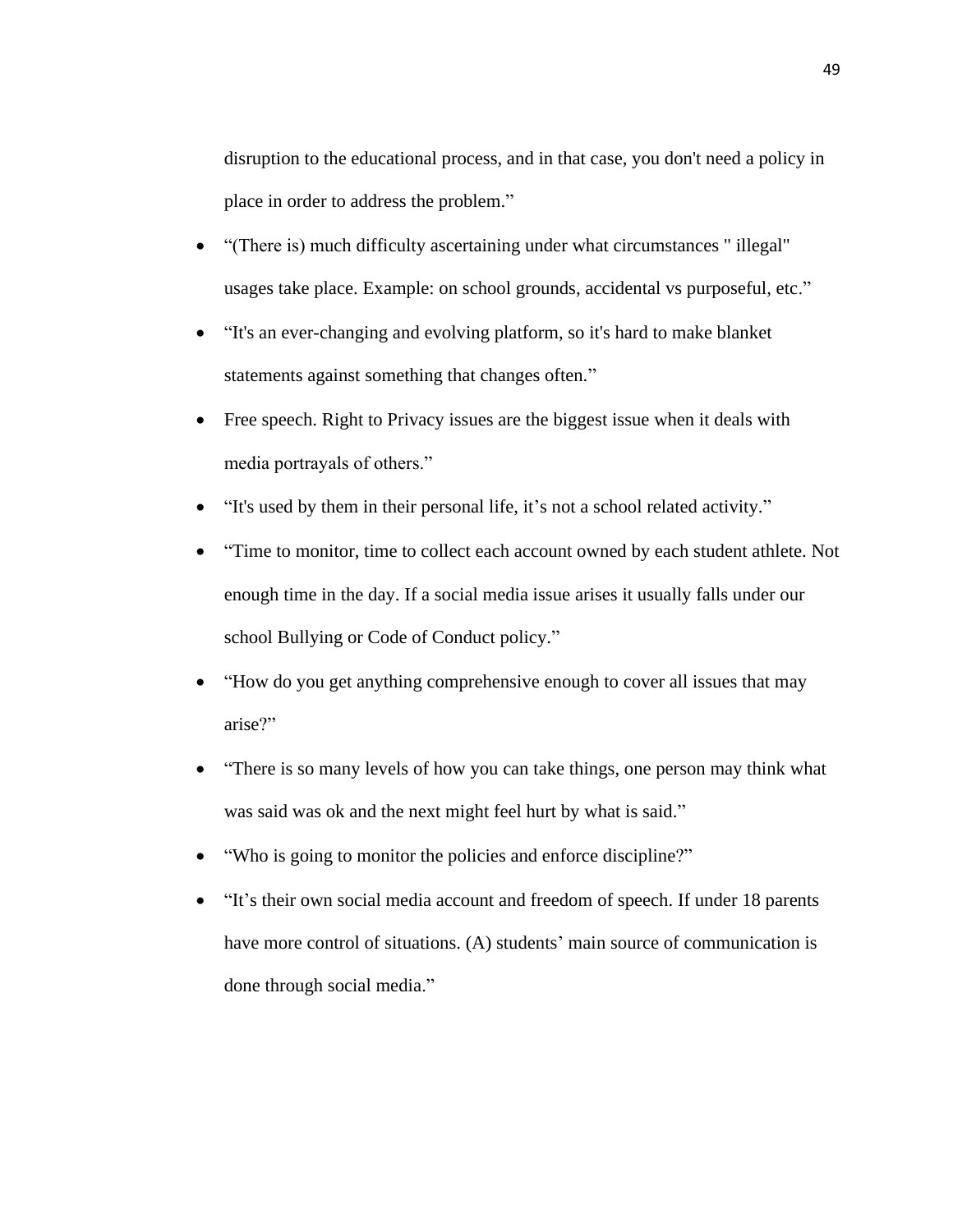

Figure 13 "Do You Believe Social Media can be a Benefit to Student-Athletes?"

Part Two to this asked those participants that answered "Yes" to Part One to "Please List All Benefits You Believe Social Media Can Provide." The following are replies in regards to this question:

- "Exposure to colleges/universities."
- "Connected with like-minded people, expertise from others, marketing themselves."
- "It gives them an opportunity to be seen by coaches who may not be in that area at the time of the event."
- "Interaction with teammates, recruitment, and simply taking advantage of the way that kids communicate now."
- "Communication with parents/community, spreading positive information about student success."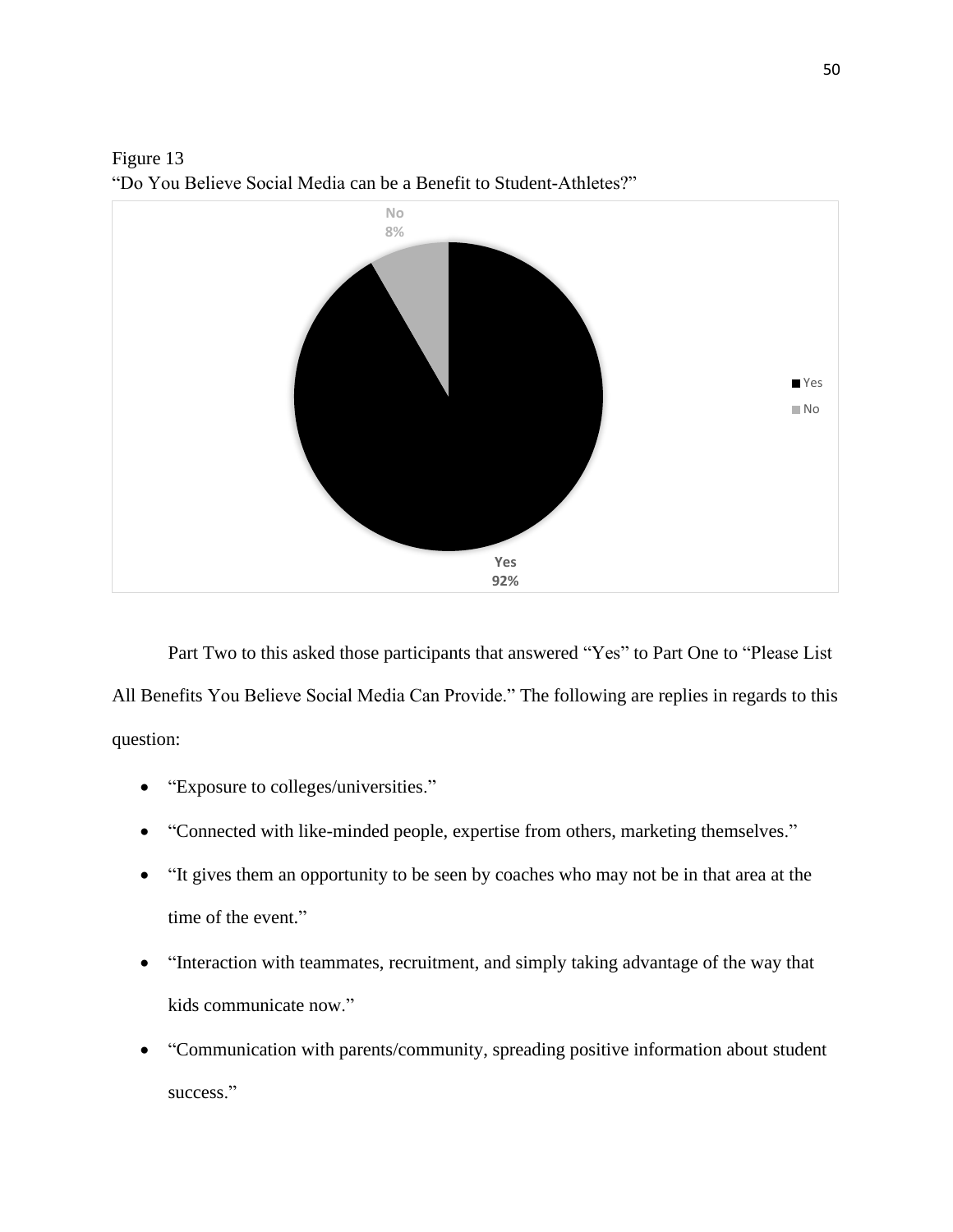- "More exposure for athletes. Ability to send out information at a quicker pace."
- "It is our students' primary means of communicating."

"Do you believe policies for social media use deter student-athletes from using social networks in a negative way?"

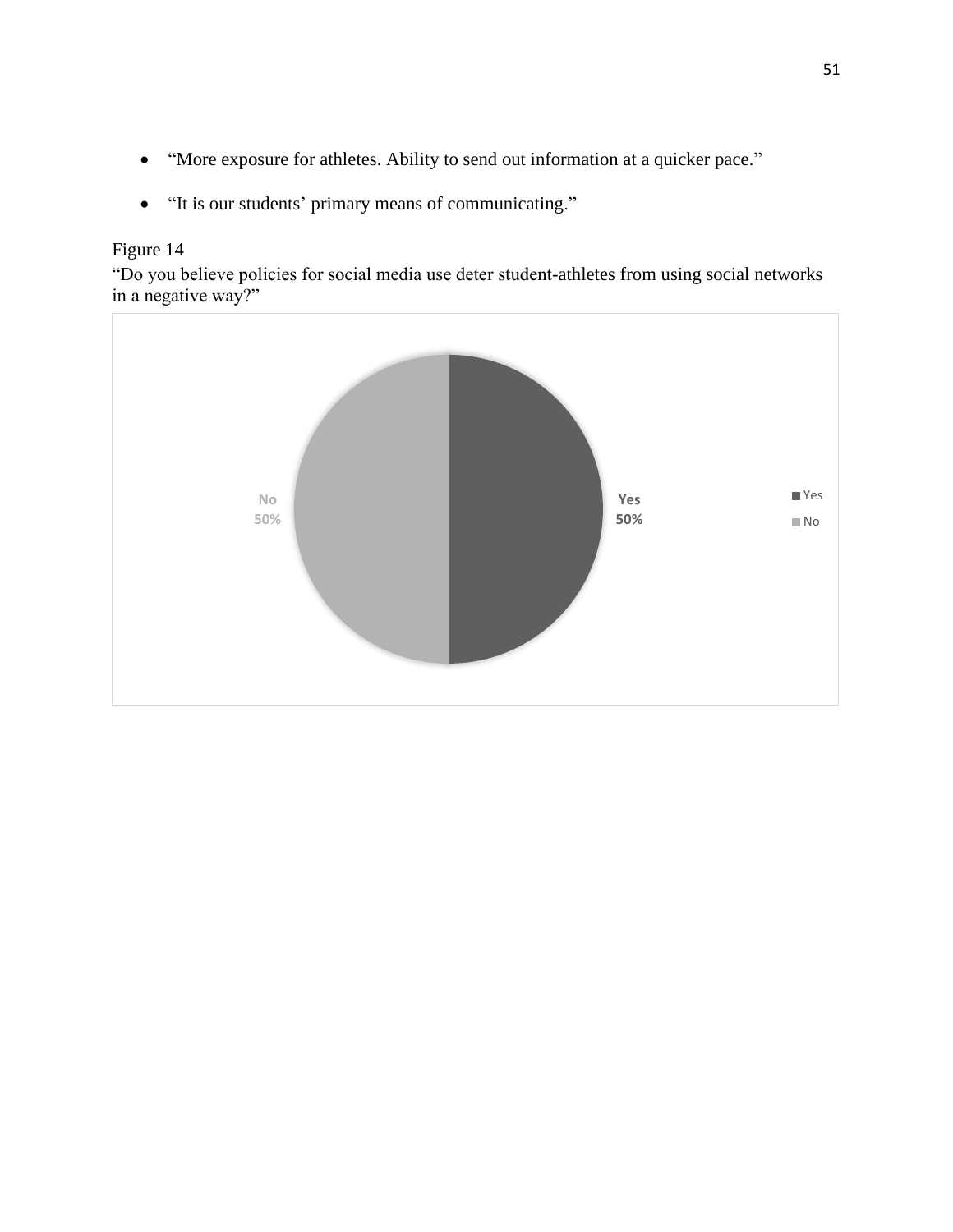"Do You Believe Social Media Use by Student-Athletes Should be Monitored in Some Sort of Capacity by School Administration and/or Athletic Departments?"



Part Two to this question asked, "By Whom Do You Believe Should Monitor Social Media Use?" Chart 16 tallies the answers as to who the participants believe should monitor social media use.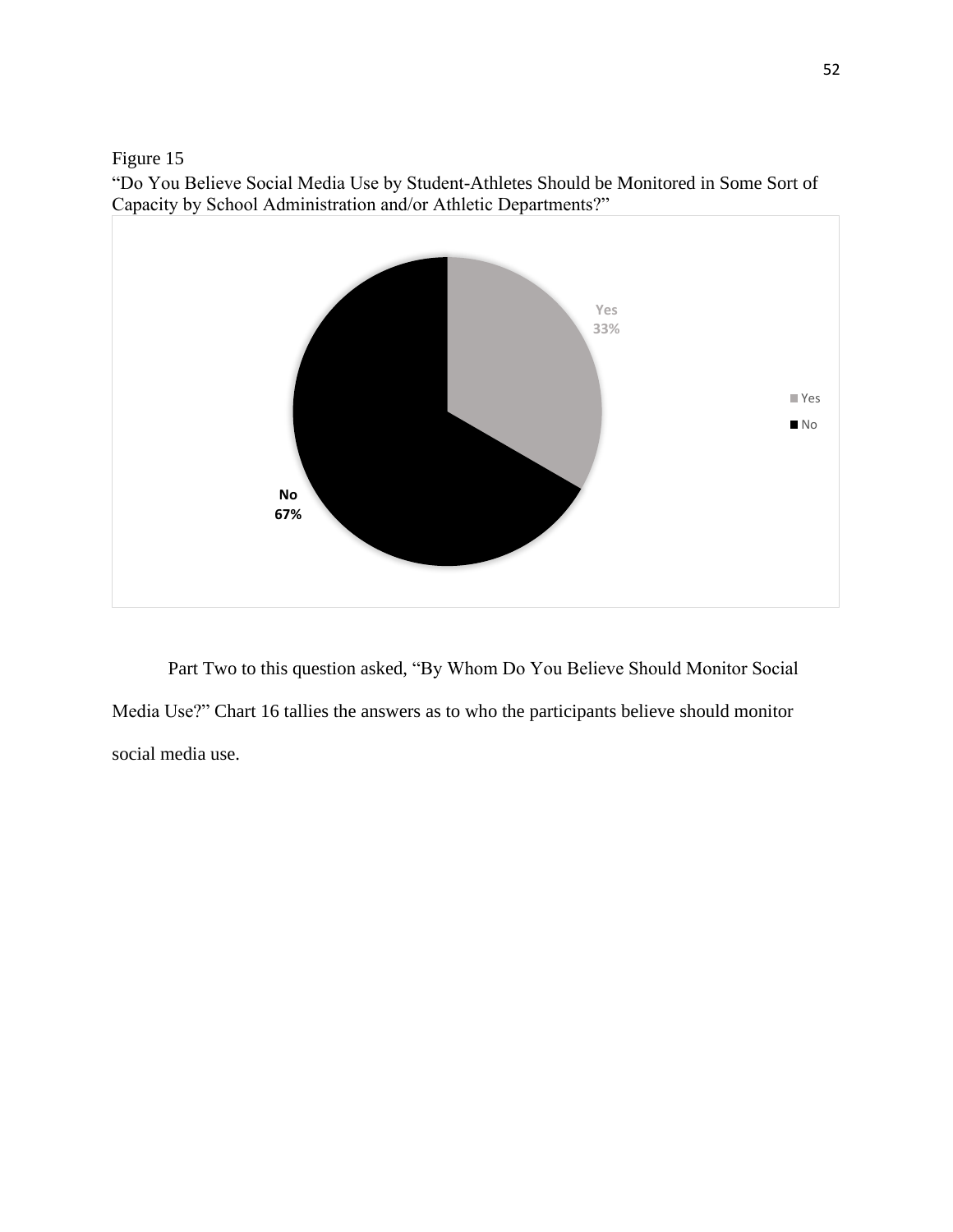



"Do You Believe Restricting and/or Monitoring Student-Athletes' Social Media Accounts Takes Away Their Right to Free Speech?"

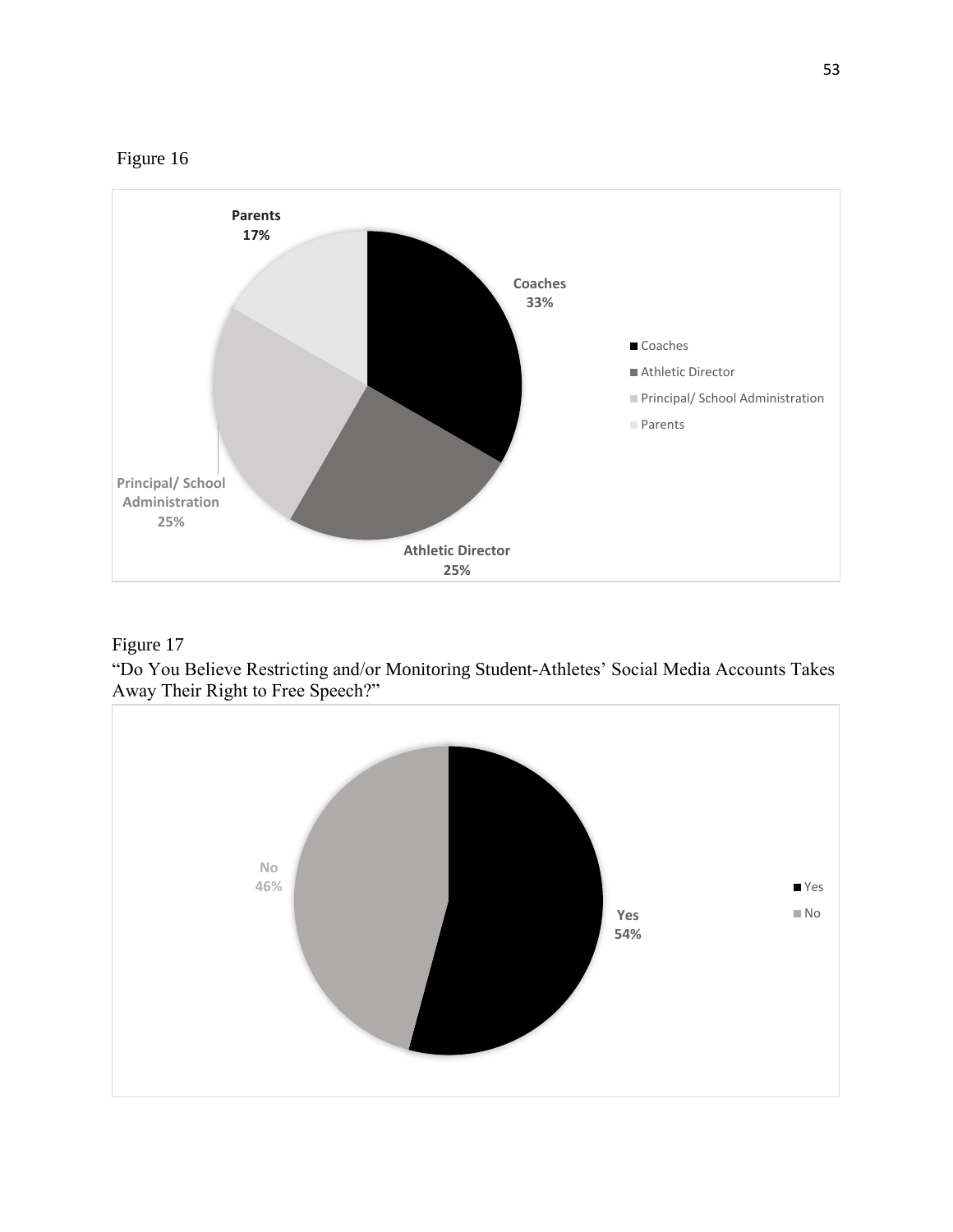

"Do You Believe Restricting and/or Monitoring Student-Athletes' Social Media Accounts Can Raise Any Legal Issues?"

Part Two to this question asked respondents "If Yes, Explain," why they believe restricting and/or monitoring social media accounts can raise legal issues. The following are select answers from participants:

- "Restricting use can cause free speech problems if not done correctly."
- "It (restricting and/or monitoring social media accounts) can if the district doesn't make policies protecting themselves."
- "If they (student-athletes) use their own device and they are not on school grounds, or during school related functions – it's hard to enforce."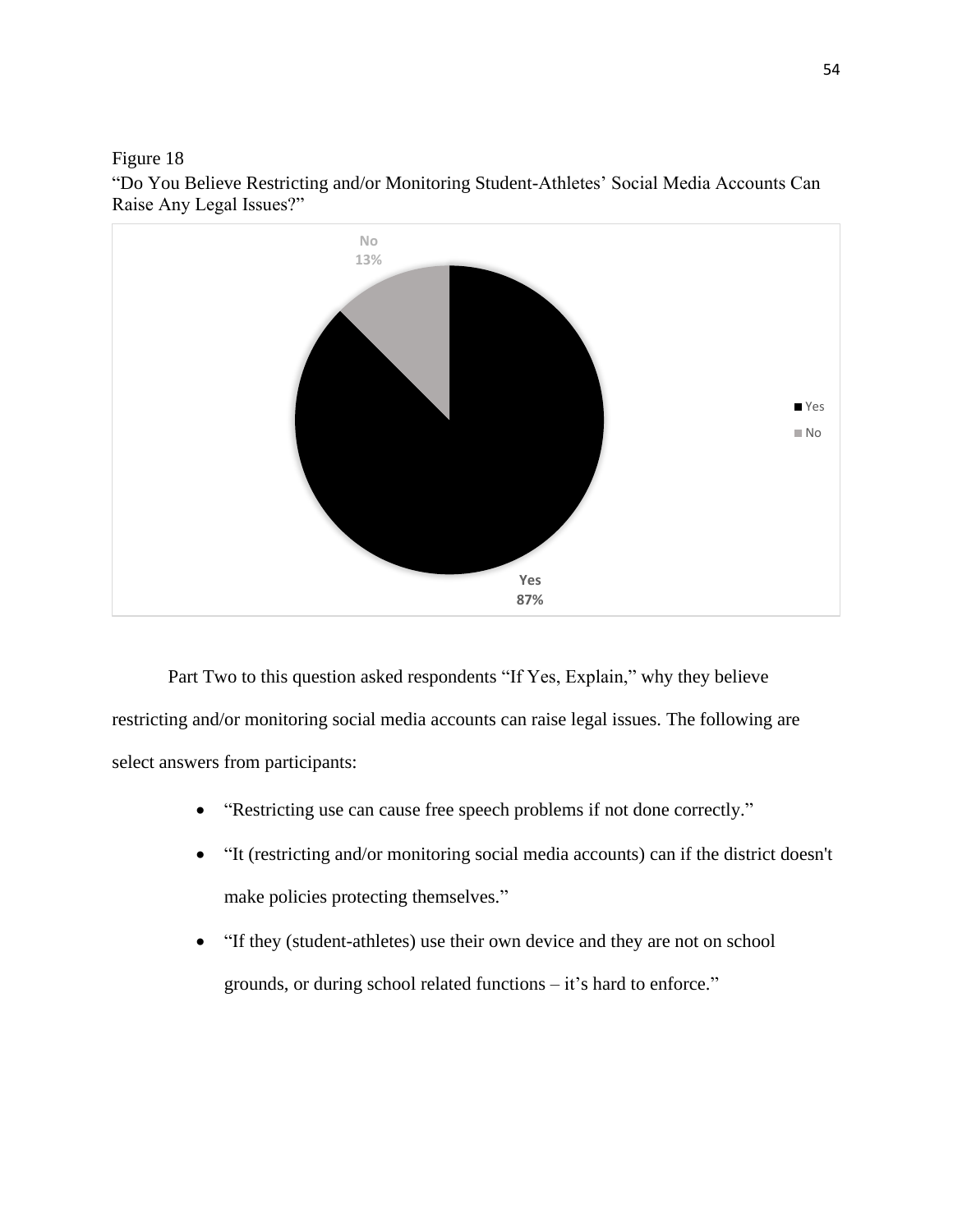- "I don't feel we can dictate what they do outside of our building. That being said, I also feel we have the right to take action if students violate certain rules of conduct."
- "unless they are commenting about school, their teams, coaches or teammates, we really have no business monitoring their private life."
- "I think it's a slippery slope to be monitoring and limiting things that they put on social media. It can be very subjective as to what one person views as appropriate behavior and comments as opposed to others."

## **Summary**

This study was designed to find trends in determining what policies are useful regarding social media use and how athletic directors view social media policies. Participants included willing athletic directors affiliated with the NDHSAA, and the researcher utilized both a qualitative content analysis and grounded theory research design. Additionally, some participants shared their thoughts and opinions with regards to social media policies and how effective they can be. The data gathered provided immense insight into how social media policies can be utilized for student-athletes at the high school level.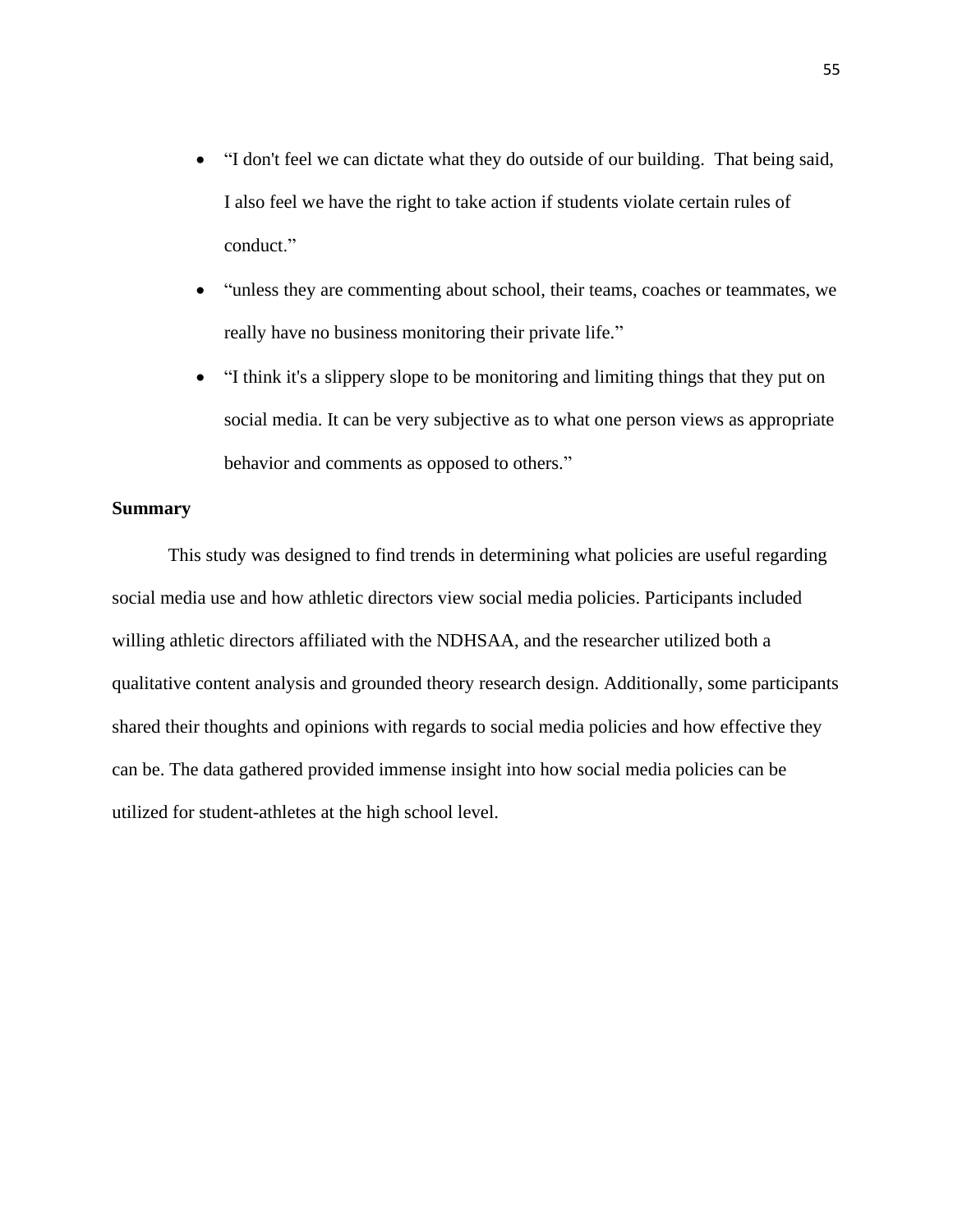#### **Discussion and Conclusions**

The purpose of this qualitative research study was to develop a theory regarding how much authority athletic directors have when creating social media policies for their studentathletes. In addition, the research deciphered whether athletic directors' views social media policies as necessary for their student-athletes. Participants for this study included willing North Dakota high school athletic directors. The researcher provided an online survey to those administrators that were willing to participate in this study.

Each section of the online survey results were thoroughly examined to find trends and develop a theory from the final results. These findings were simultaneously being scrutinized and compared to past literature and the theoretical framework from Chapter II. Future leadership implications were then discussed based on the conclusions developed, followed by recommendations for succeeding research.

## **Discussion and Conclusions**

The two research questions that guided this study were:

- 1. Do high school athletic directors have the ability to sanction student-athletes for violating athletic code of conducts for their use of social media?
- 2. Are high school athletic directors concurrently inclined to create policies that restrict student-athlete social media use?

All responses from the administered survey were carefully analyzed to help develop theories and provide answers to the above research questions.

While much research can be found demonstrating the demographics of high school athletic directors, along with social media policies and the legality of restricting social media use,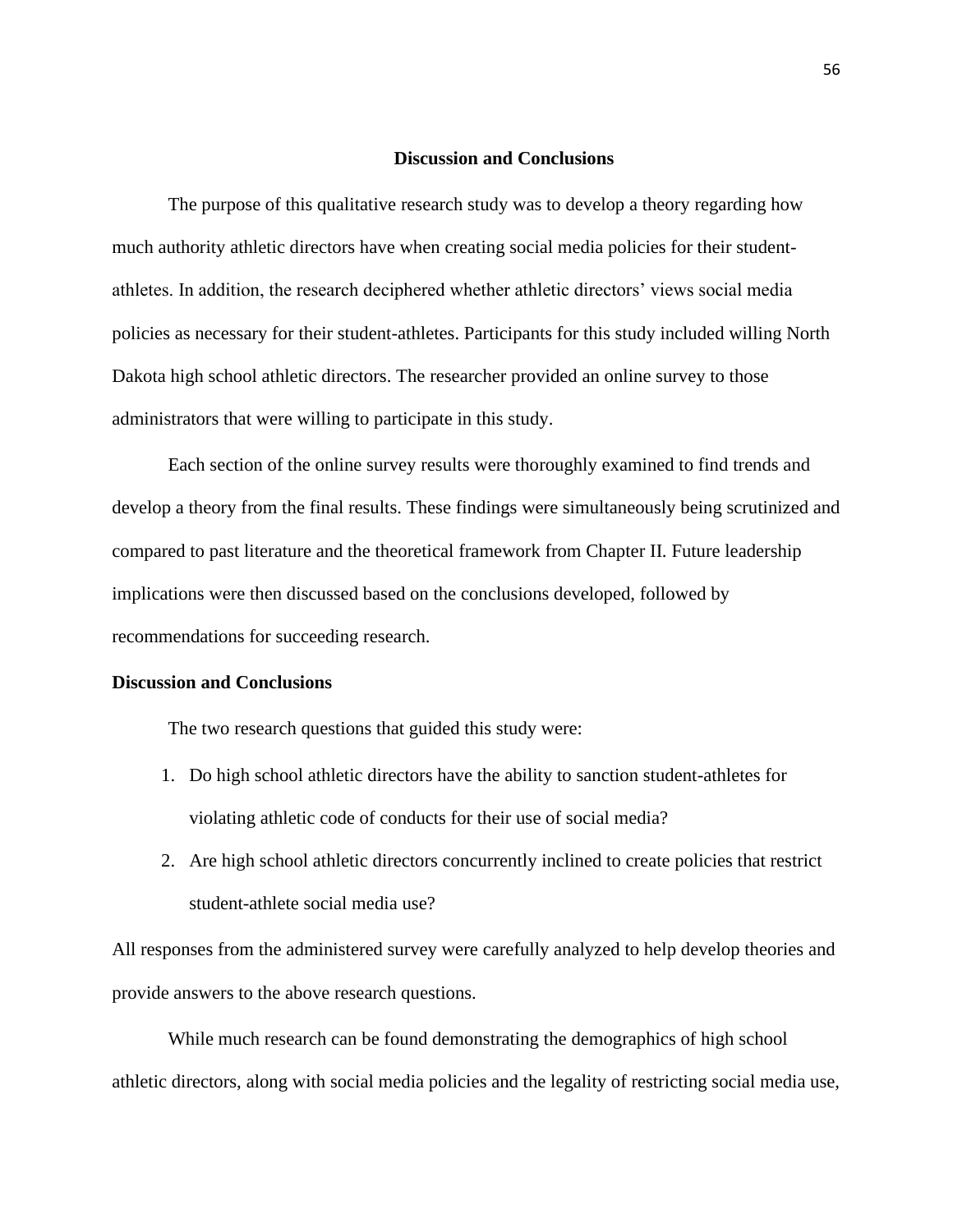the findings from this study, undoubtedly, contributed to the body of literature. Specifically, this research study examined how the demographics of an athletic director affect their views on social media policies. Also examined were trends within social media policies that are already in place.

Social media is an ever-changing medium, but it is important to have guidelines for student-athletes to abide to. These students have the right to social media accounts and will continue to find the newest social media tools. On the other hand, though, if student-athletes have no guidance in regards to use of social media, administrators run the risk of improper and inappropriate use. Therefore, guidelines create a path to help show the proper use of their social media accounts (Mawhinney, 2013).

## *Demographics*

The researcher thoroughly examined the demographics of the participants to determine if there was any correlation between the demographics of an athletic director and the implementation and views on social media policies. Some commonalities emerged when scrutinizing the athletic director's responses. The following depicts the findings as they relate to each demographic reply.

### *Age*

According to the results derived from the online survey, 67% of the participants were between the ages of 41-60, while the remaining 33% were 18-40 years old. Based off the responses given, 57% of the athletic directors with social media policies in place are in the 41-60 age bracket, with the remaining 43% between 18-40 years of age. Interestingly, all the athletic directors in the older age group disclose that they inform their students that their social media use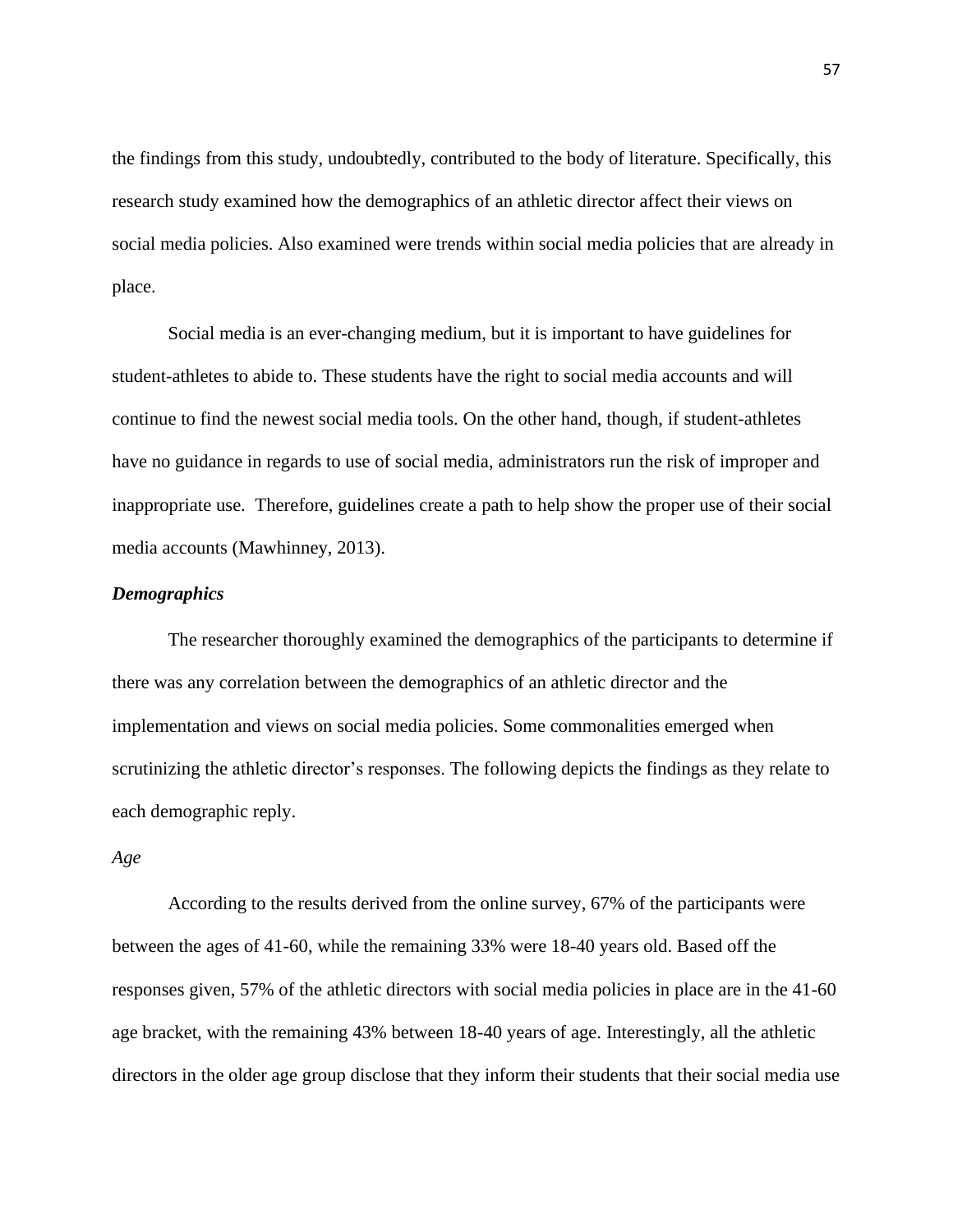is monitored by school administration, whereas all the athletic director age 18-40 disclose this information. As shown, it is not mandatory to disclose to the student-athletes that they are being monitored. However, as the 41-60 age group has been doing, it is in the best interest of school administration to notify the athletes that their accounts are monitored so they are more compliant if a problem were to arise.

In regards to the participating athletic directors' views on social media policy, 43.8% of the administrators age 41-60 believe policies can deter student-athletes from using social media in a negative way, compared to 62.5% of the athletic directors within the 18-40 age group who believe the same notion. Lastly of note, of the athletic directors in the 41-60 age bracket, 56.3% do not believe restricting and/or monitoring social media accounts violates the student-athletes' freedom of speech, while only 25% of athletic directors age 18-40 have the same viewpoint. *Gender*

Results gathered from individual responses determined that 71% of participants identify as male, with 29% identifying as female. 85.7% of the female participants were 41 years old and above and oversee schools that have a population of 230 students or less. While the vast majority of participants were male, 42.9% of the athletic directors with set policies were females. Of the athletic directors who view social media policies as necessary, 71% of the female population believe policies are important, compared to only 29.4% of the participating males with the same view on social media policies.

## *Education*

Of the respondents to the administered survey, 62.5% have received a master's degree or higher, with one completing their Ph.D. Of the 37.5% who have not received a master's degree,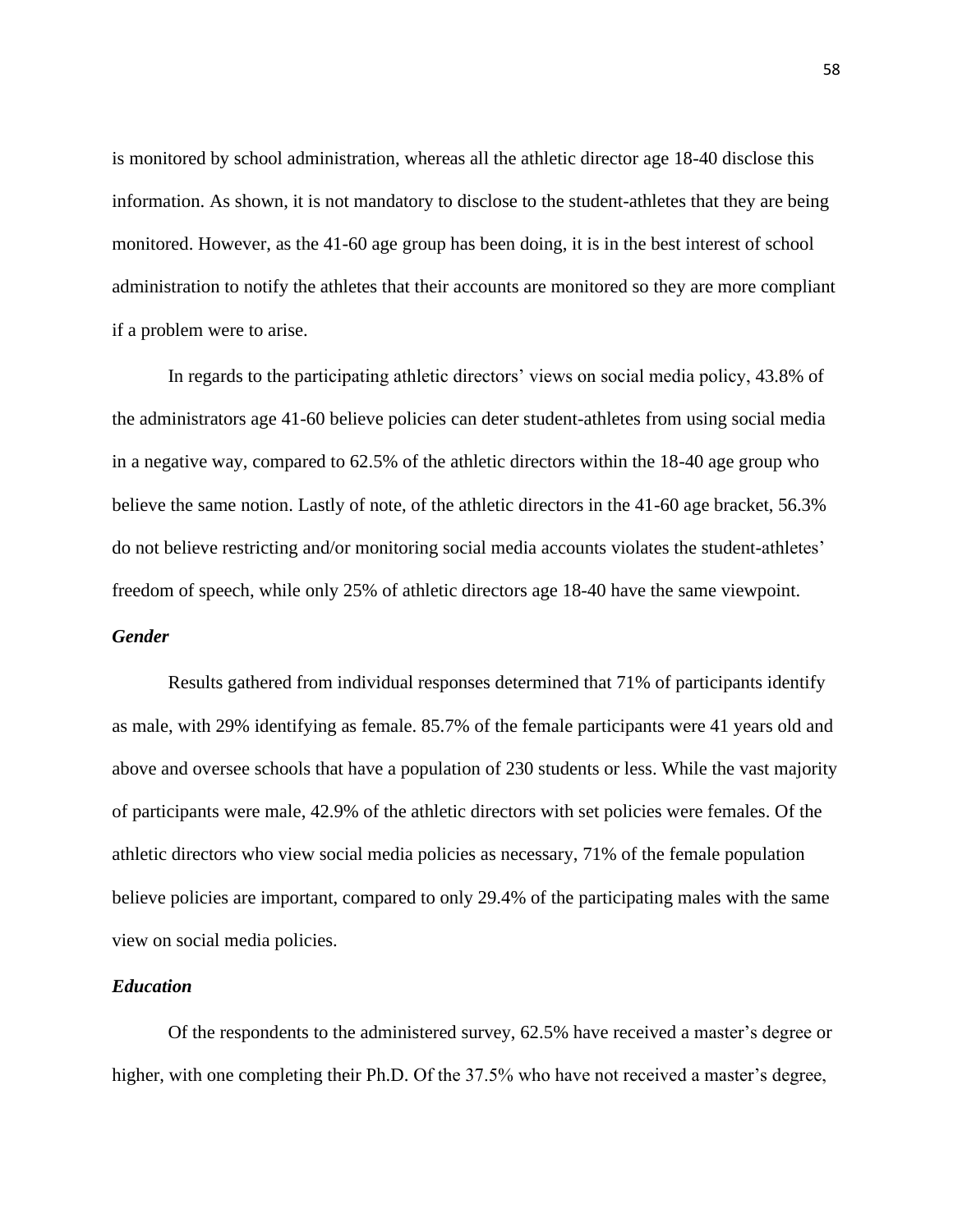only 11.1% have policies in place for social media in comparative to 40% of those with at least a master's degree. In response to whether the athletic director views monitoring and/or restricting social media accounts violates the student-athletes' right to free speech, 60% of athletic directors with at least a master's degree do not believe policies violate freedom of speech, compared to 22.2% of athletic directors without a master's degree.

#### *Length as an Athletic Director and Length Served in Current School/District*

Due to the noticeable overlap between length as an athletic director and length served in their current school or district the researcher combined these two categories to determine trends. Of note, 50% of the participating athletic directors have served as either an athletic director or have been with their current school or district for 11 years or more, while the other 50% have 10 years or less of experience as an athletic director or with their current school or district.

Results from this researcher study proved that 41.7% of athletic directors with 11 years or more have social media policies in place, compared to 16.7% with 10 years or less. All athletic directors with 11 years or more believe restricting and/or monitoring social media accounts can raise legal issues while 75% of athletic directors with 10 years or less believe the same point.

## *Current School/District's Student Population*

The results from the research study show that 100% of athletic directors that oversee a school or district with 231 students or more have completed their master's degree or higher, with one receiving their Ph.D. 56.3% of athletic directors with 230 students or less have completed their master's degree. Of the athletic directors with a student population of 231 or more only 3 athletic directors believe school administrators should monitor student-athletes' social media accounts, compared to 7athletic directors with 230 students or less.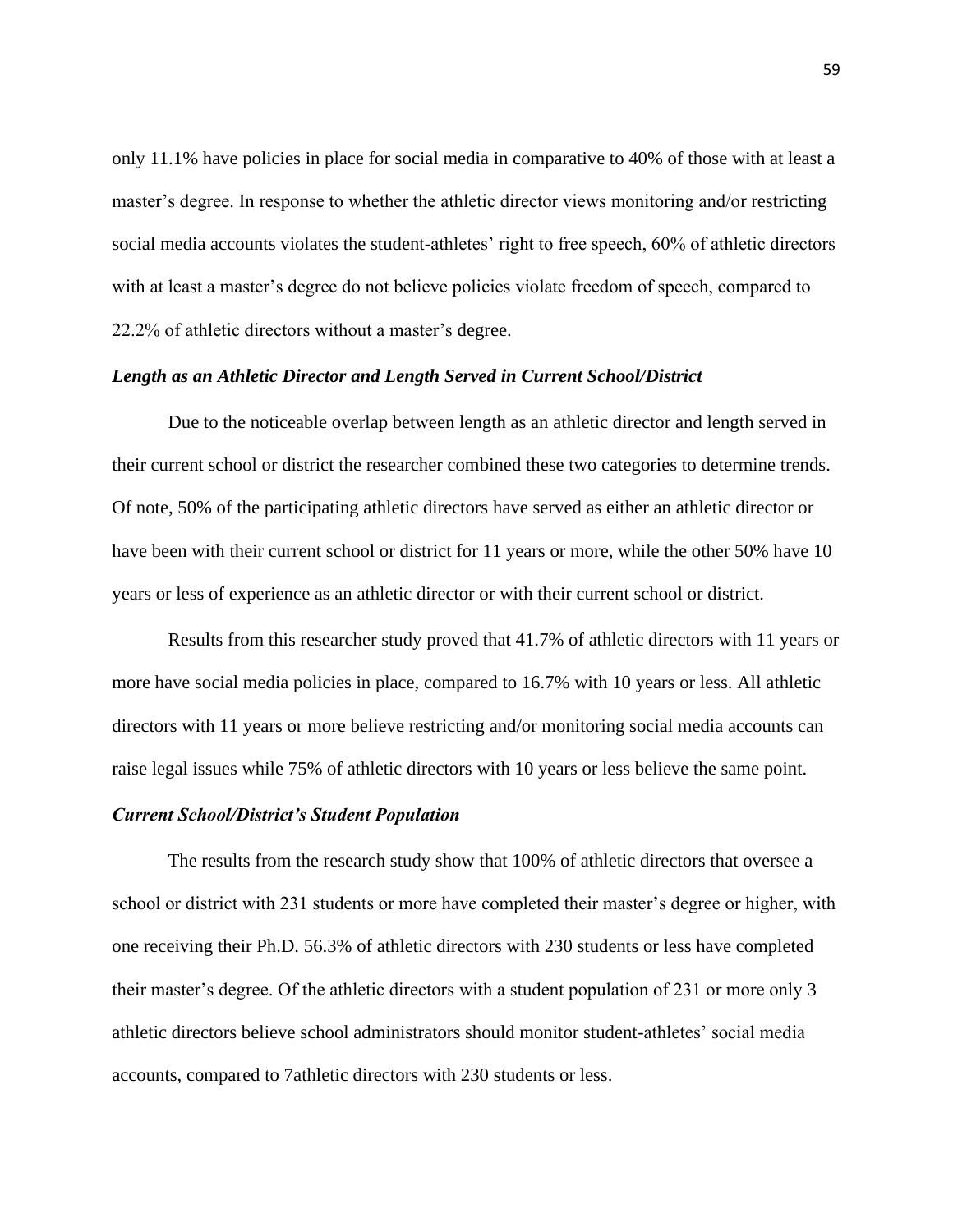## *Personal and Athletic Program's Social Media Platforms*

Due to the glaring overlap between amount of personal social media platforms used and number of social media platforms their athletic programs use the researcher combined these two categories to determine trends. Of note, 54.2% of athletic directors use at least two social media platforms both personally and within their athletic programs, whereas 45.8% of athletic directors use one social media platform or less either personally or within their athletic programs.

Exploring the data received from the participants, 38.5% of athletic directors with at least two social media platforms have social media policies for their student-athletes. Only 18.2% of athletic directors who use one or less platforms have policies for social media. Further, of the athletic directors who have social media policies in place 57.4% personally use four social media platforms or more.

#### *Demographic Conclusions*

Based off the results gathered in regards to the demographics of the participating athletic directors, the researcher found certain correlations between the demographics of the athletic directors and the implementation and views on social media policies. These correlations help identify key information relating to social media policies, but the demographics of the participants were not sufficient enough to create theories.

## *Current Social Media Policies*

The researcher thoroughly examined the results from the current social media policies section. The following depicts the findings and provided insight to the researcher's first question:

1. Do high school athletic directors have the ability to sanction student-athletes for violating athletic code of conducts for their use of social media?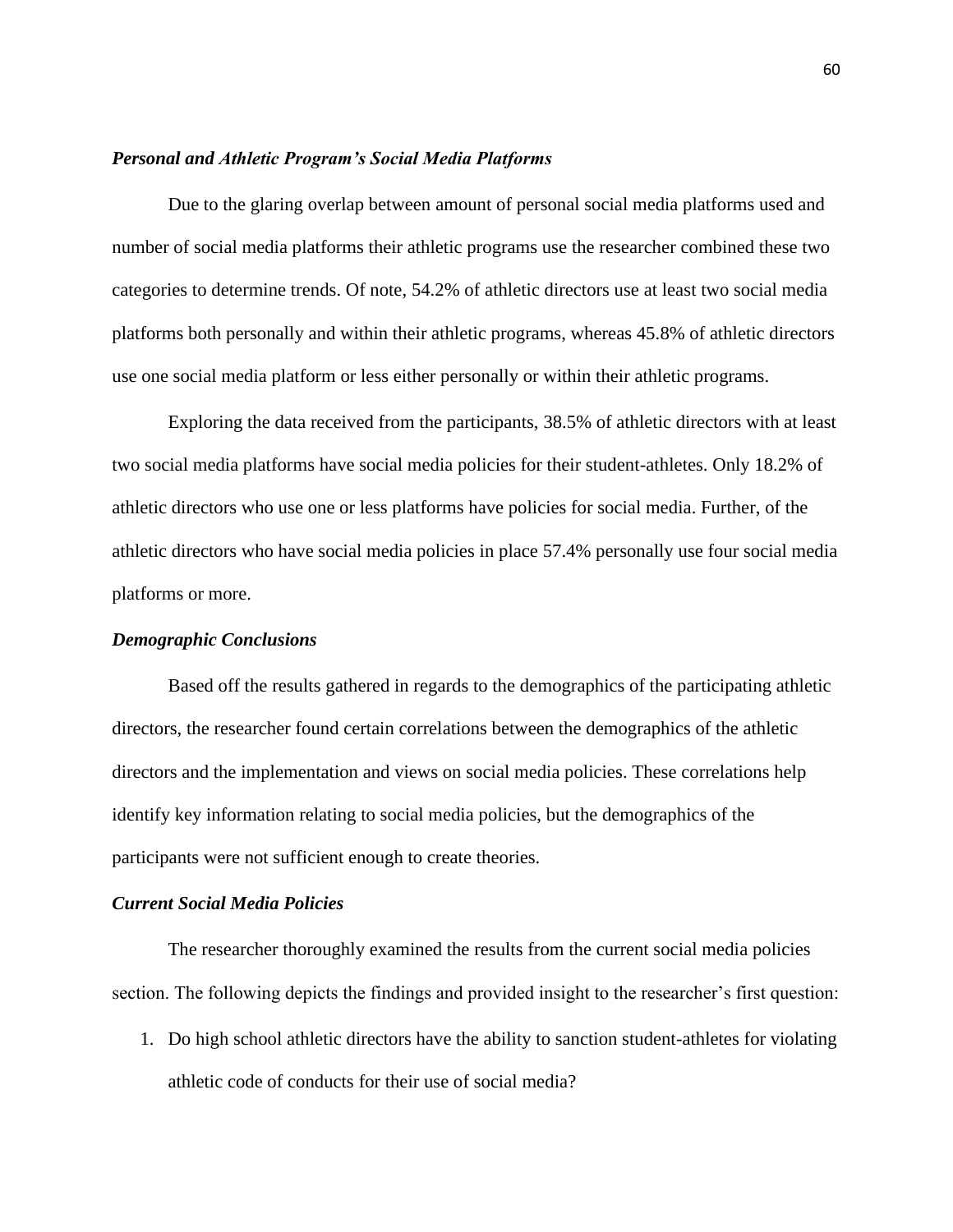#### *Knowledge of Monitoring by School Administration*

While it was not conclusive, a majority of the athletic departments with social media policies in place inform the student-athletes that their actions are being monitored on social websites. Monitoring athletes can range anywhere from being vague with student-athletes monitoring their own activity to highly strategic forms, where computer software is implemented to track and flag social media activity. The researcher theorized that by informing studentathletes they are being monitored that they are more likely to comply to regulations and have a better understanding of what is expected of them.

## *Punitive Measures*

The responses gathered from the administered survey proved unanimously that punitive measures are necessary for student athletes who do not follow their specific policies. According to Merriam-Webster (n.d.), punitive is defined as, "inflicting, involving, or aiming at punishment." From the research gathered, this punishment can include an apology to the affected individual and/or team, all the way up to dismissal from the school. As a result, the researcher theorized that while punishment is not the desired outcome, administrators need clear punitive measures to hold their student-athletes accountable.

## *Restricted Content*

Evidence from individual responses indicated that all athletic directors with current social media policies believed set restrictions on certain content is needed. However, the administrators differed on what should be limited. 71% of athletic departments restrict content that included offensive and/or derogatory language, followed by 57% policies including restrictions on both comments and images. Bullying, affiliation and/or reference to the school, and personal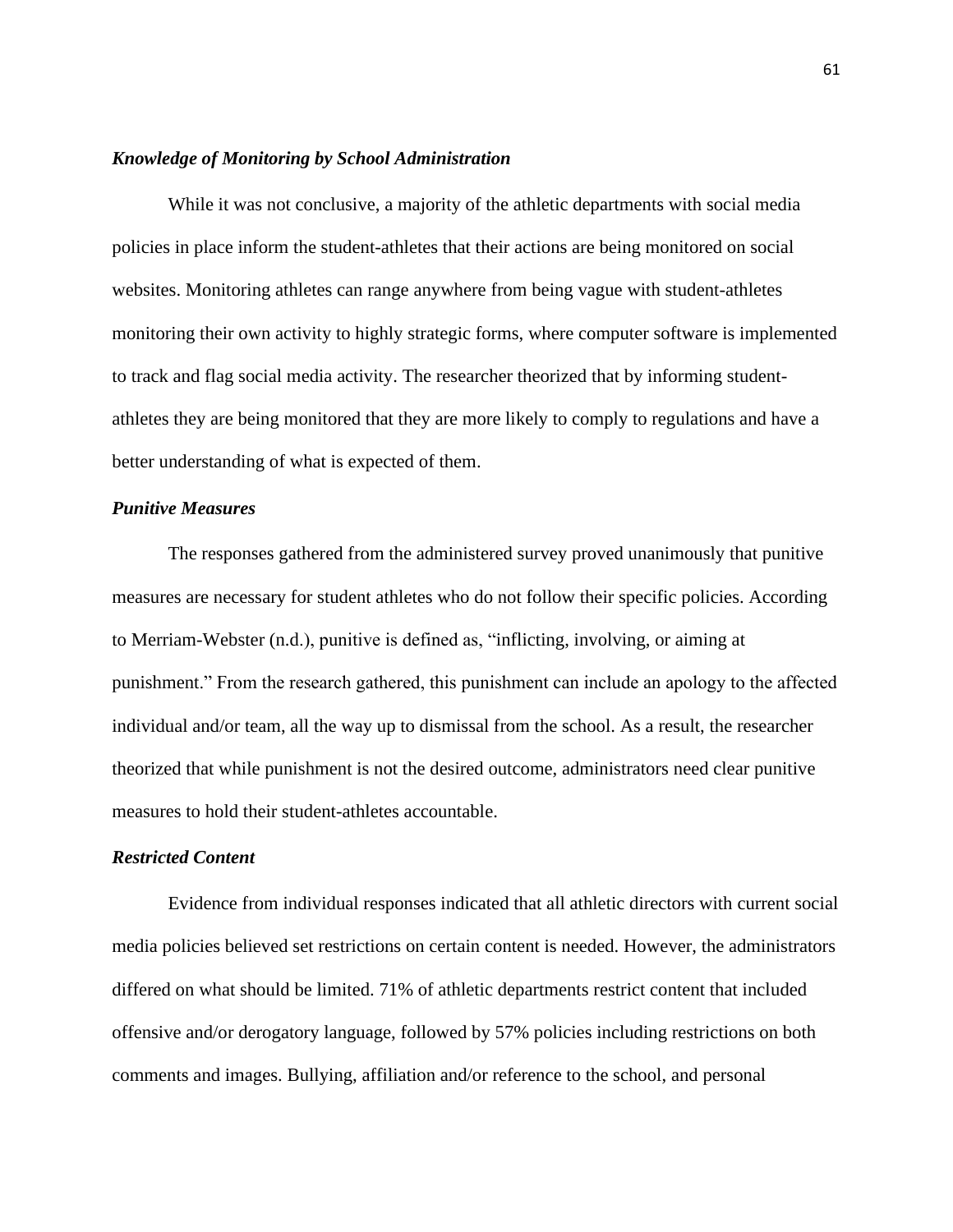information were all restricted by one athletic department as well. Similar to punitive measures, the researcher developed the theory that restriction of content needs to have clear standards, so the student-athlete population understands what content they are allowed to utilize.

## *Additional Insights*

According to additional comments regarding social media policies, guidelines for use are not always especially in-depth, but they allow students to understand administration's expectations. Current policies are centered around bullying and harassment of students outside the schoolground. The researcher theorized that due to the increased use of social media by high school students there will be a pressing need to implement thorough policies to combat unnecessary social media use. As students continue to socialize more through screens instead of face-to-face, instances of bullying and inappropriate conduct via social media will likely continually trend upward.

Also of note in regards to insight received from athletic directors, it is often the coaches of a team that have the responsibility to monitor student-athletes' social media accounts. The coaches are then to report issues to the athletic director. The results from this study reported that a fair number of athletic directors felt as though they do not have enough time to monitor social media accounts. Therefore, by allocating the responsibility to oversee use by student-athletes to their coaches the athletic directors can still monitor accounts while not having to use their own time.

## *Current Social Media Policies Conclusions*

The following summarizes the results gathered from the athletic directors' current social media policies, and the researcher theorized: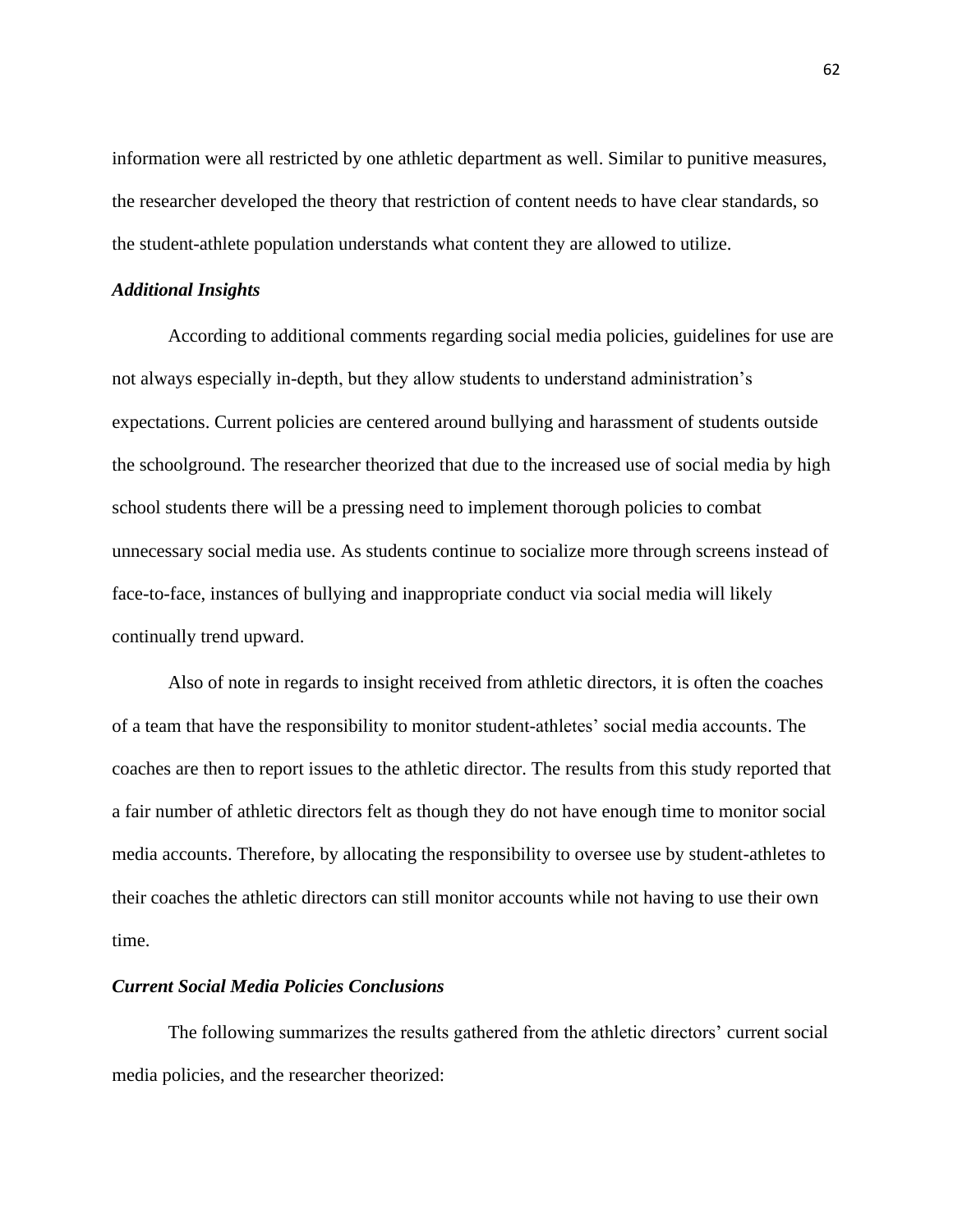- Student-athletes are more likely to comply to restrictions when they are informed that their actions are being monitored. They will also have a better understanding of what is expected of them when using social media. As shown by the research, informing student-athletes of observation of their social media accounts is not necessary, but there is the possibility of students being oblivious to the policies in place if they are unaware they are being monitored. The more information the student-athletes receive in regards to their social media use the more compliant they are likely to be.
- Clear punitive measures need to be in place by school administrators to keep the student-athletes accountable. While punishment is not the desired outcome it is necessary in order to hold the students responsible for their actions. Similar to athletic directors informing student-athletes that they are being monitored, the more information one has on the disciplinary steps the more willing they will be to comply to regulations.
- The social media content that is restricted by school administration needs to be clear and concise for the student-athletes. This allows the athletes to understand what content is appropriate for them to use and post while making them aware of what areas to avoid. As mentioned above, content that includes offensive or derogatory language is restricted by the most participants. To make sure studentathletes understand they cannot post content that includes such language administration needs to address the matter directly. This means that within the social media code of conducts there needs to be clear policies regarding offensive and derogatory speech, such as, "Content consisting of offensive and derogatory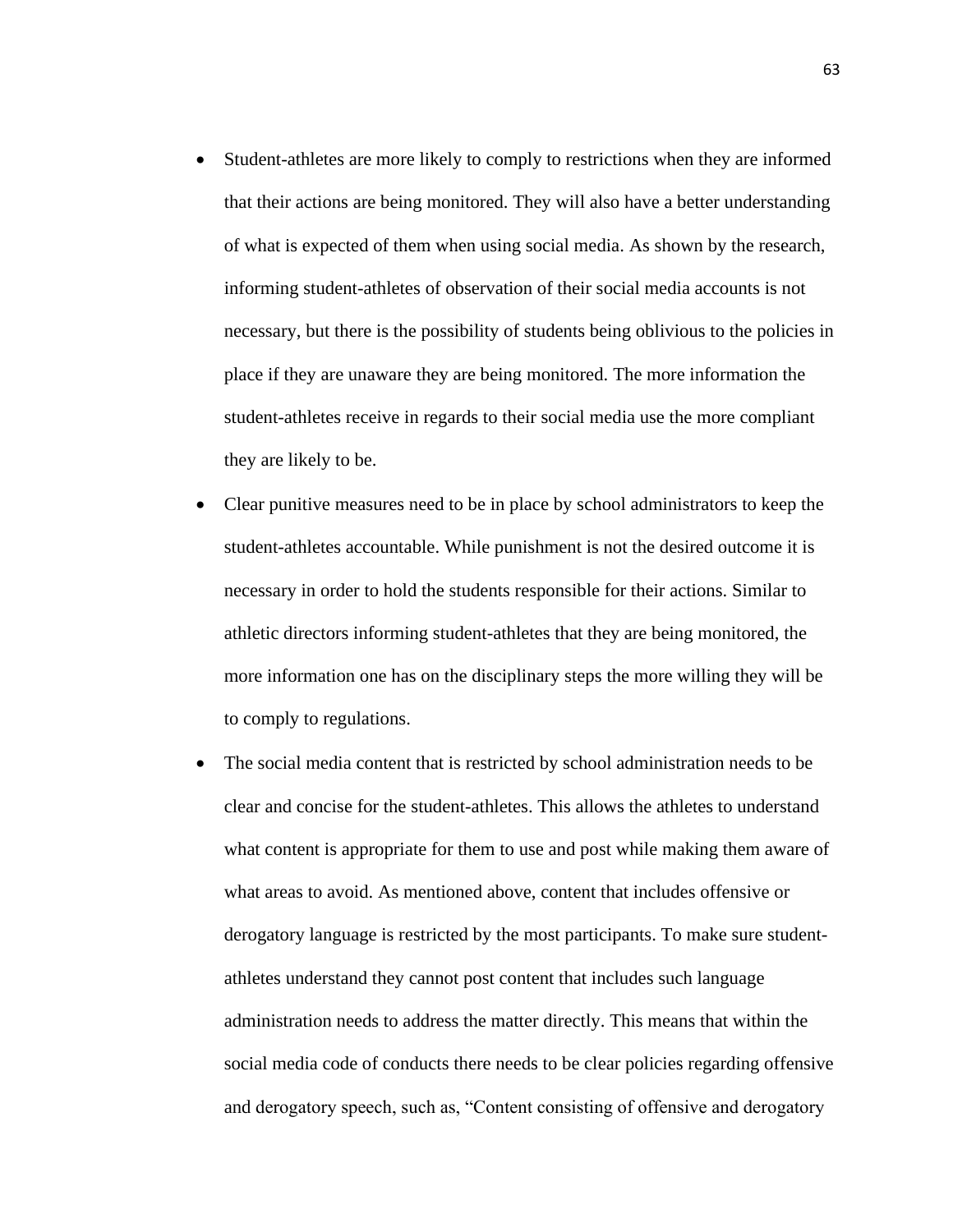language is strictly prohibited. Any violations by student-athletes may result in denial to participate in co-curricular activities at any time as determined by the administration."

• The implementation of social media policies will become more pressing as social media use continues to grow. While the athletic directors who have social media policies in place was adequate for this study, there was a surprising number of administrators who do not have regulations for the use of social media. Policies are needed to help protect both the school and the students from violations.

As verified by Rosenbaum (2014), student-athletes' social media usage may be regulated by school administrators if the post contains speech that causes or creates a reasonably, foreseeable, and substantial disruption to the school environment. Other material that may also be prohibited includes posts that are vulgar, obscene, lewd, unsportsmanlike, insubordinate, or plainly offensive. Therefore, the current social media policies section was administered to determine the number of athletic directors who have social media policies while also establishing what athletic directors have included in policies that have already been developed. The researcher determined that policies include the sanctions that are implemented when a student-athlete violates the athletic code of conduct but was not limited there. Also included in the code of conduct for athletes were athletic administrators informing student-athletes of the monitoring of their social media use and who will be monitoring them, punitive measures for detrimental conduct, restricted content, and the proper use of social media networks.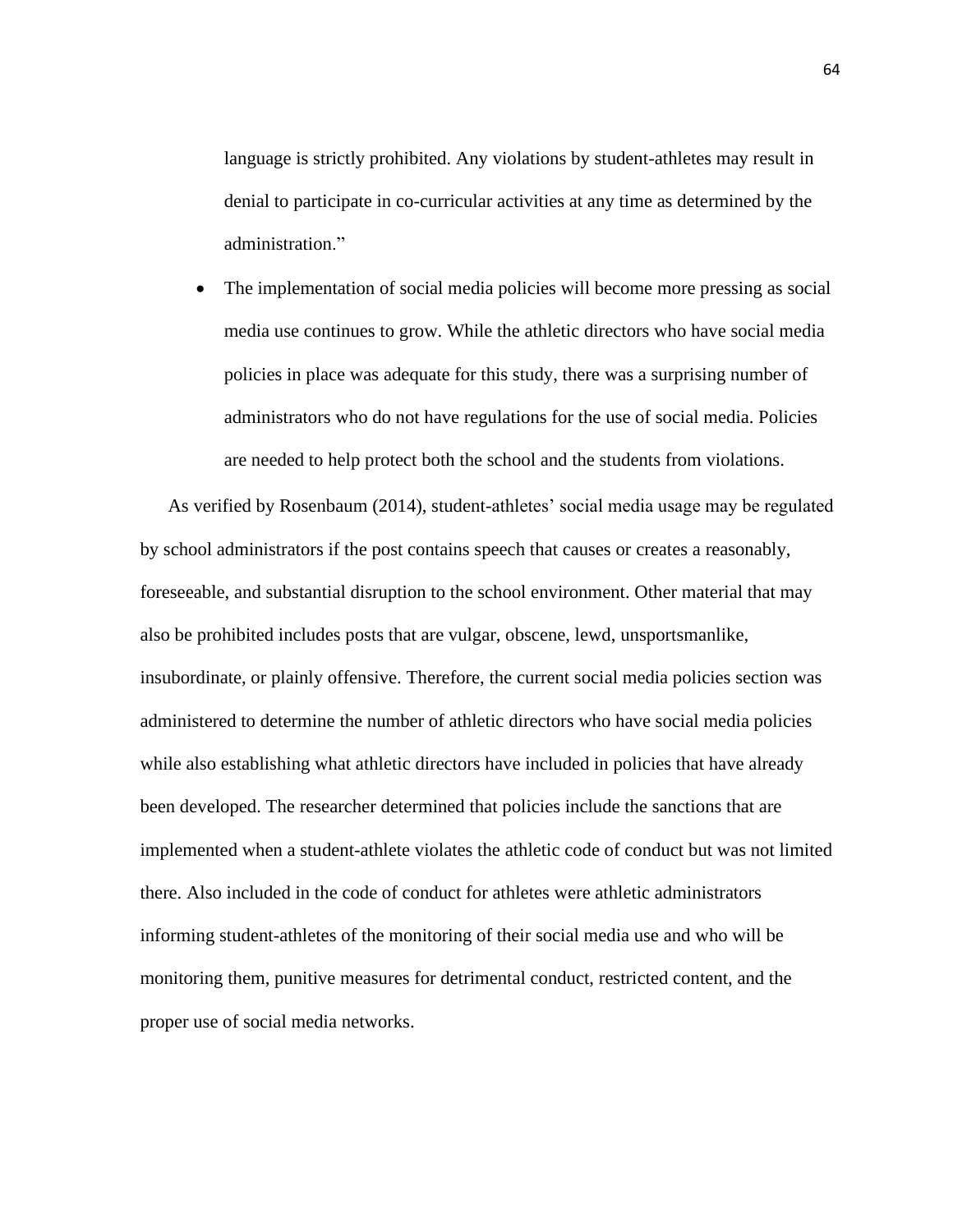## *Views on Social Media Policies*

The researcher thoroughly examined results that were received in regards to athletic director's views on social media policies for their student-athletes. The following depicts the findings and provided insight to the researcher's second question:

2. Are high school athletic directors concurrently inclined to create policies that restrict student-athlete social media use?

#### *The Necessity of Social Media Policies*

The results from this research study showed that 58.3% of participating athletic directors do not believe social media policies are necessary. Of note, all administrators that currently have policies in place for their athletic departments do believe policies are necessary, while 17.6% of athletic directors who do not have policies in place think policies are necessary for student athletes.

There was a large amount of reasons as to why the athletic directors who do not believe social media policies are needed, but one common theme was that policies are just too difficult to enforce. Another viewpoint taken by multiple participants was the fact it has not been a problem for them and if a problem arose they would then act. While a majority of those who answered "no" to this select question do not see a reason to implement social media policies, some explained having guidelines rather than set policies would be more beneficial to administrators.

The majority of athletic directors that consider policies necessary explained that policies hold the student-athletes accountable for their actions and teach them what the administration expects. Others interpreted policies as a way to protect both the school and students against lawsuits due to negligence.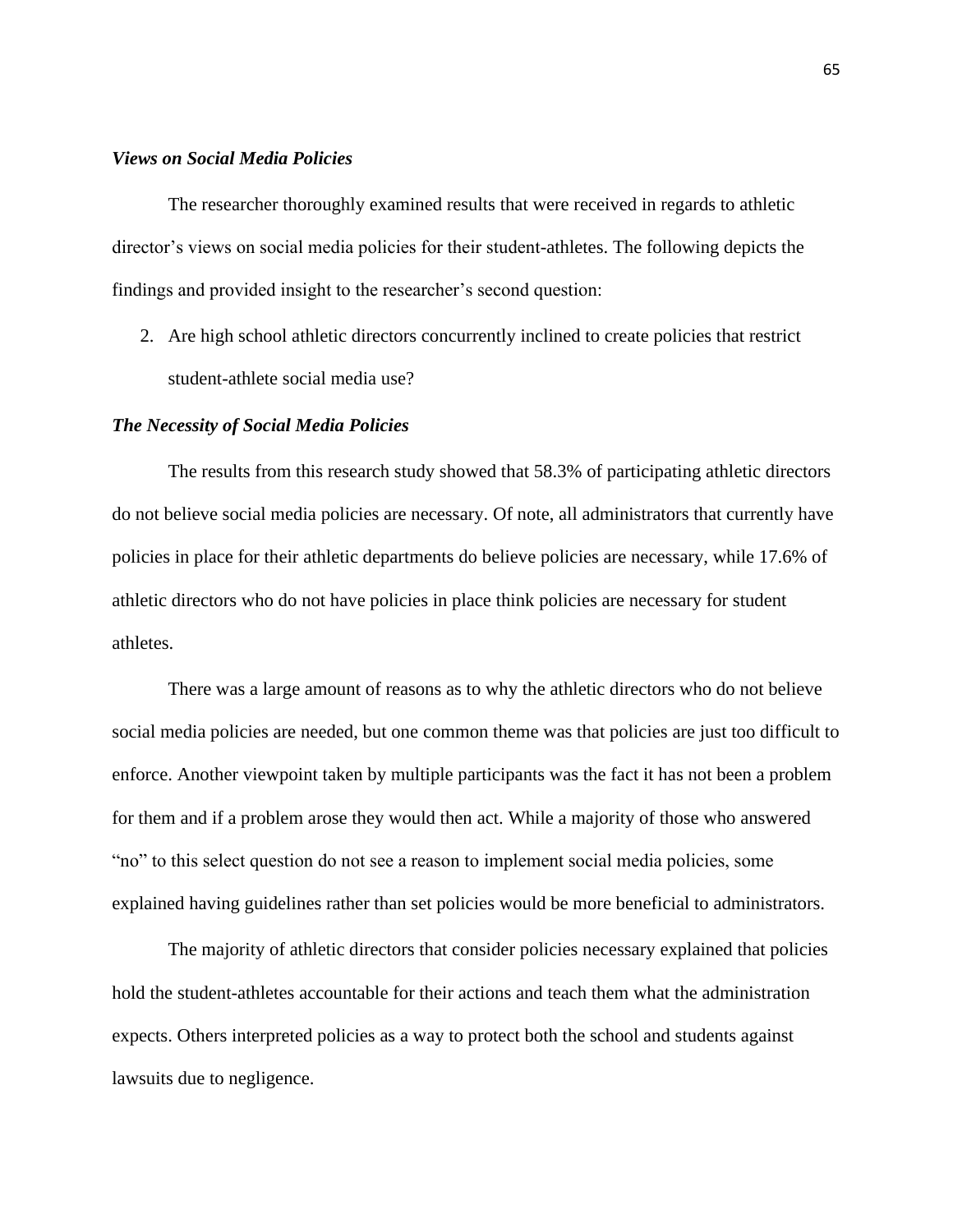While a small majority of participating athletic directors voted "no" to the necessity of social media policies, 12.5% of these select participants desired guidelines over policies. Another 8.3% of individuals who chose "no" explained they would take action if a problem arose. Therefore, while there was a higher total of "no" replies, after a deeper look at the responses the researcher developed a theory that having a degree of regulations on social media for studentathletes is necessary for athletic directors. However, having a form of guidelines or policies set by administrators for these athletes to know and understand is important to prevent negligence. As John C. Maxwell (2008) explained, "If you're proactive, you focus on preparing. If you're reactive, you end up focusing on repairing."

## *Challenges of Creating Social Media Policies*

An overwhelming majority of the feedback in response to the challenges that may arise to creating policies for social media use involved the ability to monitor all posts from studentathletes and the legal challenges involving restricted media use. Also included were not wanting to micromanage personal sites and staying current with all new social media sites. The researcher, therefore, theorized that while implementing social media policies is possible, there are gray areas for administrators that need to be addressed and not all schools and districts are equipped to be able to monitor the use of all student-athletes.

### *Benefits of Social Media*

Overall, 91.7% of athletic directors believe that social media can be a benefit to studentathletes. Predominantly, the benefits included were related to exposure of the athlete and/or school, communication with the parents and community, and interaction between teammates. Other responses comprised of increasing team spirit, allowing athletes to connect with other like-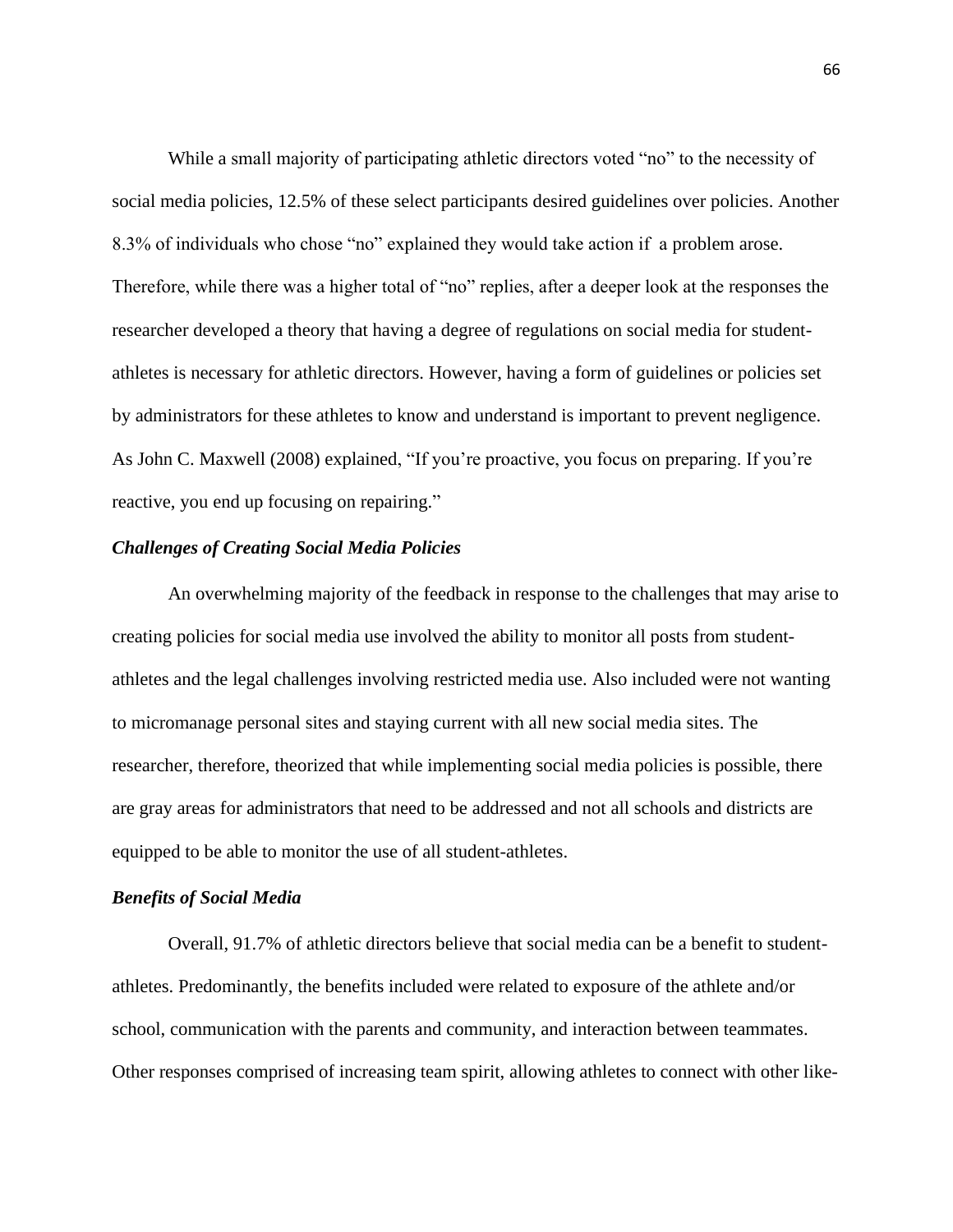minded people, and creating a team-building platform. The researcher developed the theory that social media is beneficial for athletes, administrators, parents, and the community as it allows for more positive interaction and communication for all parties, while giving student-athletes a better opportunity to gain exposure to universities.

## *Social Media Policies as a Deterrent*

Interestingly, the responses to whether the participants believed policies for social media would deter student-athletes from using social networks in a negative way was split 50/50. As a result, the researcher was unable to develop a conclusive theory in regards to policies being an effective deterrent of unwarranted social media use.

#### *Monitoring Social Media Use*

The data developed from this research revealed that 33% of athletic directors believe social media use should be monitored by school administration and/or athletic directors in some capacity. 50% of the athletic directors who answered "yes" believe the athletic director or principle should be in charge of monitoring student-athlete social media use, while 33% deemed the coaches as responsible for overseeing social media accounts. Another 25% of the participants felt the parents of the student-athletes should be responsible for supervising their children's social networks.

Based off these responses the researcher theorized that the vast majority of athletic directors are not inclined to monitor the use of their student-athletes as they do not have the time in the day to oversee social media accounts. Rather, the athletes, along with their parents, are responsible for following any policies in place from the school's administration.

## *Restriction of Right to Free Speech*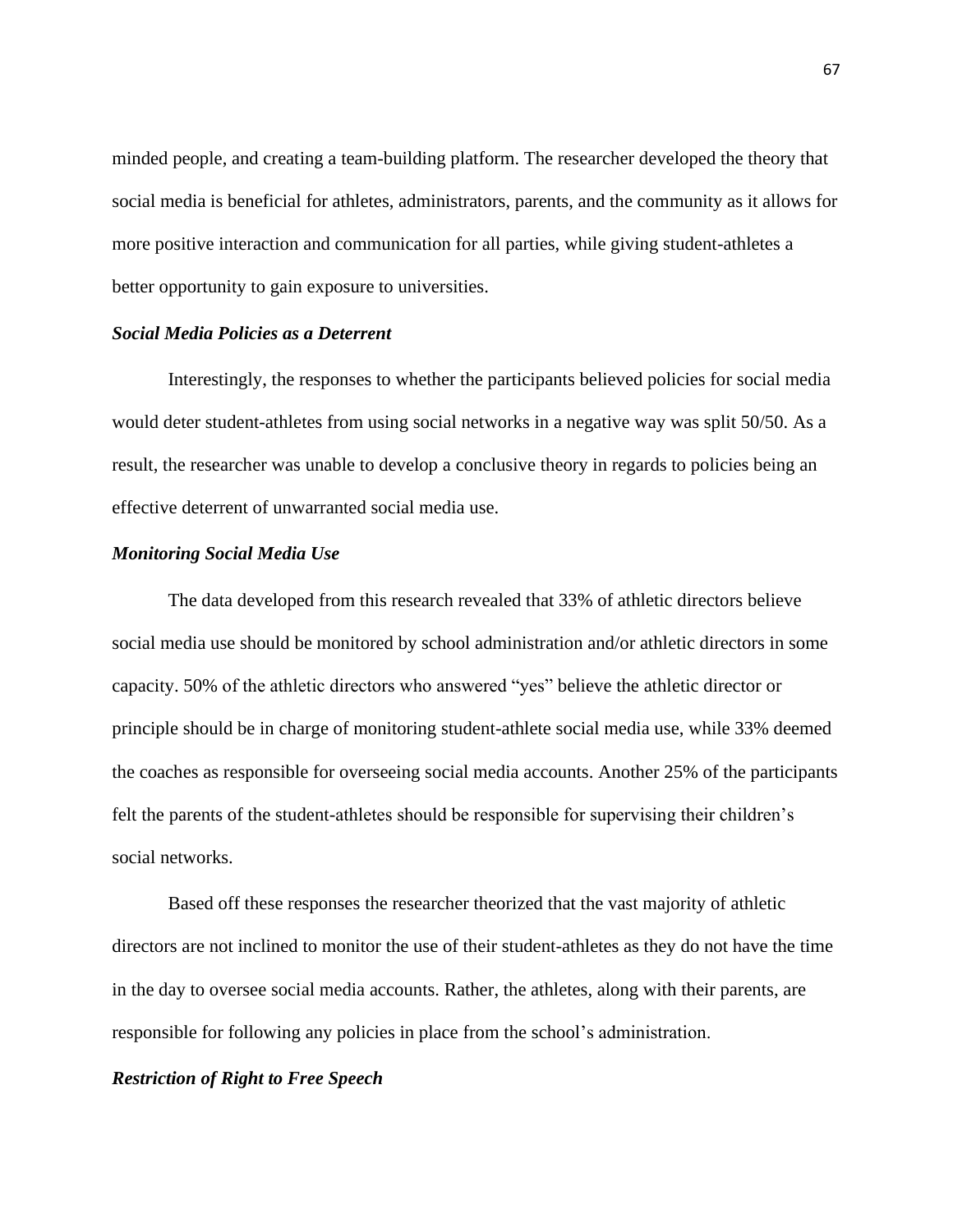The results from the administered survey suggest that a slight majority of athletic directors' view restricting and/or monitoring student-athlete social media accounts takes away their right to free speech. This led to the researcher developing the theory that athletic directors often choose not to develop policies for social media because they do not want to risk violating the student-athletes' First Amendment.

## *Restriction Leading to Legal Issues*

According to the responses from this research study, 87% of athletic directors maintain that restricting and/or monitoring social media accounts can raise legal issues. An overwhelming majority of participants explained that restriction and/or monitoring can violate the studentathletes' right to free speech and invasion of privacy. 20% of the participants who believe restrictions and monitoring can raise legal issues do conjecture that if done correctly social media policies are not in violation of freedom of speech, though. Similar to restrictions and/or monitoring taking away student-athletes' right to free speech, the research theorized that athletic directors choose not to implement social media policies because they do not raise legal issues for their respective schools or for themselves.

# *Views on Social Media Policies Conclusions*

The following summarizes the results gathered from the athletic directors' views on social media policies, and the researcher theorized:

> • Providing regulations on social media use for student-athletes to some degree appears to be necessary for athletic directors. While not all athletic directors agree on the necessity of policies for social media, there need to be a minimum of guidelines in place to combat negligence. Being proactive toward unnecessary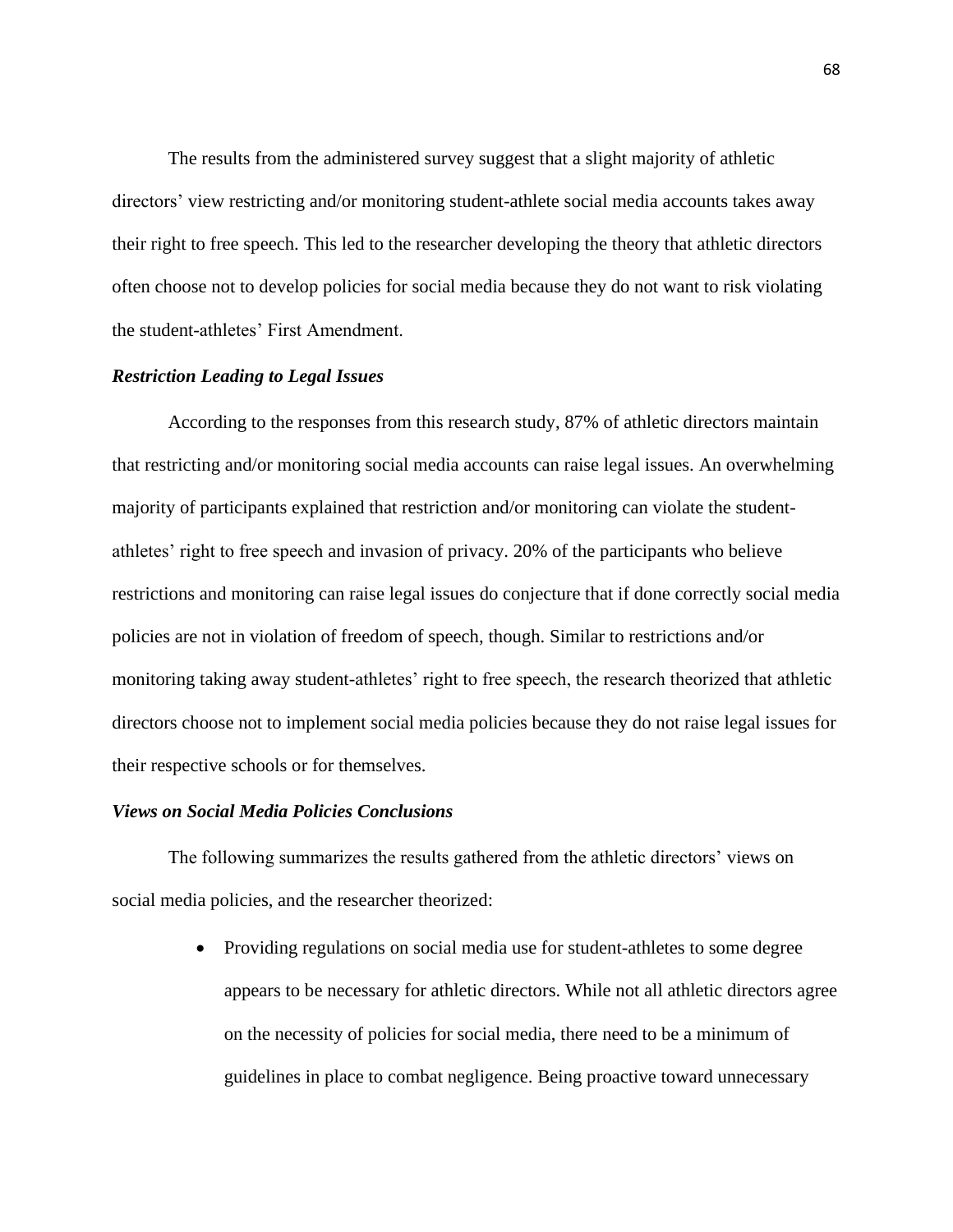social media use, rather than reactive, may be less time consuming for athletic directors and possibly protect the school and administration from legal challenges. To prevent negligence by the school and administrators, having concise guidelines and policies allow athletic directors to be prepared for action if a problem were to arise.

- While there are gray areas involved in drafting clear social media policies, administration needs to address these challenges to proficiently monitor the social media use. The suspected gray areas, as determined by the participating athletic directors, include how to efficiently monitor student-athletes' social media accounts, how to legally limit social media use, and staying up-to-date with all the new social media trends. By addressing these mentioned areas, administration may provide better clarity to all stakeholders affected by social media policies.
- Policies are needed to protect student-athletes and school administration, but social media use should not be completely removed as it can provide benefits. Social media has the ability to benefit student-athletes, administrators, parents, and the community if it is used correctly by allowing for more positive reactions and communication for all parties. In addition, social media may create more opportunities for exposure to universities for student-athletes. Therefore, when used correctly, social media can lead to positive interaction and publicity for those that may not otherwise have the resources.
- Athletic directors may not personally be inclined to monitor the use of social media by their student-athletes due to time constraints. Instead, the responsibility of following social media policies should lie on the student-athletes themselves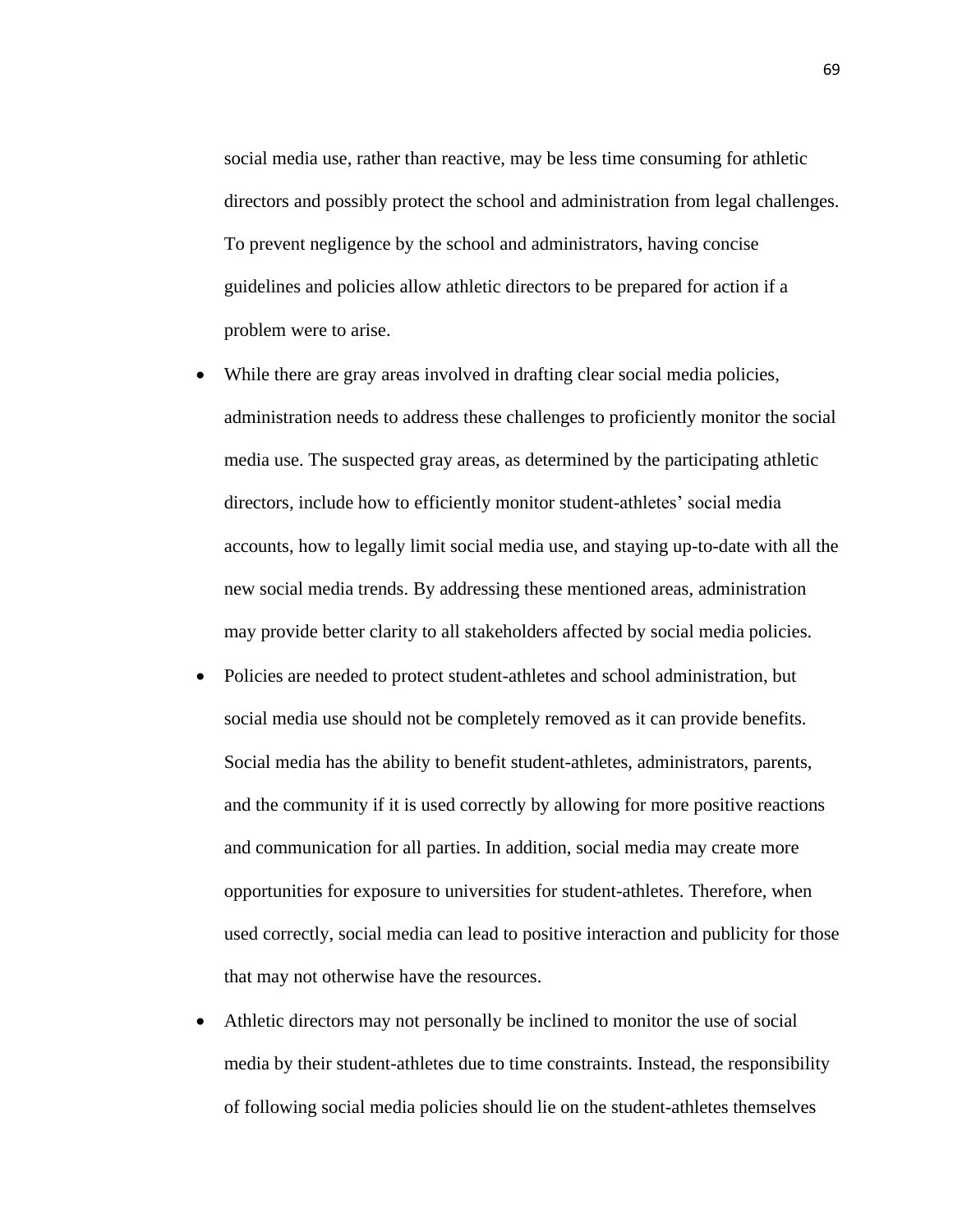and possibly their parents. Delegating responsibility to student-athletes and their family has its risks but it also is the most realistic possibility when maintaining integrity of the social media policies. If problems arise from student-athletes regulating their own social media use administration can step in and handle the situations as needed.

• Student-athletes' right to free speech may hold back certain athletic directors from implementing social media policies. The administrators may fear the risk of violating the student's First Amendment rights by implementing restrictions on their social media use. In addition, athletic directors may choose to not implement social media policies because they do not want to raise legal issues for their schools or themselves. However, it has been determined that student-athletes are subject to greater restrictions than the overall student body because "by choosing to 'go out for the team,' they voluntarily subject themselves to a degree of regulation even high than that imposed on students generally" (Rosenbaum, 2014). Therefore, with proper training and education athletic directors can confidently include athletic code of conducts without having to worry about violating free speech.

While multiple athletic directors find value in utilizing social media policies, the majority of participants do not see the necessity of implementing a social media code of conduct. The researcher found that the challenges of creating guidelines outweigh the benefits of invoking policies. In order for the athletic directors to feel inclined to create a code of conduct restricting student-athletes social media use, the researcher determined one must create explicit details pertaining to the legality of social media policies. Also included in the code of conduct would

70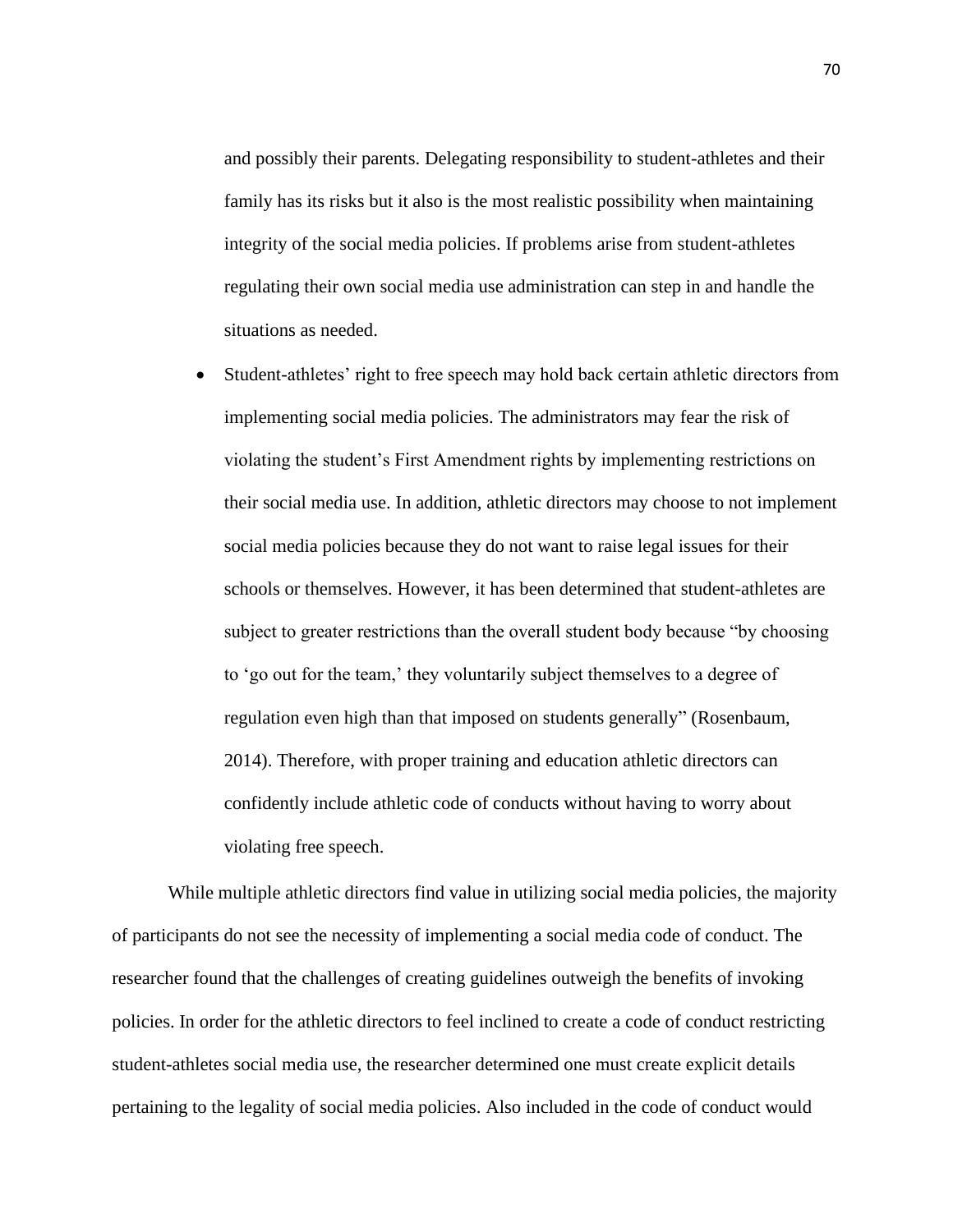need to be the necessary means to stay current with the ever-evolving social media networks and the tools to effectively monitor social media accounts.

## **Leadership Implications**

As reported by the high school athletic directors that participated in this study, being an administrator can be difficult and time-consuming. As a result, being prepared and ready for anything that may happen throughout the day is needed as being proactive is much easier and less time-consuming than being reactive. Social media is not going anywhere anytime soon. Therefore, while social media policies may not be the preferred method for a majority of high school athletic directors it may help make the job easier for them. If a student-athlete were to cause a problem via social media the administrator would be able to provide guidance efficiently and legally on how to handle the occurrence. The policies in place should include clear and concise guidelines on punitive measures for unnecessary conduct, restricted content, the proper use of social media networks, and penalties for the wrongful use of social media. In addition, informing student-athletes about the policies should be mandatory for administration as the athletes need to be aware that their actions are being monitored.

#### **Recommendations for Future Research**

The research involved high school athletic directors in the state of North Dakota. Statewide there was a total of 174 athletic directors available for the researcher to recruit; however, participation was limited. Only 25 of the 174 administrators were willing to participate in completing the online survey. While the participation was adequate to complete the research study, the level of contribution might improve in a larger state.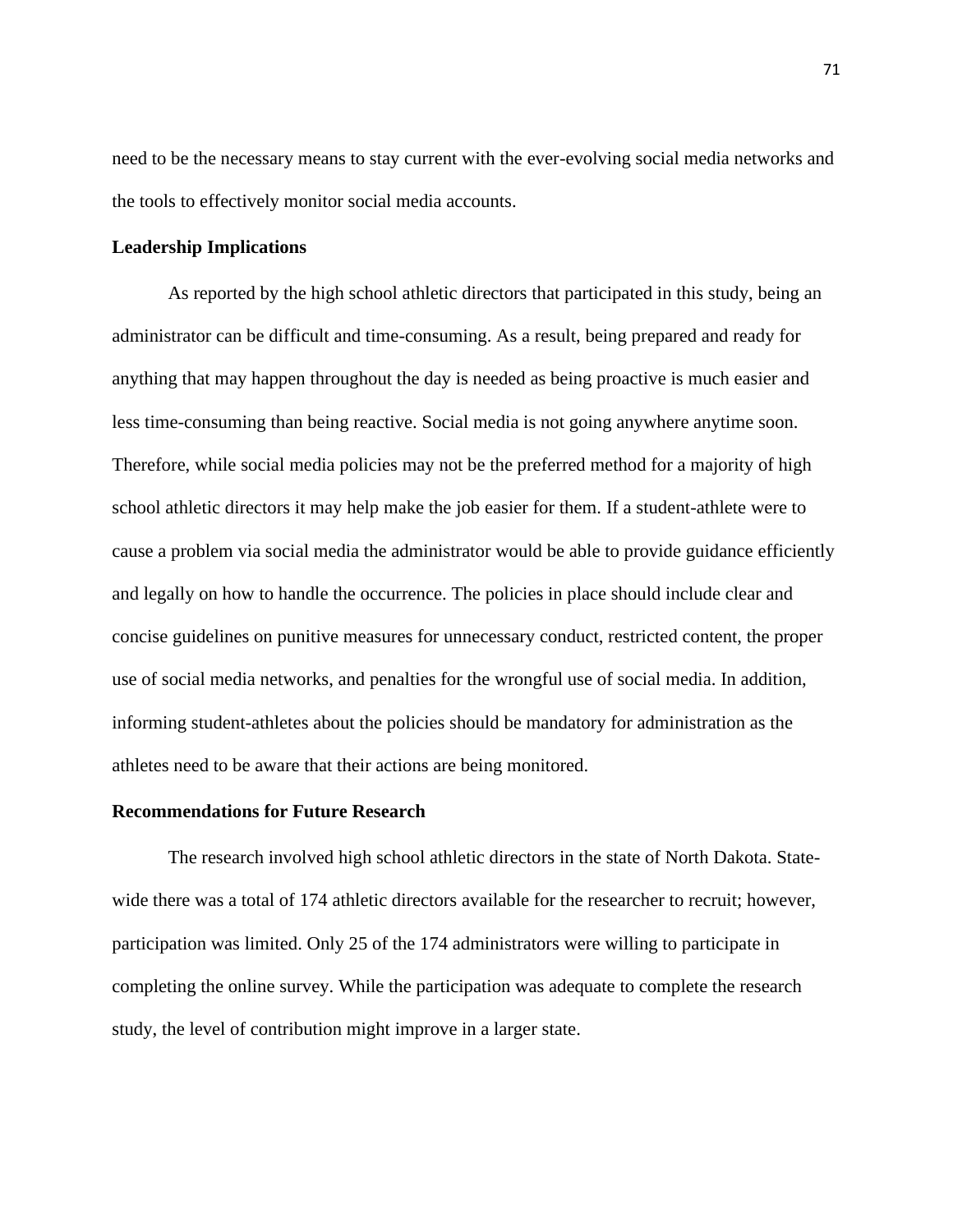This study focused on the physical social media policies in place and the views on social media policies by athletic directors at the high school level. Future studies could further expand current policies or the views by the athletic directors to the collegiate level and determine how they differ at each level as there are unique differences between the two levels.

Lastly, the current study was limited to only an online survey to gather data. Future studies could examine additional perspectives through both focus groups and interviews that included coaching staffs, athletic and school administrators, and student-athletes.

## **Summary**

This qualitative study was designed to determine if high school athletic directors had the ability to sanction student-athletes for violating social media policies and if the athletic directors were concurrently inclined to create policies that restrict student-athlete social media use. Participants included athletic directors that are members of the North Dakota High School Athletic Association, and the researcher utilized both a qualitative content analysis and a grounded theory research design approach as measurement tools. The data gathered established that athletic directors have the ability to regulate social media use by student-athletes if the post contains speech that causes or creates a reasonably, foreseeable, and substantial disruption to the school environment, or posts that are vulgar, obscene, lewd, unsportsmanlike, insubordinate, or plainly offensive. However, it was determined that high school athletic directors may not find value in utilizing social media policies as the challenges of creating policies outweigh the advantages of having policies in place. In conclusion, high school athletic directors have the ability to implement social media policies for their student-athletes, however, not all athletic directors are inclined to restrict social media accounts of their student-athletes.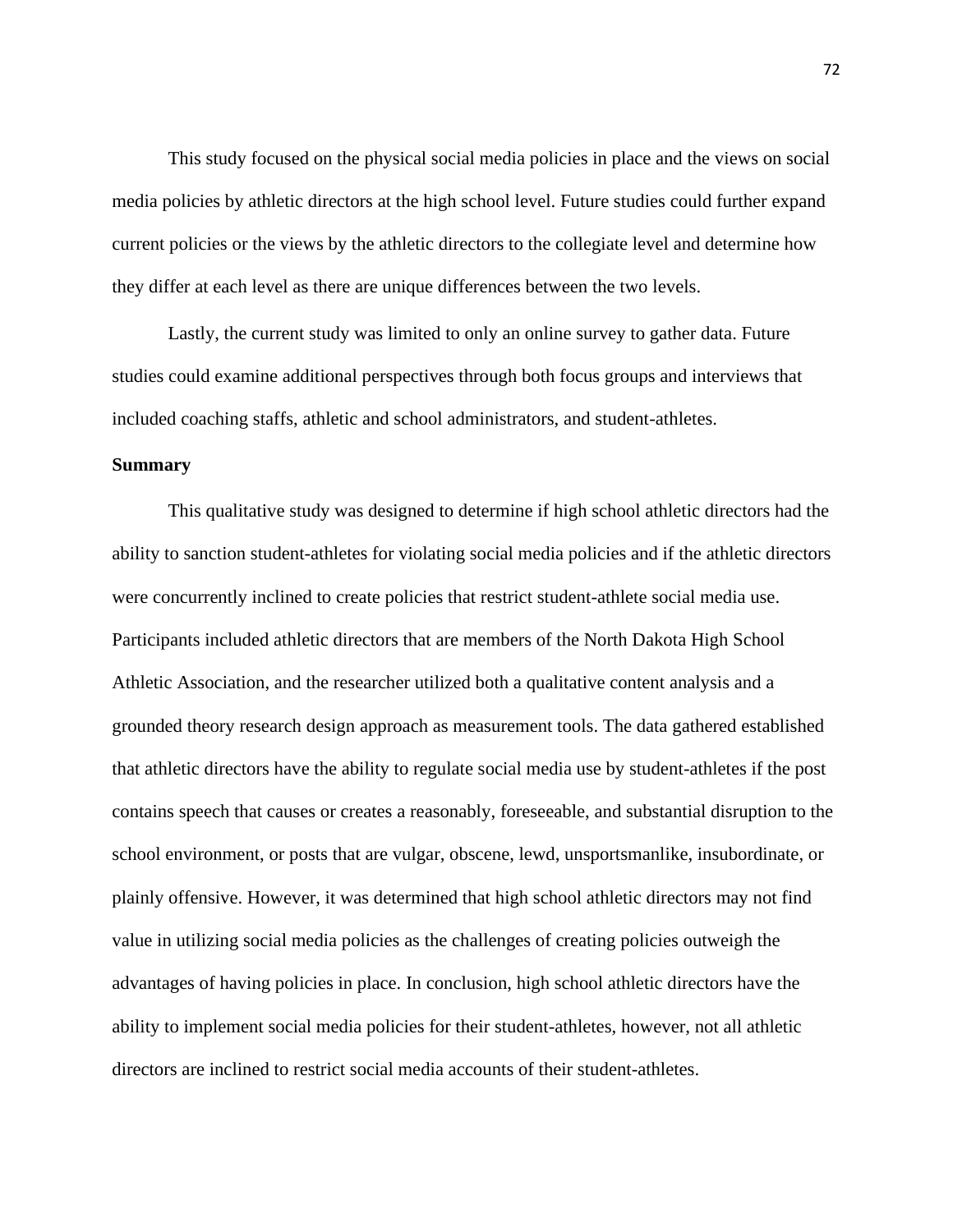## **References**

- American Civil Liberties Union. (n.d.). Tinker v. Des Moines Landmark Supreme Court Ruling on Behalf of. Retrieved March 18, 2020, from [https://www.aclu.org/other/tinker-v-des](https://www.aclu.org/other/tinker-v-des-)moines-landmark-supreme-court-ruling-behalf-student-expression
- Ary, D., Jacobs, L., Sorensen, C., & Walker, D. (2014). Introduction to research in education (9th ed.). Belmont, CA: Wadsworth.
- Bemiller, J., & Trendafilova, S. (2012). Social Media and Free Speech in Education and Sport. JOPERD: The Journal of Physical Education, Recreation & Dance, 83(1), 7–56. Retrieved from https://search-ebscohostcom.wsuproxy.mnpals.net/login.aspx?direct=true&db=eft&AN=70298529&site=ehostlive
- Bengtsson, M. (2016). How to plan and perform a qualitative study using content analysis. *NursingPlus Open, 2*, 8-14. doi:10.1016/j.npls.2016.01.001
- Blacher, M., & Weaver, R. (2013). The Internet, Free Speech, and Schools. *Independent School*, *72*(2), 80–85. Retrieved from [https://search-ebscohost](https://search-ebscohost-com.wsuproxy.mnpals.net/login.aspx?direct=true&db=eft&AN=84542863&site=ehost-live)[com.wsuproxy.mnpals.net/login.aspx?direct=true&db=eft&AN=84542863&site=ehost](https://search-ebscohost-com.wsuproxy.mnpals.net/login.aspx?direct=true&db=eft&AN=84542863&site=ehost-live)[live](https://search-ebscohost-com.wsuproxy.mnpals.net/login.aspx?direct=true&db=eft&AN=84542863&site=ehost-live)
- Boyd, D., & Ellison, N. (2007). Social network sites: Definition, history, and scholarship. Journal of Computer Mediated Communication, 13(1), 210–230. Retrieved from https://academic.oup.com/jcmc/article/19/1/1/4067484
- Cho, J., & Lee, E. (2014). Reducing confusion about grounded theory and qualitative content analysis: similarities and differences. The Qualitative Report, 19(32), 1-20. Retrieved from<http://nsuworks.nova.edu/tqr/vol19/iss32/2>
- Deci, E. L., & Ryan, R. M. (2000). The "What" and "Why" of Goal Pursuits: Human Needs and the Self-Determination of Behavior. Psychological Inquiry, 11(4), 227-268. doi:10.1207/s15327965pli1104\_01
- Definition of Student Athlete Oregon Legal Glossary. (n.d.). Retrieved March 18, 2020, from https://www.oregonlaws.org/glossary/definition/student\_athlete
- Eckes, S. E., & Decker, J. R. (2015). Student Speech 2.0. Principal Leadership, 15(6), 10–12. Retrieved from https://search-ebscohostcom.wsuproxy.mnpals.net/login.aspx?direct=true&db=eft&AN=100840477&site=ehostlive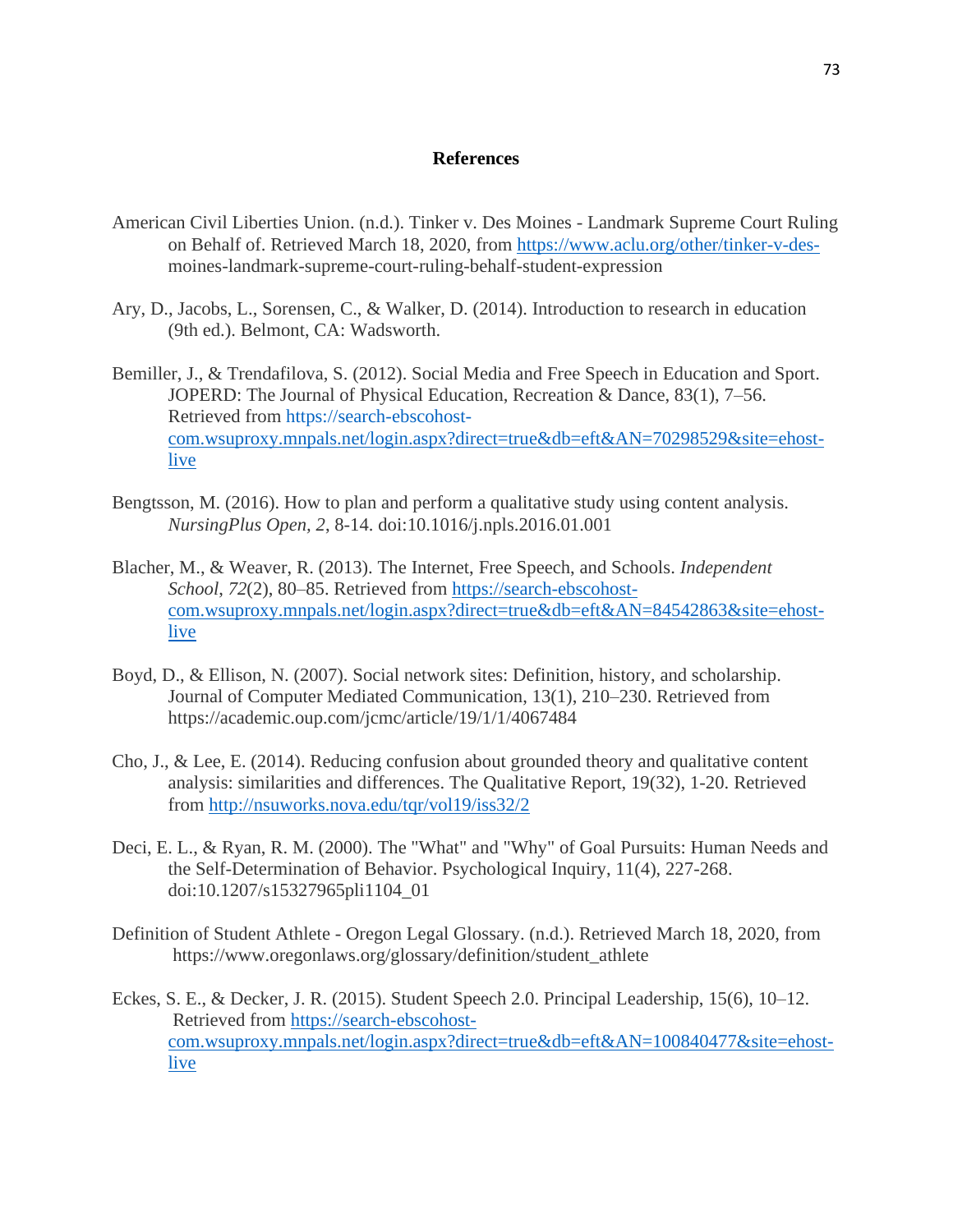- Fundingsland, K. (2019, September 28). High School sports teams struggle with numbers. Retrieved September 08, 2020, from [https://www.minotdailynews.com/news/local-news/2019/09/high-school-sports-teams](https://www.minotdailynews.com/news/local-news/2019/09/high-school-sports-teams-)struggle-with-numbers/
- Greenburg, M. J., & amp; Evrard, A. W. (2016). Athletic Directors. Marquette Sports Law Review, 26(2), 18th ser. Retrieved 2020, from [https://scholarship.law.marquette.edu/cgi/viewcontent.cgi?referer=https://scholar.google.](https://scholarship.law.marquette.edu/cgi/viewcontent.cgi?referer=https://scholar.google) com/&httpsredir=1&article=1688&context=sportslaw
- Karahanna, E., Xu, S. X., Xu, Y., & Zhang, N. (. (2018). The Needs–Affordances–Features Perspective for the Use of Social Media. MIS Quarterly, 42(3), 737-756. doi:10.25300/misq/2018/11492
- Mawhinney, D. (2013). The Importance of an Appropriate Social Media Policy for K-12 Education. 22-34.
- Maxwell, J. C. (2008). Today Matters 12 Daily Practices to Guarantee Tomorrow's Success. New York, PA: Hachette Nashville.
- McAdow, B. (2016). Penalties Off the Field: Exploring Social Media Policies for Student Athletes at Universities. The Journal of Social Media in Society , 6(2), 368-405. thejsms.org
- Merriam-Webster. (n.d.). Punitive. In Merriam-Webster.com dictionary. Retrieved November 10, 2020, from<https://www.merriam-webster.com/dictionary/punitive>
- Miah, M., Omar, A., & Allison-Golding, M. (2013). Effects of Social Networking on Adolescent Education. Information Systems Education Journal, 11(3), 90–100. https://web-aebscohost-com.wsuproxy.mnpals.net/ehost/detail/detail?vid=2&sid=b7b0ca64-2337- 4aca-a7a2- 834b8b24773d%40sessionmgr4008&bdata=JnNpdGU9ZWhvc3QtbGl2ZQ%3d%3d#AN =EJ1145007&db=eric
- North Dakota High Schools. (2018). Retrieved September 08, 2020, from https://high -schools.com/directory/nd/
- Raveendran, R. (2014). Life of Purpose: Exploring the Role an Athletic Code of Conduct Plays in Shaping the Moral Courage of Student Athletes. (Electronic Thesis or Dissertation). Retrieved from https://etd.ohiolink.edu/
- Rosenbaum, L. E. (2014). Your Coach is Watching: Can a High School Regulate its Student-Athletes' Use of Social Media? Marquette Sports Law Review, 25(1). Retrieved from http://scholarship.law.marquette.edu/sportslaw/vol25/iss1/15